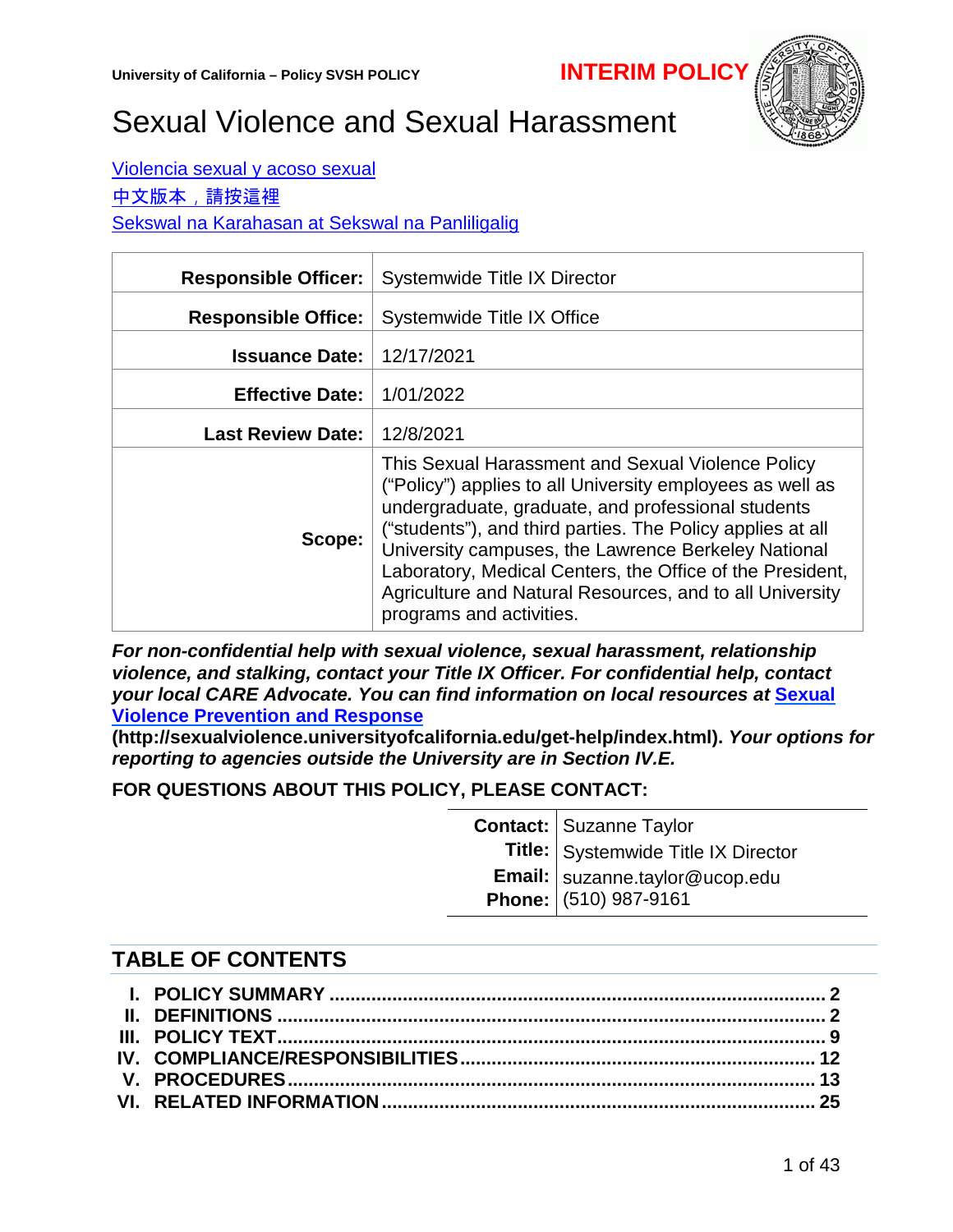# <span id="page-1-0"></span>**I. POLICY SUMMARY**

The University of California ("University") is committed to maintaining a community dedicated to the advancement, application and transmission of knowledge and creative endeavors through academic excellence, where all people who participate in University programs and activities can work and learn together in an atmosphere free of harassment, exploitation, or intimidation.

Sexual violence, sexual harassment, retaliation, and other behavior prohibited by this Policy interfere with those goals. The University will respond promptly and effectively to reports of such conduct. This includes action to stop, prevent, correct, and when necessary, discipline, behavior that violates this Policy.

This Policy addresses the University's responsibilities and procedures related to sexual violence, sexual harassment, retaliation, and other prohibited behavior as those terms are defined in this Policy (together, "Prohibited Conduct") in order to ensure an equitable and inclusive education and employment environment. The Policy defines Prohibited Conduct and explains the administrative procedures the University uses to resolve reports of Prohibited Conduct.

**Note on Federal Regulations:** The Title IX regulations issued by the U.S. Department of Education ("DOE") that went into effect August 14, 2020 require the University to follow a specific grievance process ("DOE Grievance Process") in response to conduct covered by the regulations ("DOE-Covered Conduct"). The University advocated strongly for DOE to change some components of the DOE Grievance Process before DOE issued the regulations; DOE did not. Because compliance with the regulations is a condition of federal funding, the University has nonetheless revised its policies to fully implement them. This Policy is more expansive than the regulations in both conduct prohibited (described in Section II) and its coverage (described in Section III.B). So, the University will apply the DOE Grievance Process only when required, in response to DOE-Covered Conduct. It will follow its existing processes for all other reports. [Appendix IV](#page-34-0) describes how the University will determine whether it must apply the DOE Grievance Process.

# <span id="page-1-1"></span>**II. DEFINITIONS**

#### **A. Consent**

Consent is *affirmative, conscious, voluntary, and revocable*. Consent to sexual activity requires of each person an affirmative, conscious, and voluntary agreement to engage in sexual activity.

It is the responsibility of each person to ensure they have the affirmative consent of the other to engage in the sexual activity. Lack of protest, lack of resistance, or silence do not, alone, constitute consent. Affirmative consent must be ongoing and can be revoked at any time during sexual activity.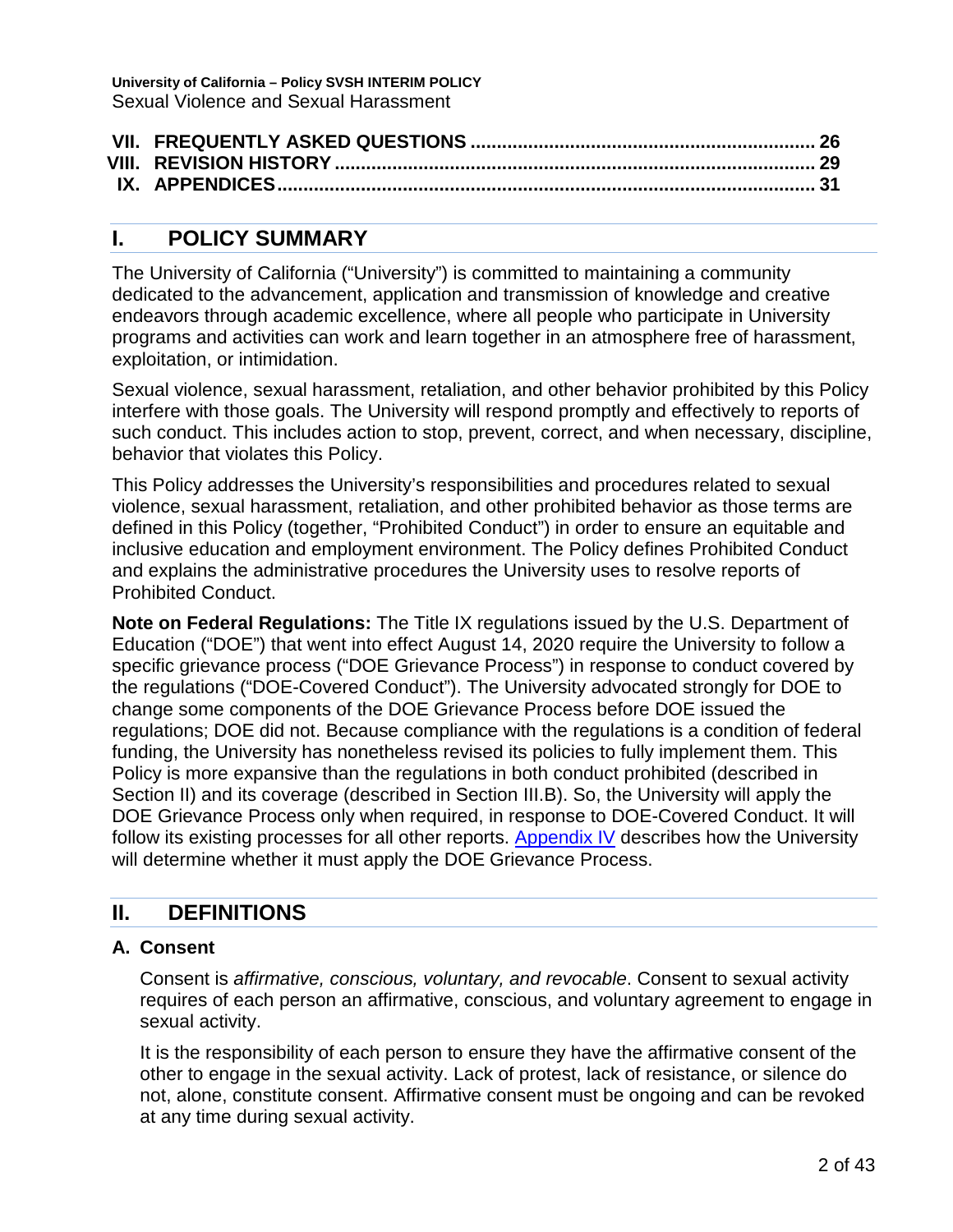The existence of a dating relationship or past sexual relations between the Complainant and Respondent will never by itself be assumed to be an indicator of consent (nor will subsequent sexual relations or dating relationship alone suffice as evidence of consent to prior conduct).

The Respondent's belief that the Complainant consented will not provide a valid defense unless the belief was actual and reasonable. In making this determination, the factfinder will consider all of the facts and circumstances the Respondent knew, or reasonably should have known, at the time. In particular, the Respondent's belief is not a valid defense where:

- **1.** The Respondent's belief arose from the Respondent's own intoxication or recklessness;
- **2.** The Respondent did not take reasonable steps, in the circumstances known to the Respondent at the time, to ascertain whether the Complainant affirmatively consented; or
- **3.** The Respondent knew or a reasonable person should have known that the Complainant was unable to consent because the Complainant was incapacitated, in that the Complainant was:
	- **a.** asleep or unconscious;
	- **b.** unable to understand the fact, nature, or extent of the sexual activity due to the influence of drugs, alcohol, or medication; or
	- **c.** unable to communicate due to a mental or physical condition.

Note: Incapacitation is a state beyond drunkenness or intoxication. A person is not necessarily incapacitated merely as a result of drinking, using drugs, or taking medication.

#### **B. Prohibited Conduct**

#### **1. Sexual Violence:**

- **a. Sexual Assault Penetration:** Without the consent of the Complainant, penetration, no matter how slight, of:
	- the Complainant's mouth by a penis or other genitalia; or
	- the Complainant's vagina or anus by any body part or object.
- **b. Sexual Assault Contact:** Without the consent of the Complainant, intentionally:
	- touching Complainant's intimate body part (genitals, anus, groin, breast, or buttocks);
	- making the Complainant touch another or themselves on any intimate body part; or
	- touching the Complainant with one's intimate body part,

whether the intimate body part is clothed or unclothed.

**Note:** This definition encompasses a broad spectrum of conduct, not all of which is sexual violence. So, the Title IX Officer must sometimes determine whether an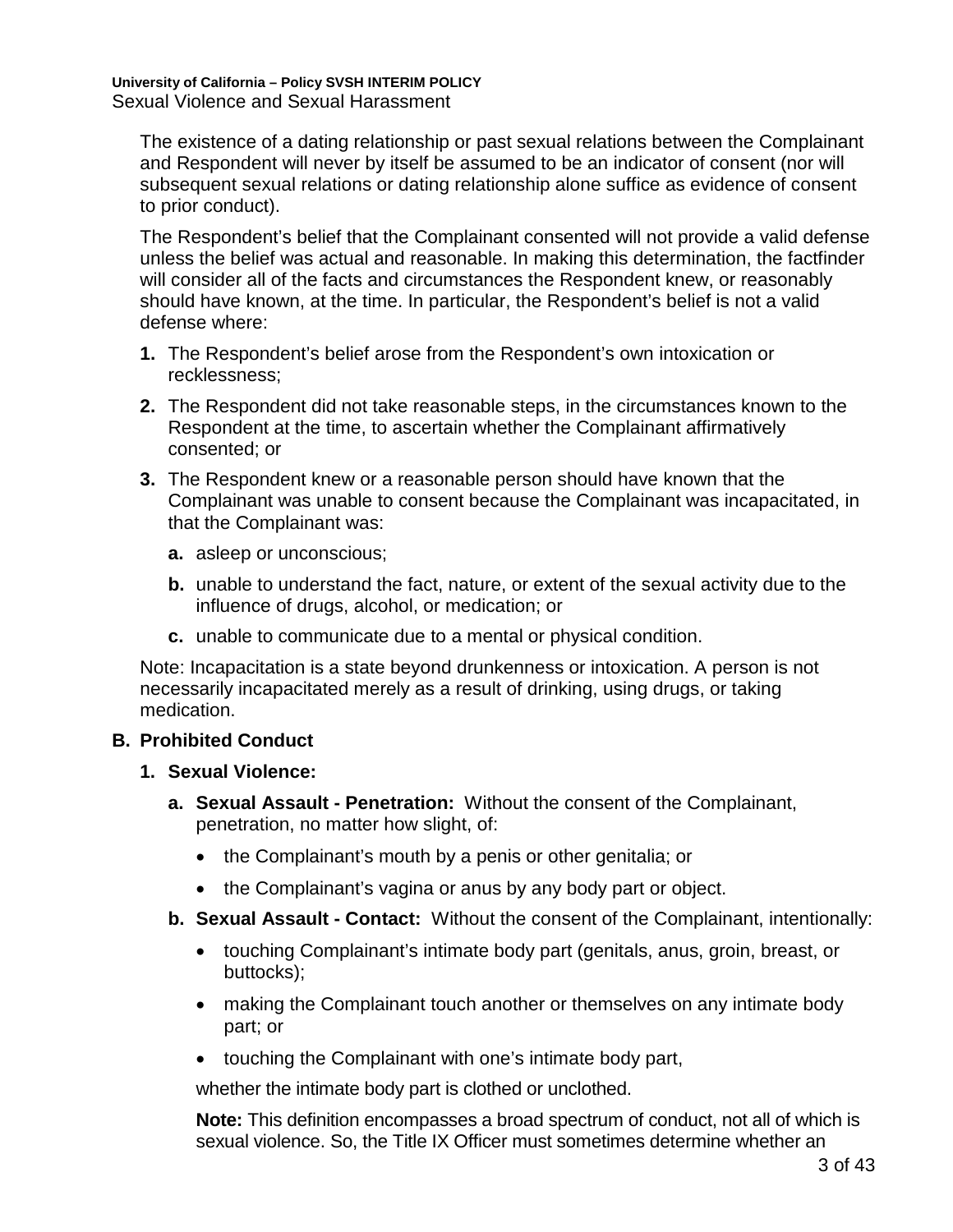allegation should be charged as sexual violence or sexual harassment. (See FAQ #4 for more information.)

Conduct that meets the definition of both Sexual Assault—Contact and Sexual Assault—Penetration will be charged as Sexual Assault—Penetration.

**Note:** *Sexual Assault—Penetration* and *Sexual Assault—Contact* are aggravated when they include any of the following:

- Overcoming the will of Complainant by:
	- *force* (the use of physical force or inducing reasonable fear of immediate or future bodily injury);
	- *violence* (the use of physical force to cause harm or injury);
	- *menace* (a threat, statement, or act showing intent to injure);
	- *duress* (a direct or implied threat of force, violence, danger, hardship, or retribution that is enough to cause a reasonable person of ordinary sensitivity, taking into account all circumstances including age and relationship (including a power imbalance), to do or submit to something that they would not otherwise do); or
	- deliberately causing the Complainant to be incapacitated (for example, through drugs or alcohol);
- Deliberately taking advantage of the Complainant's incapacitation (including incapacitation that results from voluntary use of drugs or alcohol);
- Recording, photographing, transmitting, or distributing intimate or sexual images of Complainant without Complainant's prior knowledge and consent; or
- Engaging in the conduct during or in connection with a clinical encounter (as defined in Appendix V) in which the Complainant was a patient and the Respondent was a health care provider or health care worker.

## **c. Relationship Violence:**

- i. Relationship Violence is:
	- physical violence toward the Complainant or a person who has a close relationship with the Complainant (such as a current or former spouse or intimate partner, a child or other relative), or
	- **EXECT** intentional or reckless physical or non-physical conduct toward the Complainant or someone who has a close relationship with the Complainant (such as a current or former spouse or intimate partner, a child or other relative) that would make a reasonable person in the Complainant's position fear physical violence toward themselves or toward the person with whom they have the close relationship,

that is by a person who is or has been in a spousal, romantic, or intimate relationship with the Complainant, or who shares a child with the Complainant, *and* that is part of a pattern of abusive behavior by the person toward the Complainant.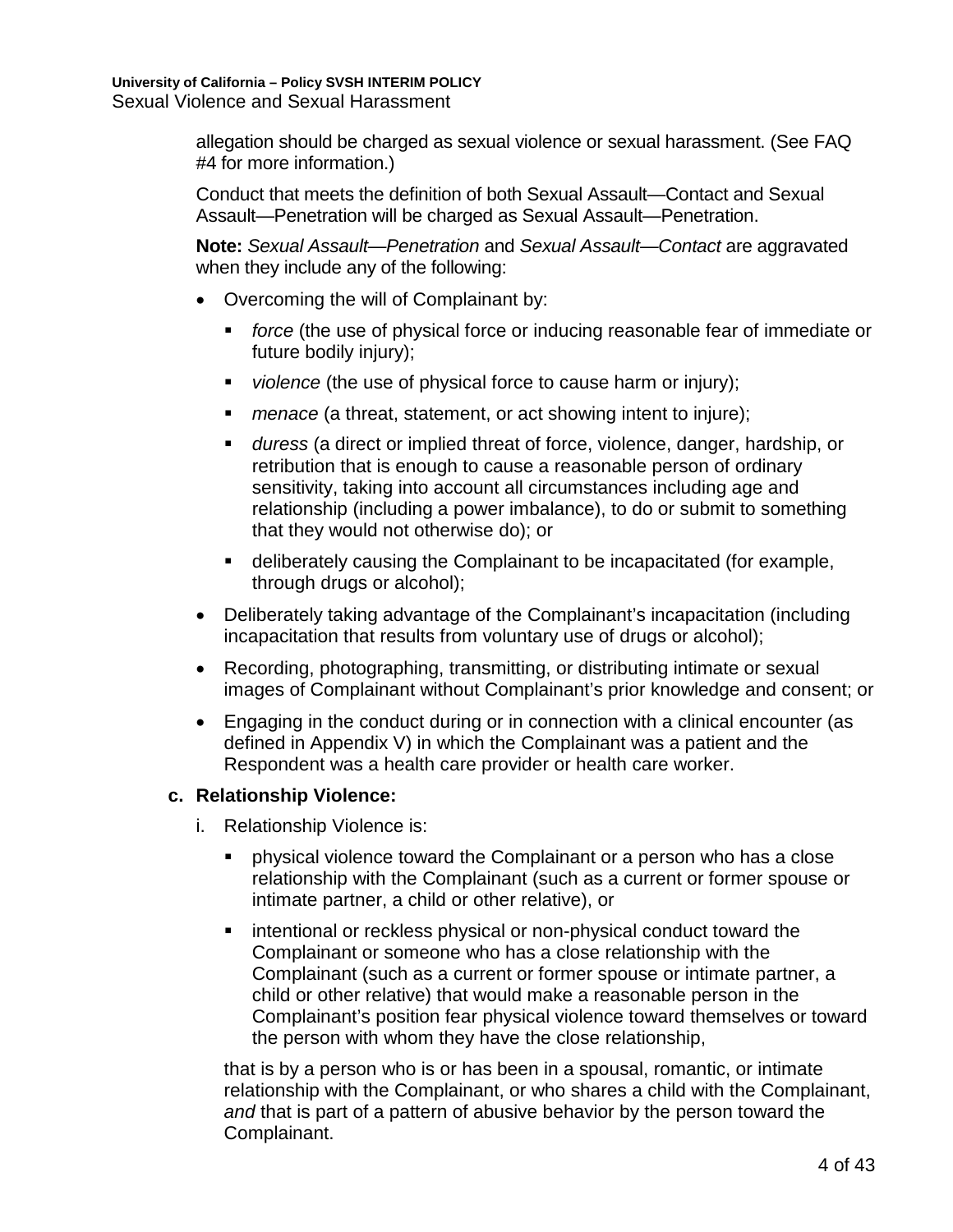- ii. Physical violence is physical conduct that intentionally or recklessly threatens the health and safety of the recipient of the behavior, including assault.
- iii. Patterns of abusive behavior may consist of or include non-physical tactics (such as threats, isolation, property destruction, abuse of pets, economic control, displaying weapons, degradation, or exploitation of a power imbalance).
- iv. The nature of the relationship between the Complainant and Respondent is determined by the length and type of relationship, and the frequency of interaction between them. Relationship violence includes both "dating violence" and "domestic violence."
- v. Conduct by a party in defense of self or another is not Relationship Violence under this Policy. If either party asserts that they acted in defense of self or another, the Title IX Officer will use all available, relevant evidence to evaluate the assertion, including reasonableness of the defensive actions and which party is the predominant aggressor.
- **d. Stalking:** Repeated conduct directed at a Complainant (for example, following, monitoring, observing, surveilling, threatening, communicating or interfering with property), of a sexual, romantic or other sex-based nature or motivation, that would cause a reasonable person to fear for their safety, or the safety of others, or to suffer substantial emotional distress. Stalking that is not sex-based is addressed by other University policies including but not limited to the *[Policy on](http://policy.ucop.edu/doc/2710530/PACAOS-100)  [Student Conduct and Discipline](http://policy.ucop.edu/doc/2710530/PACAOS-100)* Section 102.10.

#### **e. Sexual Exploitation:**

- i. Sexual Exploitation is taking sexual advantage of another, where the conduct is not otherwise addressed in this Policy, in the following circumstances:
	- a) The trafficking or prostituting of another without their consent: Inducing the Complainant to perform a commercial sex act through force, fraud, or coercion, or where the Complainant is under the age of 18;
	- b) Knowingly making a material false representation about sexually transmitted infection, birth control, or prophylactic status with the specific intent and effect of inducing the Complainant to participate in a specific sexual act or encounter;
	- c) Providing alcohol or drugs to the Complainant with the specific intent and effect of facilitating Prohibited Conduct; or
	- d) Actively facilitating or assisting another person in committing Prohibited Conduct.
- ii. As used in the above definition of Sexual Exploitation:
	- a) Coercion is overcoming the will of Complainant through:
		- credible threats of serious physical or non-physical harm to the Complainant or another person;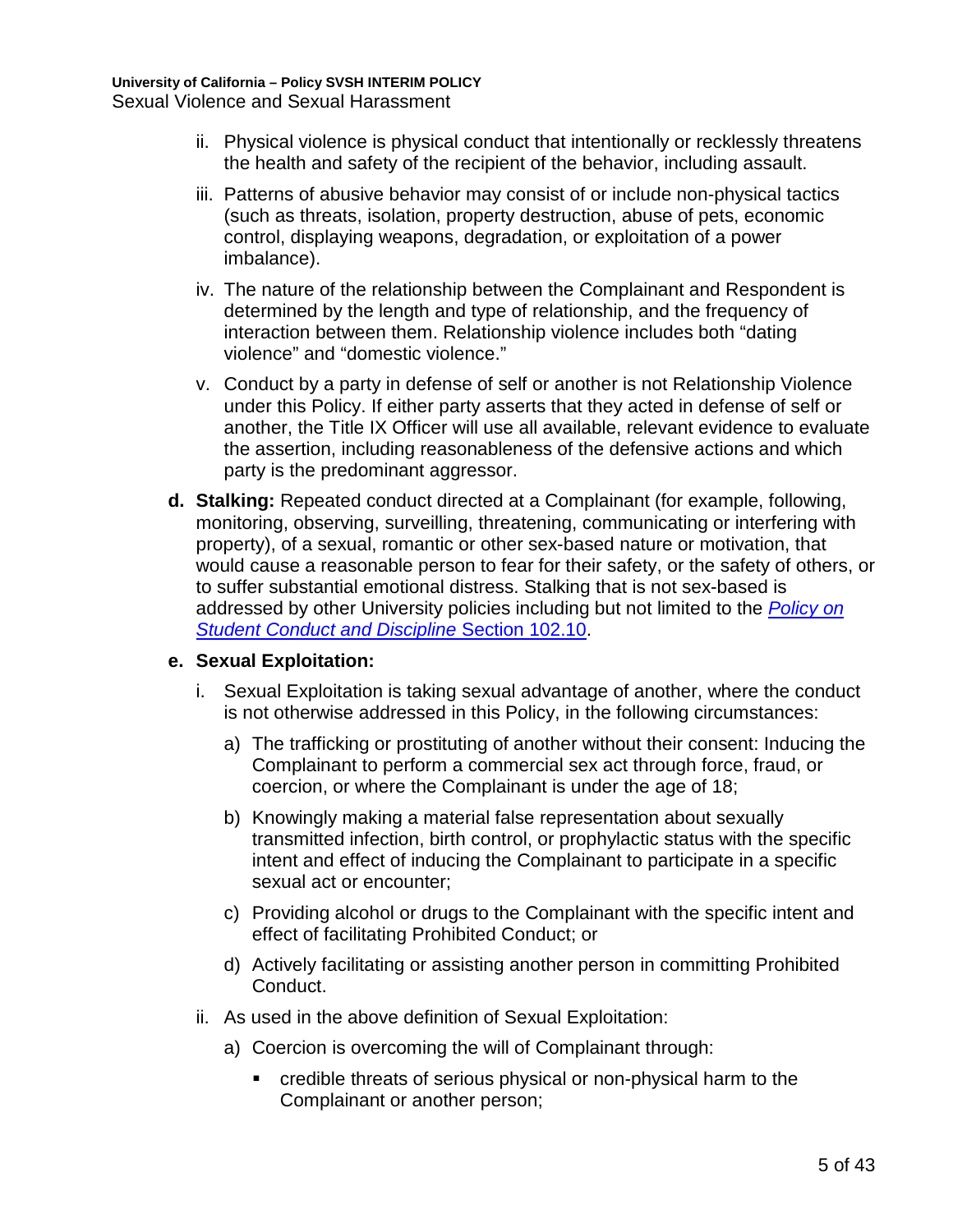- a plan intended to make the Complainant believe that failure to perform an act would result in serious physical or non-physical harm to the Complainant or another person; or
- the abuse or credible threat of abuse of a legal or University policy process.
- b) A commercial sex act is any sex act for which anything of value is given to or received by any person.
- c) Force is physical conduct that would reasonably overcome the will of another.
- d) Fraud is intentional deception that would reasonably overcome the will of another.

#### **2. Sexual Harassment:**

- **a.** Sexual Harassment is when:
	- **i.** *Quid Pro Quo*: a person's submission to unwelcome sexual conduct is implicitly or explicitly made the basis for employment decisions, academic evaluation, grades or advancement, or other decisions affecting participation in a University program or activity; or
	- **ii.** *Hostile Environment*: unwelcome sexual or other sex-based conduct is sufficiently severe, persistent or pervasive that it unreasonably denies, adversely limits, or interferes with a person's participation in or benefit from the education, employment or other programs or activities of the University, and creates an environment that a reasonable person would find to be intimidating or offensive.
- **b.** Sexual conduct includes sexual or romantic advances, requests for sexual favors, and other verbal, nonverbal, or physical conduct of a sexual nature.
- **c.** Other sex-based conduct includes acts of verbal, nonverbal, or physical aggression, intimidation, or hostility based on gender, gender identity, gender expression, sex- or gender-stereotyping, or sexual orientation.
- **d.** Consideration is given to the totality of the circumstances in which the conduct occurred.
- **e.** This Policy will be implemented in a manner that recognizes the importance of the rights to freedom of speech and expression and will not be interpreted to prohibit expressive conduct that is protected by the free speech and academic freedom principles discussed in Section III.F.

#### **3. Other Prohibited Behavior:**

- **a.** Invasions of Sexual Privacy.
	- **i.** Without a person's consent, watching or enabling others to watch that person's nudity or sexual acts in a place where that person has a reasonable expectation of privacy;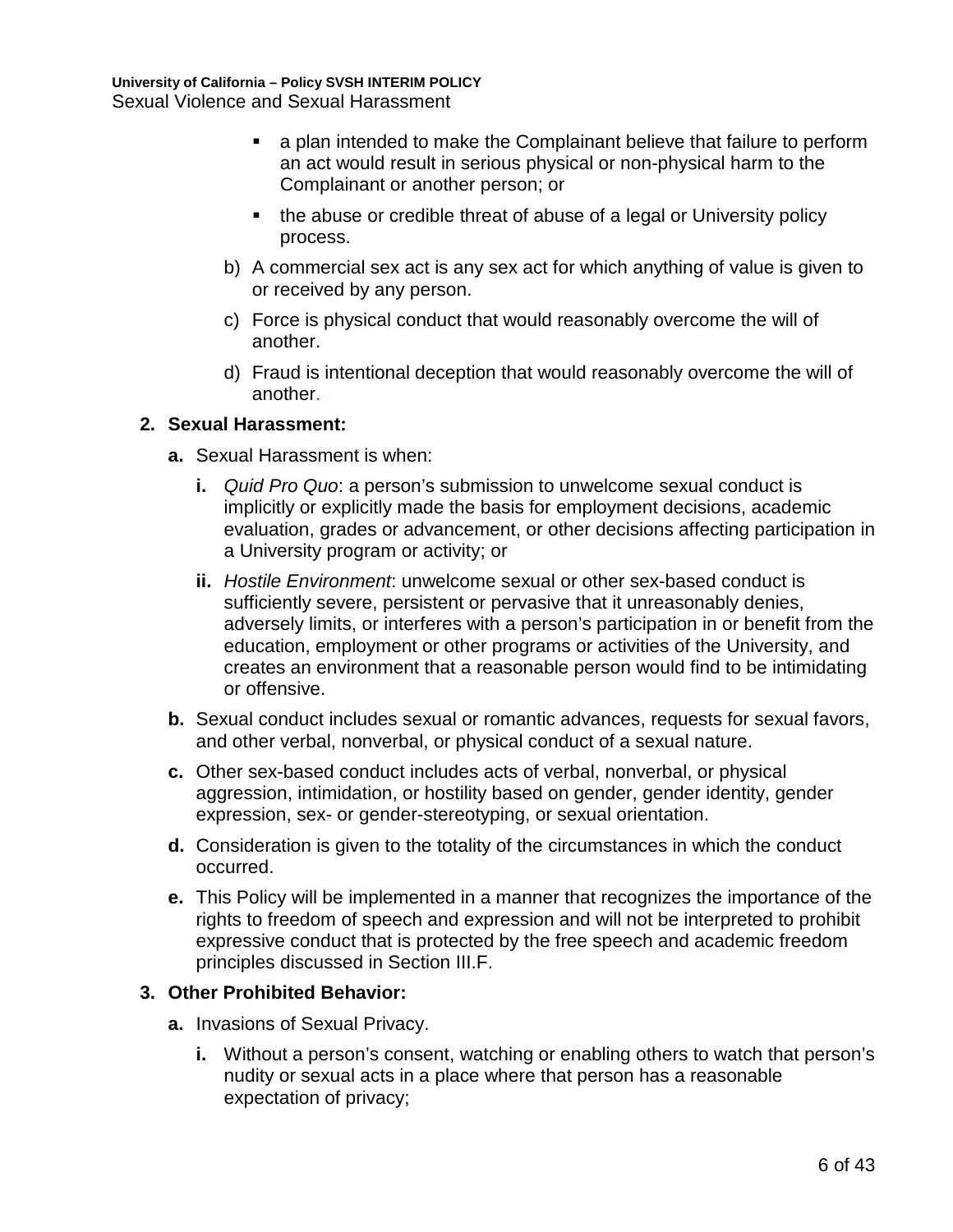- **ii.** Without a person's consent, making or attempting to make photographs (including videos) or audio recordings, or posting, transmitting or distributing such recorded material, depicting that person's nudity or sexual acts in a place where that person has a reasonable expectation of privacy;
- **iii.** Using depictions of nudity or sexual activity to extort something of value from a person; or.
- **iv.** Threatening to post or share depictions of nudity or sexual activity unless a person takes a particular action.
- **b.** Sexual intercourse with a person under the age of 18.
- **c.** Exposing one's genitals in a public place for the purpose of sexual gratification.
- **d.** Failing to comply with the terms of a no-contact order, a suspension of any length, or any order of exclusion issued under this Policy.
- **e.** Engaging in Retaliation. Retaliation is an adverse action against a person based on their report or other disclosure of alleged Prohibited Conduct to a University employee, or their participation in, refusal to participate in, or assistance with the investigation, reporting, remedial, or disciplinary processes provided for in this Policy.

An adverse action is conduct that would discourage a reasonable person from reporting Prohibited Conduct or participating in a process provided for in this Policy, such as threats, intimidation, harassment, discrimination and coercion. Good faith actions lawfully pursued in response to a report of Prohibited Conduct (such as gathering evidence) are not, without more, retaliation.

**Note One**: To determine whether conduct is DOE-Covered Conduct the Title IX Officer will do the assessment and apply the definitions in [Appendix IV.](#page-34-0) The definitions here are broader than and encompass all conduct included in the Appendix IV definitions.

**Note Two**: When Prohibited Conduct allegedly occurs in the context of patient care, the Title IX Officer will refer to Appendix V and, when indicated, apply the definitions in that Appendix.

#### **C. Other Definitions:**

- **1. Complainant:** A person alleged, in a report to the Title IX Officer, to have experienced Prohibited Conduct.
- **2. Confidential Resources:** The following employees who receive information about Prohibited Conduct in their confidential capacity:
	- **a.** CARE,
	- **b.** Ombuds,
	- **c.** Licensed counselors in student counseling centers and in employee assistance programs,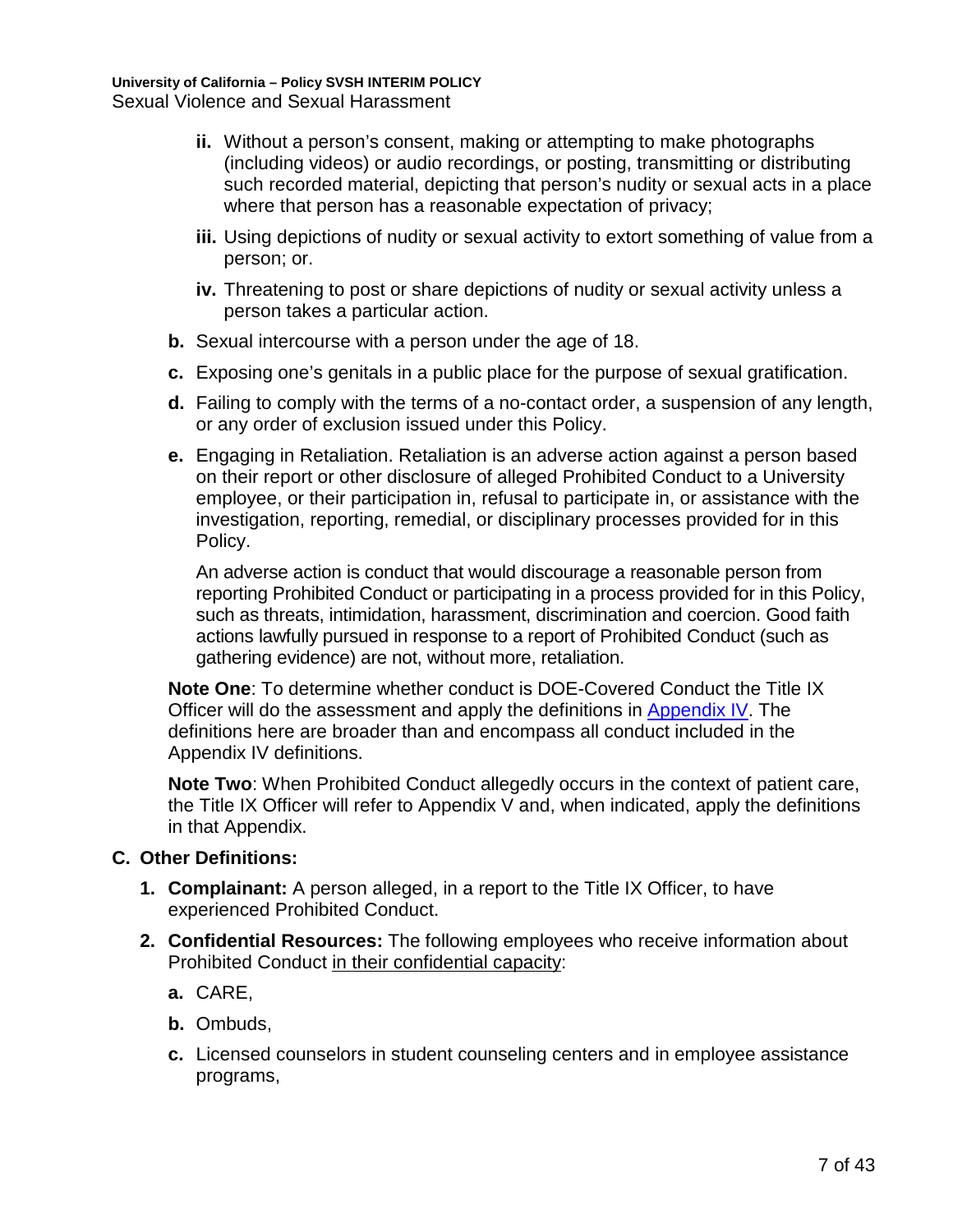- **d.** Any persons with a professional license requiring confidentiality (including health center employees but excluding campus legal counsel), or someone who is supervised by such a person; and.
- **e.** Pastoral counselors (persons associated with a religious order or denomination, who are recognized by that religious order or denomination as someone who provides confidential counseling).

Designation as a "Confidential Resource" under this Policy only exempts a person from reporting to the Title IX Officer. It does not affect other mandatory reporting obligations under *UC CANRA (Child Abuse and Neglect Reporting Act) Policy*, the Clery Act as a Campus Security Authority (CSA), and other policies or laws that require reporting to campus or local law enforcement, or Child Protective Services.

#### <span id="page-7-0"></span>**3. Supportive and Remedial Measures.**

- **a.** Supportive Measures include both Interim Measures and Mitigating Measures. The University provides Supportive Measures as appropriate and reasonably available, without fee or charge.
	- **i.** Interim Measures: Services, accommodations, or other measures put in place temporarily after the Title IX Officer receives a report of Prohibited Conduct to assist or protect the Complainant, the Respondent, or the University community; restore or preserve a party's access to a University program or activity; or deter Prohibited Conduct. Interim measures may:
		- **F** remain in place until the final outcome of a Resolution Process (see Section V.A.5) or a subsequent disciplinary or appeal process;
		- change or terminate depending on the parties' evolving needs, as assessed by the Title IX Officer; or
		- **•** become permanent as part of the resolution of a report.
	- **ii.** Mitigating Measures: Services, accommodations or other measures for a Complainant who is not in a Resolution Process (see Section V.A.5), including a Complainant who was previously in a Resolution Process that did not result in a finding of a policy violation. Mitigating measures may be implemented to provide support, restore or preserve access to a University program or activity, or deter Prohibited Conduct.
- **b.** Remedial Measures: Services, accommodations, or other measures put in place as a result of a completed Resolution Process (see Section V.A.5).

Examples of services, accommodations, and other measures are in Appendix III. The Title IX Officer will consult with the Complainant and, when appropriate, the Respondent, to identify suitable services, accommodations and other measures.

In matters involving DOE-Covered Conduct, the Title IX Officer will ensure Supportive Measures are non-disciplinary and non-punitive, and that they do not unreasonably burden a party.

Campuses may take other measures per other University policies.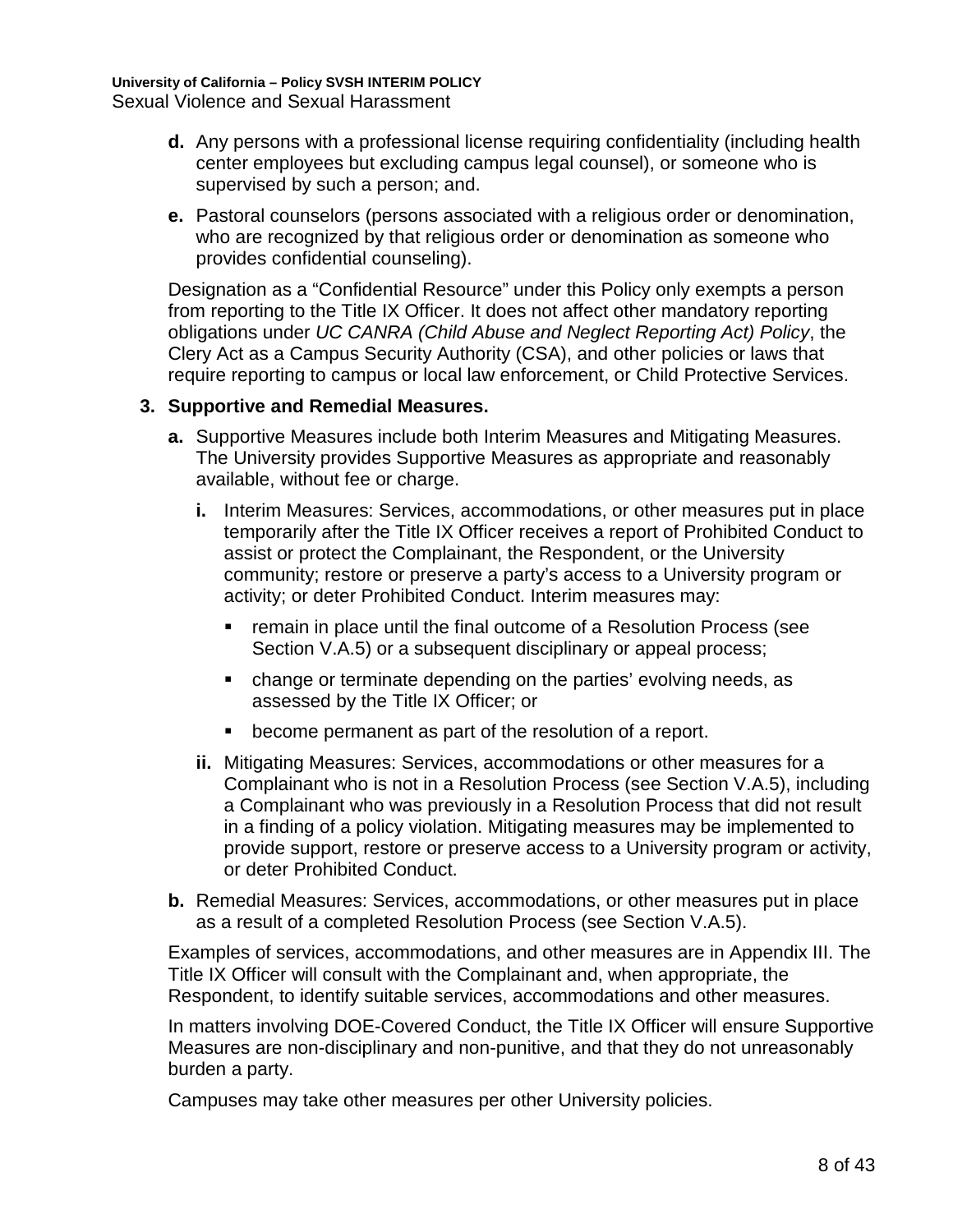- **4. Location:** "Location" is any University campus, the Lawrence Berkeley National Laboratory, Medical Centers, the Office of the President, and Agriculture and Natural Resources.
- **5. Preponderance of Evidence:** A standard of proof that requires that a fact be found when its occurrence, based on evidence, is more likely than not.
- **6. Respondent:** A person alleged, in a report to the Title IX Officer, to have engaged in Prohibited Conduct.
- **7. Responsible Employee:** Any University employee who is not a Confidential Resource. If a Responsible Employee learns, in the course of employment, that a student may have experienced Prohibited Conduct or that Prohibited Conduct may have occurred in the context of patient care, they must promptly notify the Title IX Officer or designee. This includes resident assistants, graduate teaching assistants, and all other student employees, when disclosures are made to them in their capacities as employees.

In addition, if any of the following people learn, in the course of employment, that any other person affiliated with the University may have experienced Prohibited Conduct, they must promptly notify the Title IX Officer or designee:

- Campus Police
- Human Resources Administrators, Academic Personnel Administrators, and Title IX Professionals
- Managers and Supervisors including Deans, Department Chairs, and Directors of Organized Research Units
- Faculty members

Despite the above, Responsible Employees need not report possible Prohibited Conduct they learn of while attending a public awareness event, such as "Take Back the Night" (see FAQ #9), or disclosed by someone while participating in human subjects research that has either been approved by an Institutional Review Board (IRB) or certified as exempt from IRB review (see FAQ #10).

# <span id="page-8-0"></span>**III. POLICY TEXT**

#### **A. General**

The University is committed to maintaining a community free of sexual harassment, sexual violence, retaliation, and other behavior prohibited by this Policy (together, "Prohibited Conduct"). Prohibited Conduct violates this Policy and may violate law. Any person can report conduct that may be Prohibited Conduct. The University will respond promptly and equitably to such reports. This includes appropriate action to stop, prevent, and remedy the Prohibited Conduct and, when necessary, to discipline the Respondent.

Discrimination based on sex (including gender, gender identity, gender expression, sexor gender-stereotyping, or sexual orientation) violates law and other University policies even when it is not Prohibited Conduct. The University will respond promptly and equitably to reports of such behavior. Such conduct may contribute to the creation of a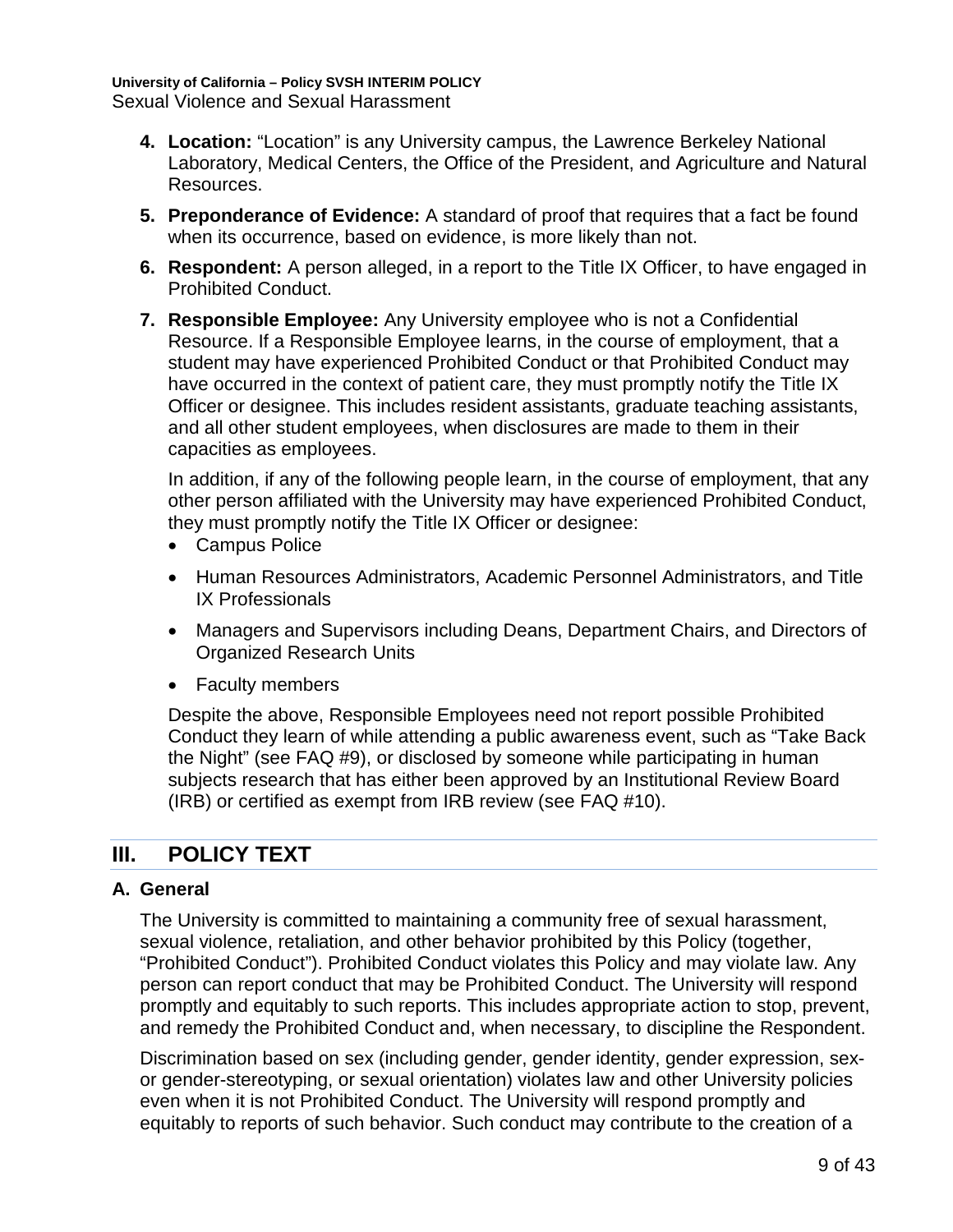hostile work or academic environment based on sex. So, when determining whether a Complainant experienced a hostile environment as defined in this Policy, the Title IX Officer will consider other sex-based discrimination in combination with incidents of sexual harassment.

#### **B. Policy Coverage**

This Policy covers acts of Prohibited Conduct committed by University students (as defined in Section 14.00 of the Policies Applying to Campus Activities, Organizations, and Students, and including applicants who become students and former students, as described in Section 101.00 of the Policy on Student Conduct and Discipline), employees, and third parties (such as Regents, contractors, vendors, visitors, guests, patients and volunteers), and acts of Prohibited Conduct committed against students, employees and third parties, when the conduct occurs:

- **1.** on University property;
- **2.** in connection with University employment or in the context of a University program or activity (including, for example, University-sponsored study abroad, research, on-line courses, health services, or internship programs); or
- **3.** off University property and outside the context of a University program or activity, but has continuing adverse effects on—or creates a hostile environment for students, employees or third parties while on—University property or in any University program or activity.

Consistent with Section 101.00 of the Policy on Student Conduct and Discipline, if and as specified in implementing campus regulations, this Policy may cover additional Prohibited Conduct by students that occurs off campus.

Not every report of Prohibited Conduct will result in a Resolution Process described in Section V.A.5, even if it is covered by this Policy. Rather, the Title XI Officer will close some reports after making an initial assessment (see Section V.A.4).

#### **C. Conduct that Violates this Policy**

This Policy prohibits sexual violence, sexual harassment, retaliation and other prohibited behavior as defined in Section II and Appendix V. Incidents that violate this Policy may occur between:

- any members of the University community, including faculty and other academic appointees, staff, student employees, students, coaches, doctors, residents, interns, and third parties;
- people in hierarchical relationships and peers;
- people of any gender, gender identity, or sexual orientation; and
- strangers and non-strangers.

People may engage in Prohibited Conduct in person or through other means. This includes electronic media, such as the internet, social networks, cell phones, texts, and other devices or forms of contact.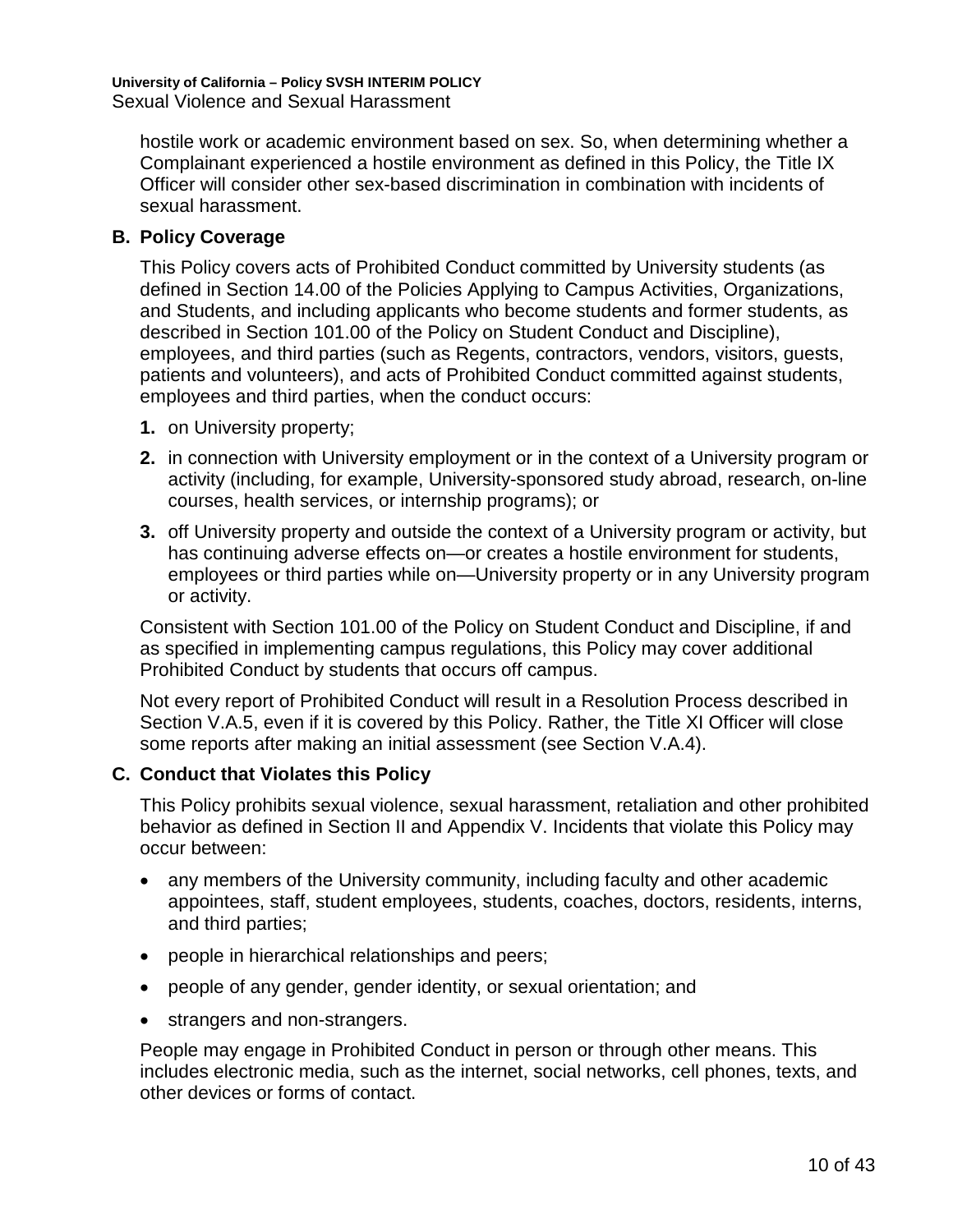#### **D. Consensual Relationships**

While romantic and sexual relationships between members of the University community may begin as consensual, Prohibited Conduct may occur within such relationships. So, the University will treat a report of Prohibited Conduct that occurs in the context of a consensual relationship as any other report.

Consensual romantic and sexual relationships between members of the University community may create conflicts of interest. So, such relationships between a student and a faculty member or other employee, or between employees, are also subject to other University policies, such as *[The Faculty Code of Conduct](http://www.ucop.edu/academic-personnel-programs/_files/apm/apm-015.pdf)*, APM-015.II.A.6 & 7 and local policies.

#### **E. Protection of Complainants, Respondents, and Witnesses**

**1. Amnesty:** To encourage reporting, the University will not discipline Complainants or witnesses for student conduct policy violations that occur around the time of alleged Prohibited Conduct unless the University determines the violation was egregious. Examples of egregious violations include conduct that risked someone's health or safety, or involved plagiarism, cheating, or academic dishonesty.

Complainants may be particularly afraid to report Prohibited Conduct when alcohol, drugs, or other intoxicants were involved (for example, when there was underage drinking). This amnesty provision applies to alcohol- and drug-related student violations.

- **2. Retaliation:** The University prohibits Retaliation against someone for reporting possible Prohibited Conduct or participating or not participating in a process under this Policy. (See Section II.B.3.e)
- **3. Privacy and Confidentiality:** The University must balance the privacy interests of people involved in a report of Prohibited Conduct against the need to gather information, ensure a fair process, and stop, prevent and remedy Prohibited Conduct. In this context, the University tries to protect people's privacy to the extent permitted by law and University policies. The University otherwise keeps confidential the identities of parties, witnesses and those who report Prohibited Conduct, except as required by law or permitted by FERPA, and protects the privacy of personally identifiable information per all applicable state and federal privacy laws, and University policies.

#### **F. Free Speech and Academic Freedom**

The faculty and other academic appointees, staff, and students of the University enjoy significant free speech protections guaranteed by the First Amendment of the United States Constitution and Article 1 Section 2 of the California Constitution. This Policy is intended to protect members of the University community from discrimination, not to regulate protected speech. This Policy will be implemented in a manner that recognizes the importance of rights to freedom of speech and expression.

The University also has a compelling interest in free inquiry and the collective search for knowledge and thus recognizes principles of academic freedom as a special area of protected speech. Consistent with these principles, no provision of this Policy will be interpreted to prohibit conduct that is legitimately related to the course content, teaching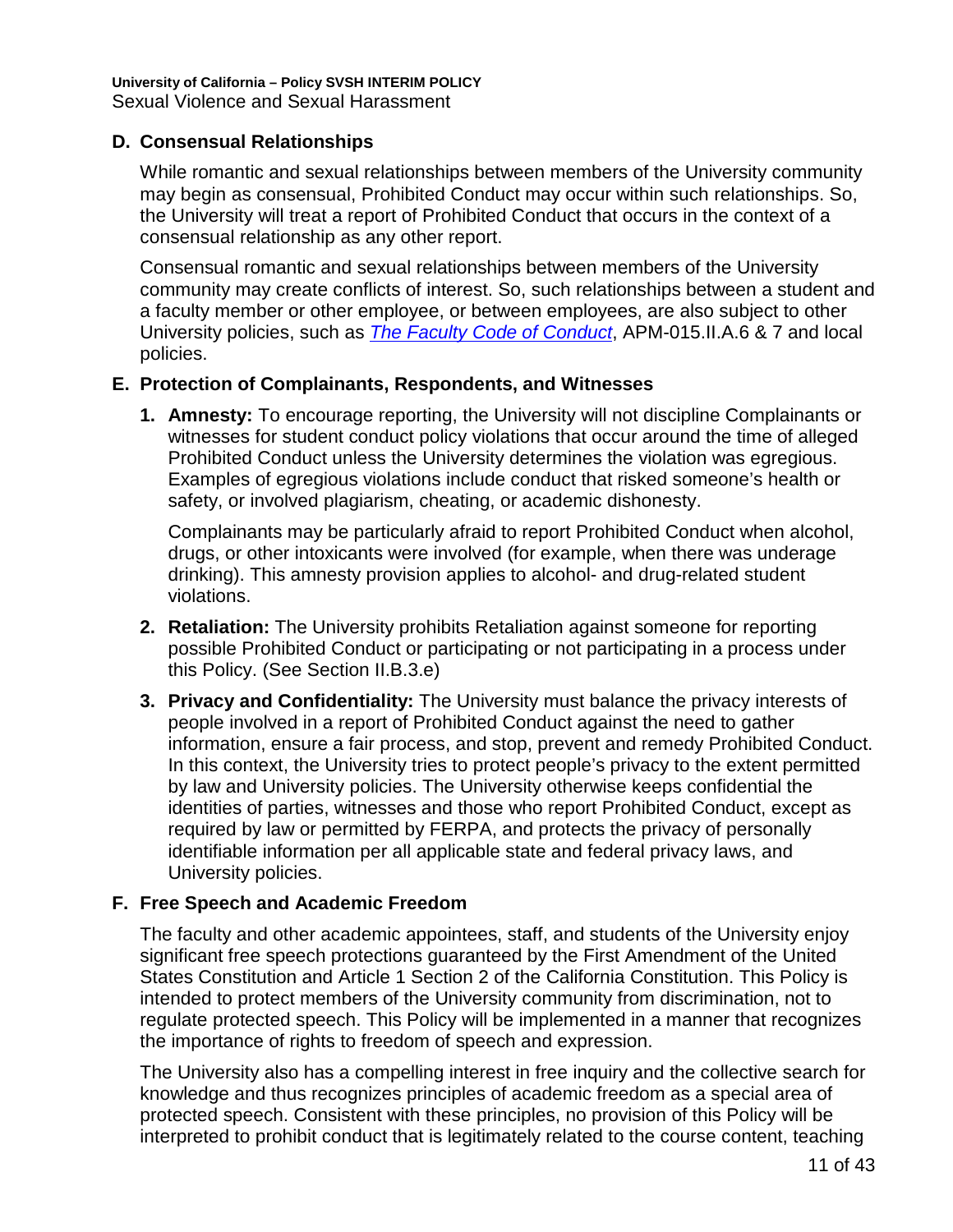methods, scholarship, or public commentary of an individual faculty member or the educational, political, artistic, or literary expression of students in classrooms and public forums (See APM-010, 011 and 015.)

However, freedom of speech and academic freedom are not limitless and do not protect speech or expressive conduct that violates federal or State anti-discrimination laws.

#### **G. Confidential Resources**

People who have experienced Prohibited Conduct may speak confidentially with a Confidential Resource (see Section II.C.2). Confidential Resources are not Responsible Employees and need not report information they receive while acting in their confidential capacity to the Title IX Officer. Disclosures to Confidential Resources while they are acting in their confidential capacity are not "reports" under this Policy and will not, alone, result in any formal University action. Confidential Resources will inform a person who discloses experiencing possible Prohibited Conduct of the discloser's right to report directly to the Title IX Officer and how to do so.

# <span id="page-11-0"></span>**IV. COMPLIANCE/RESPONSIBILITIES**

#### **A. Policy Implementation**

Executive Officers (the University President, Chancellor, Lawrence Berkeley National Laboratory Director, or Vice President of Agriculture and Natural Resources or Executive Vice President of UC Health) can develop supplementary information to support implementation of this Policy. The Systemwide Title IX Director will interpret this Policy consistently and in a way that does not substantively change the Policy.

The Executive Officer at each location must establish and implement local procedures consistent with this Policy. Exceptions to local procedures required by the Policy must be approved by the Executive Officer or designee.

#### **B. Revisions to the Policy**

The President approves this Policy and any revisions. The Systemwide Title IX Director may recommend revisions to the Policy consistent with approval authorities and applicable Bylaws, Standing Orders, and Policies of The Regents. The Systemwide Title IX Director will ensure that the Policy is reviewed regularly and updated in a manner that is consistent with other University policies.

#### **C. Approval of Actions**

Actions within the Policy must be approved according to local procedures.

#### **D. Compliance with the Policy**

The Executive Officer at each location will designate the local management office that is responsible for monitoring, enforcing, and reporting policy compliance. The Senior Vice President – Chief Compliance and Audit Officer will periodically audit and monitor compliance with the Policy.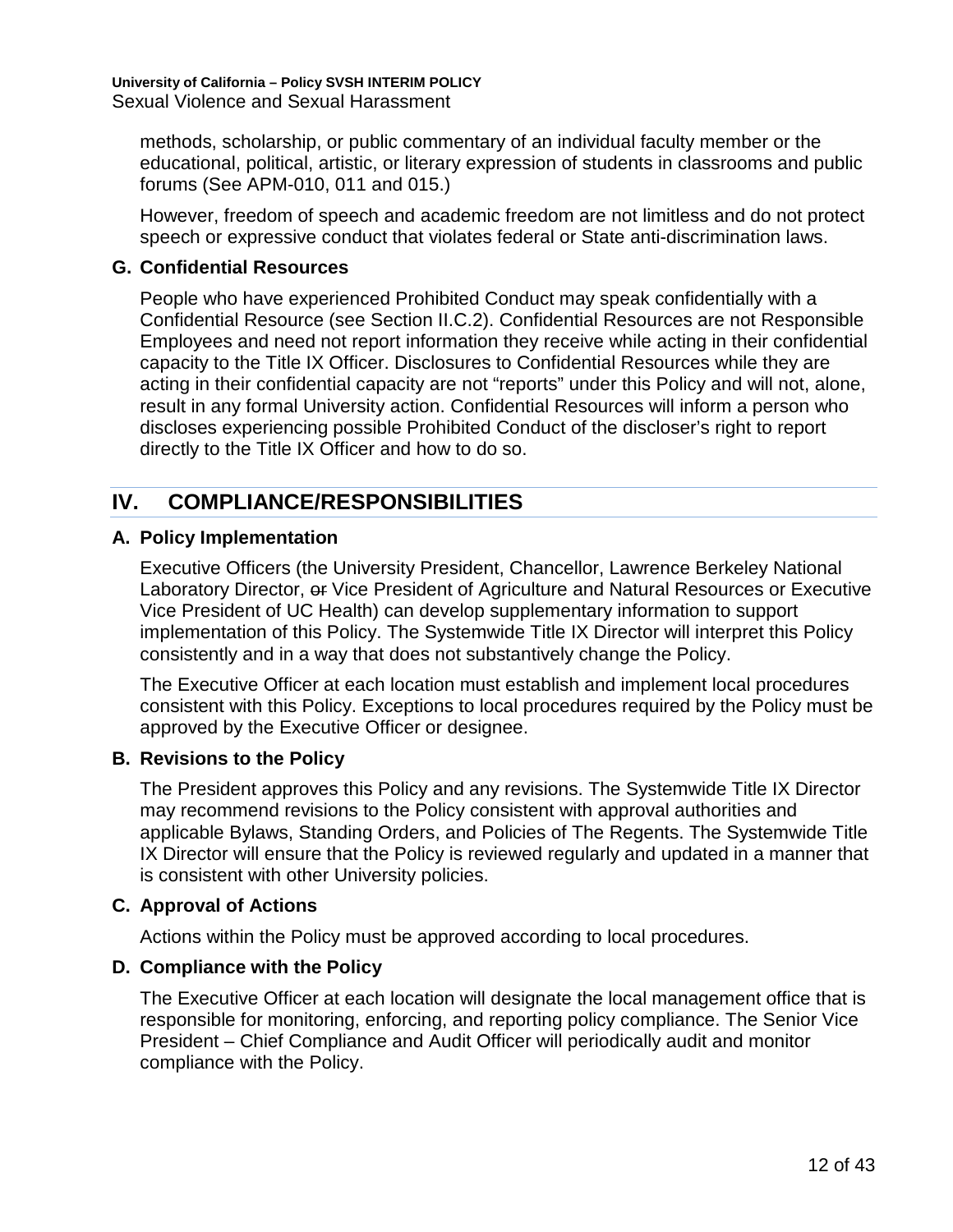## **E. Additional Enforcement Information**

The U.S. Equal Employment Opportunity Commission [\(EEOC\)](https://www.eeoc.gov/employees/howtofile.cfm) and the California Department of Fair Employment and Housing [\(DFEH\)](https://www.dfeh.ca.gov/complaint-process/) investigate reports of unlawful harassment, including sexual violence, in employment. The U.S. Department of Education Office for Civil Rights (DOE[-OCR\)](https://www2.ed.gov/about/offices/list/ocr/docs/howto.html) investigates complaints of sexual harassment, including sexual violence, of students and employees in University programs or activities. The U.S. Department of Health & Human Services Office for Civil Rights (HHS-OCR) investigates complaints of sexual harassment, including sexual violence, occurring in the context of clinical, health, research, education and employment programs. These agencies may serve as fact finders and attempt to facilitate the voluntary resolution of disputes. For more information, contact the nearest office of the EEOC, DFEH or DOE-OCR or HHS-OCR.

## **F. Noncompliance with the Policy**

Consequences of engaging in Prohibited Conduct are governed by the *[Policy on Student](http://policy.ucop.edu/doc/2710530/PACAOS-100)  [Conduct and Discipline](http://policy.ucop.edu/doc/2710530/PACAOS-100)*; Personnel Policies for Staff Members [62,](http://policy.ucop.edu/doc/4010411) [63,](http://policy.ucop.edu/doc/4010412) & [64](http://policy.ucop.edu/doc/4010413) pertaining to discipline and separation matters; *[The Faculty Code of Conduct](http://www.ucop.edu/academic-personnel/_files/apm/apm-015.pdf)* (APM - 015) and *[University Policy on Faculty Conduct and the Administration of Discipline](http://www.ucop.edu/academic-personnel/_files/apm/apm-016.pdf)* (APM - 016); *[Non-Senate Academic Appointees/Corrective Action and Dismissal](http://www.ucop.edu/academic-personnel-programs/_files/apm/apm-150.pdf)* (APM-150); collective bargaining agreements; policies governing competence and conduct of health professionals and trainees; and other policies and procedures. See Section VI and Appendices I & II. Other non-compliance with this Policy may result in educational efforts, employment consequences, or educational consequences up to and including informal counseling, adverse performance evaluations, corrective actions, and termination.

# <span id="page-12-0"></span>**V. PROCEDURES**

## **A. Procedures for Reporting and Responding to Reports of Prohibited Conduct**

This section provides an overview of the procedures the University uses to respond to reports of Prohibited Conduct. While the Title IX Officer has responsibility for oversight of the reporting and response processes, other offices at each location will be involved and consulted as necessary. The specific procedures for investigating and resolving complaints of Prohibited Conduct depend on the Respondent's identity and relationship to the University. The Complainant and the Respondent are sometimes referred to together in this section as "the parties."

• Where the Respondent is a student, the procedures are in *[Appendix E: Sexual](https://policy.ucop.edu/doc/2710641/PACAOS-Appendix-E)  [Violence and Sexual Harassment Student Investigation and Adjudication Framework](https://policy.ucop.edu/doc/2710641/PACAOS-Appendix-E)  [for Non-DOE-Covered Conduct](https://policy.ucop.edu/doc/2710641/PACAOS-Appendix-E)* of the Policies Applying to Campus Activities, Organizations, and Students, and local implementing procedures, except that when the conduct is DOE-Covered Conduct the procedures are *[Interim Appendix F: Sexual](https://policy.ucop.edu/doc/2700689/PACAOS-Appendix-F)  [Violence and Sexual Harassment Student Investigation and Adjudication Framework](https://policy.ucop.edu/doc/2700689/PACAOS-Appendix-F)  [for DOE-Covered Conduct](https://policy.ucop.edu/doc/2700689/PACAOS-Appendix-F)*.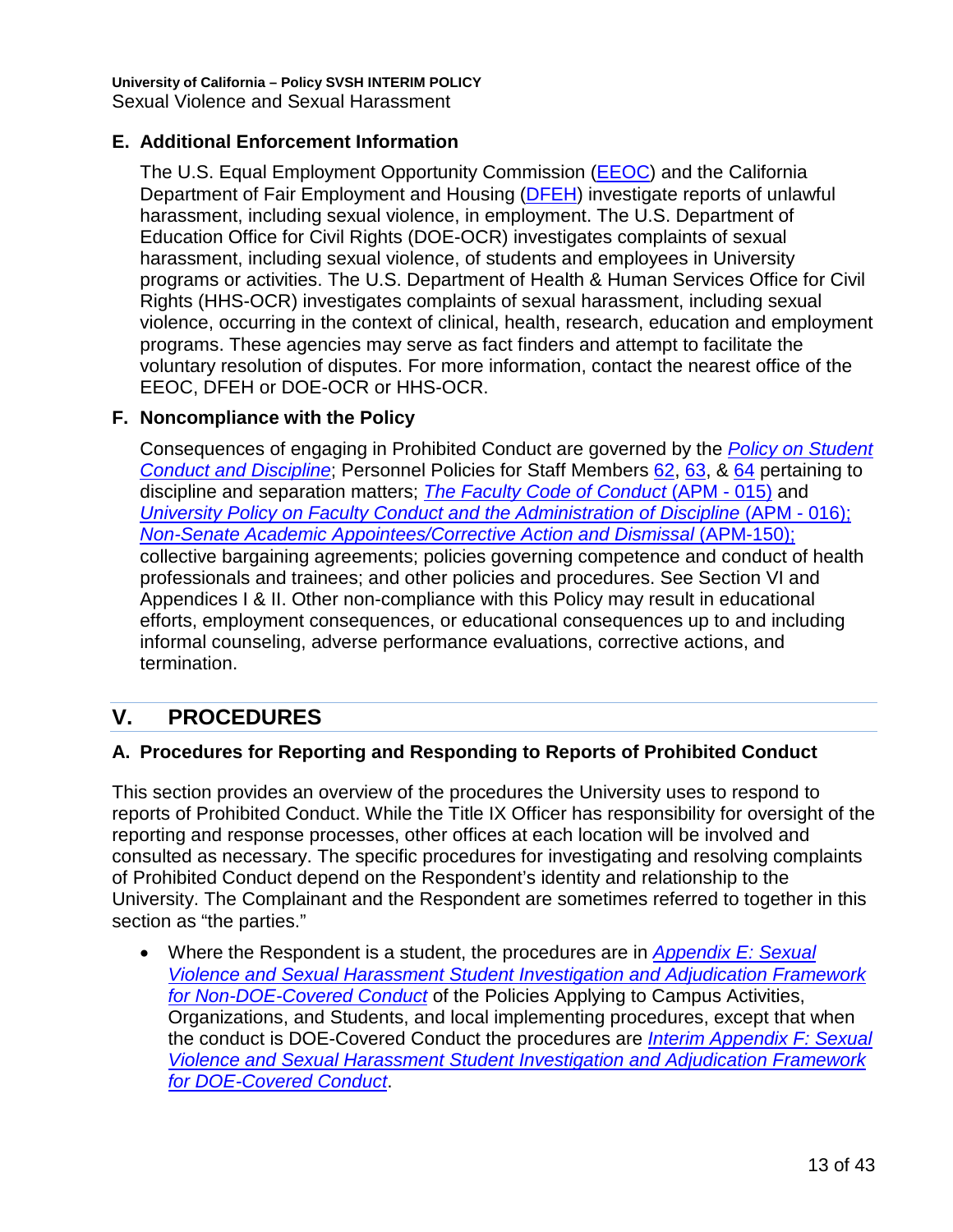- Where the Respondent is a faculty member, the procedures are in the *[Sexual](https://www.ucop.edu/title-ix/_files/investigation-and-adjudication-framework-for-senate-and-non-senate-faculty.pdf)  [Violence and Sexual Harassment Investigation and Adjudication Framework for](https://www.ucop.edu/title-ix/_files/investigation-and-adjudication-framework-for-senate-and-non-senate-faculty.pdf)*  **[Senate and Non-Senate Faculty](https://www.ucop.edu/title-ix/_files/investigation-and-adjudication-framework-for-senate-and-non-senate-faculty.pdf)**, and local implementing procedures.
- Where the Respondent is a staff member or non-faculty academic employee, including a post-MD resident, the procedures are in the [Sexual Violence and Sexual](https://ucop.edu/title-ix/_files/investigation-and-adjudication-framework-for-staff-and-non-faculty-academic-personnel.pdf)  [Harassment Investigation and Adjudication Framework for Staff and Non-Faculty](https://ucop.edu/title-ix/_files/investigation-and-adjudication-framework-for-staff-and-non-faculty-academic-personnel.pdf)  [Academic Personnel,](https://ucop.edu/title-ix/_files/investigation-and-adjudication-framework-for-staff-and-non-faculty-academic-personnel.pdf) and local implementing procedures.
- Where the Respondent is a physician or other health care provider credentialed and privileged by hospital medical staff, or a health professional training program student, resident or fellow, then in addition to the above frameworks they may be subject to investigation and adjudication of professional misconduct under other rules and policies (for example, medical staff bylaws and school-based policies), potentially resulting in corrective action or termination.
- Where the Respondent is a Regent, the procedures are in *Regents Policy 1112: Policy on Review of Allegations of Board Member Misconduct.*
- If there is a question about the predominant role of the Respondent, the Title IX Officer will determine which procedure applies based on the circumstances (such as which role predominates in the context of the Prohibited Conduct). Where a Respondent is both a student and an employee, the University will apply only one procedure to determine responsibility, but the Respondent may be subject to discipline applicable to both students and employees.
- Where the Respondent is a third party, the Title IX Officer will determine the appropriate manner of resolution consistent with the University's commitment to a prompt and equitable process and applicable law, federal guidance, and this Policy, which may be an Other Inquiry per Section V.A.5.d. The University's ability to take appropriate responsive action depends on its relationship and level of control over the third party, if any.
- Where there is no identifiable, individual Respondent (such as where the Complainant alleges Prohibited Conduct by an organization or a Respondent whose identity is unknown, or conduct by multiple people that rises to the level of Prohibited Conduct only when considered in the aggregate), the Title IX Officer may respond through an Other Inquiry per Section V.A.5.d.

#### **1. Reporting**

Any person can report Prohibited Conduct, including anonymously. They can report to the Title IX Officer, to any Responsible Employee, or to another appropriate office such as the Academic Personnel Office, Student Affairs, Office of the Provost, or Human Resources Office. The person or office that receives the report must forward it to the Title IX Officer. If the person to whom a report normally would be made is the Respondent, reports may be made to another Responsible Employee or office. Upon receipt of a report of Prohibited Conduct from a Responsible Employee, the Title IX Officer will attempt to contact the Complainant, if known, to inform them of their rights, options, and resources.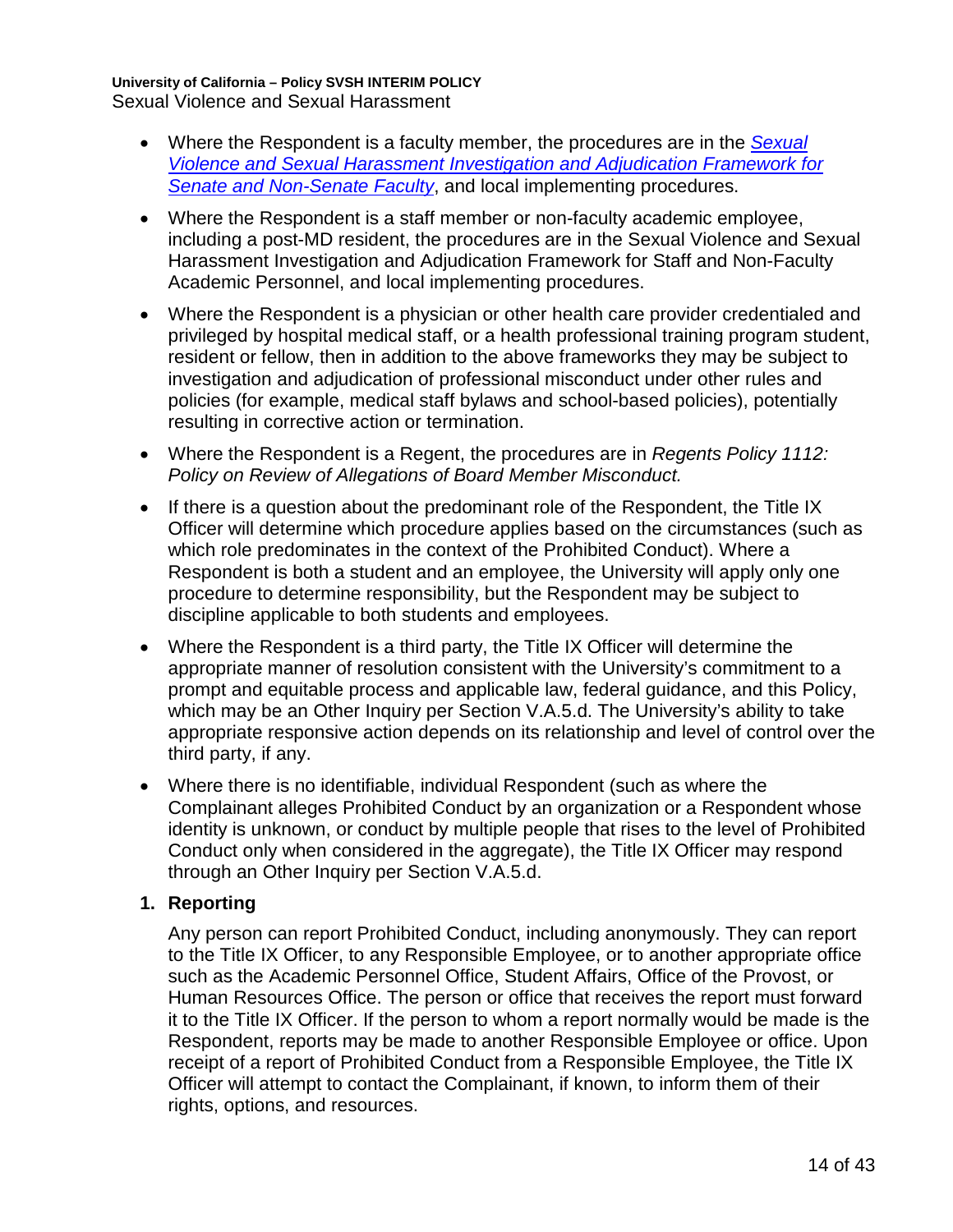#### **2. Timelines for Making Reports**

There is no time limit for reporting, and people should report incidents even if significant time has passed. However, the sooner the University receives a report, the better able it is to respond, investigate, remedy, and impose discipline if appropriate.

#### **3. Initial Assessment of a Report / Immediate Health and Safety**

As soon as practicable after receiving a report, the Title IX Officer will make an initial assessment, including a limited factual inquiry when appropriate, to determine how to proceed.

The Title IX Officer will first assess the report to determine whether the alleged conduct is DOE-Covered Conduct and, if so, whether to begin a DOE Grievance Process or Alternative Resolution. This stage of the assessment is described in [Appendix IV.](#page-34-0)

If the alleged conduct is not DOE-Covered Conduct, then the Title IX Officer will next determine:

- whether the report on its face alleges an act of Prohibited Conduct as defined in Section II; and Appendix V; and
- if so, whether the Prohibited Conduct is covered by this Policy, as described in Section III.B.

The Title IX Officer may consult with other offices as necessary. This may include Academic Personnel Offices for complaints involving faculty and other academic appointees, Student Affairs Offices for complaints involving students, Human Resources or Employee and Labor Relations Offices for complaints involving staff and health professionals for complaints stemming from a clinical encounter.

The Title IX Officer, in coordination with the Case Management Team (see Section V.B.5.), and in consultation with the Complainant when possible, will:

- make an immediate assessment of the health and safety of the Complainant and the campus community,
- determine and oversee Supportive Measures that are immediately necessary (including no–contact orders with the parameters described in Appendix III), and
- outreach to the Complainant per a template issued by the Systemwide Title IX Office that includes, for example, an explantion of rights and reporting options (including the right to report to the police), a request to meet with the Title IX Officer, and available campus and community resources.

Also see Appendix III and Location Responsibilities in Section V.B.11. The Title IX Officer will also inform the Complainant of the range of possible outcomes of the report, including Supportive and Remedial measures and disciplinary actions, the procedures leading to such outcomes, and their right to make a DOE Formal Complaint.

#### **4. Closure After Initial Assessment**

Not all reports the Title IX Officer receives are reports of Prohibited Conduct that can be resolved through a Resolution Process described below. This includes reports for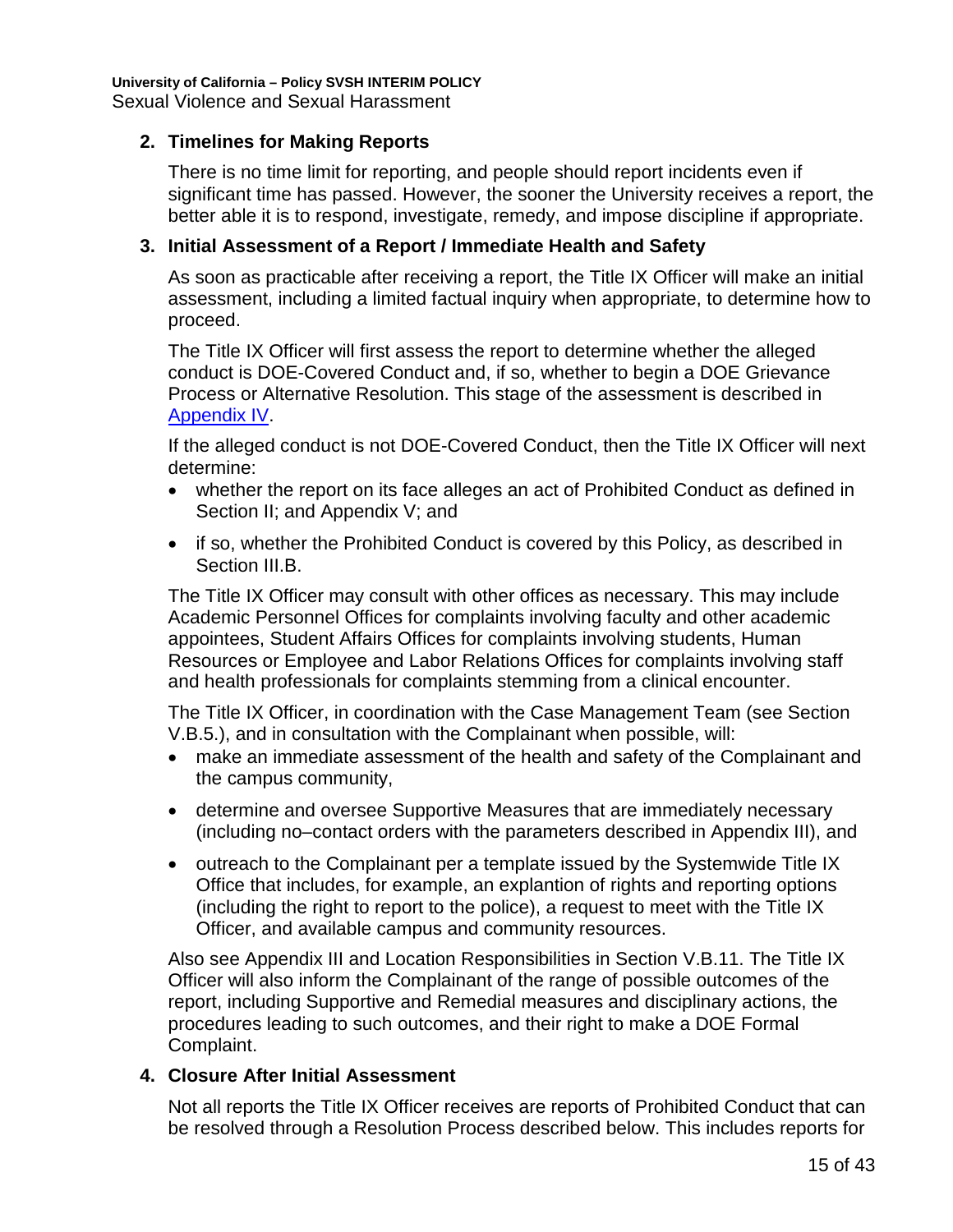which the Title IX Officer determines that:

- even if true, the alleged conduct is not Prohibited Conduct (see Section II and Appendix IV);
- the conduct is not covered by this Policy (see Section III.B);
- there is not enough information to carry out a Resolution Process (for example, the identities of the people involved);
- a Complainant's request that no investigation occur can be honored (see Section IV.A.5.b); or
- there is not enough nexus between the conduct and the University to carry out a Resolution Process (for example, the conduct did not occur in the context of a University program or activity and involved only third parties).

The Title IX Officer will close such matters per written guidelines issued by the Systemwide Title IX Office. The Title IX Officer will still, when appropriate, take steps to stop the reported conduct, prevent its escalation or recurrence, and address its effects. Such steps may include, for example, offering resources and Mitigating Measures to the Complainant and providing targeted preventive education (including to the Respondent) and training programs.

When the reported conduct is not Prohibited Conduct (such as stalking or harassment that is not sex-based or comments of a sexual nature during a clinical encounter that do not rise to the level of a Hostile Environment), the Title IX Officer will, if appropriate, refer the matter to another office for review and resolution.

To determine whether there is enough nexus between the conduct and the University to carry out a Resolution Process, the Title IX Officer will consider factors such as:

- where and in what context the Prohibited Conduct allegedly occurred (meaning whether there is a connection between the conduct and University property or a University program or activity);
- whether the Complainant or Respondent were University community members when the Prohibited Conduct allegedly occurred;
- whether the Complainant or Respondent were University community members at the time of the report; and
- whether there is information indicating an ongoing threat to the University community.

#### **5. Overview of Resolution Processes**

Reports of Prohibited Conduct that are not closed after the Title IX Officer's initial assessment may be addressed through Alternative Resolution, Formal Investigation, a DOE Grievance Process, a separate employee grievance or complaint process, or Other Inquiry. Each of these is described below. Resolution Processes are nonadversarial proceedings. At the beginning of any Resolution Process, the Title IX Officer will inform parties of the University's rules of conduct during the process.

#### **a. Alternative Resolution**

Alternative Resolution is not available when the Complainant is a student and the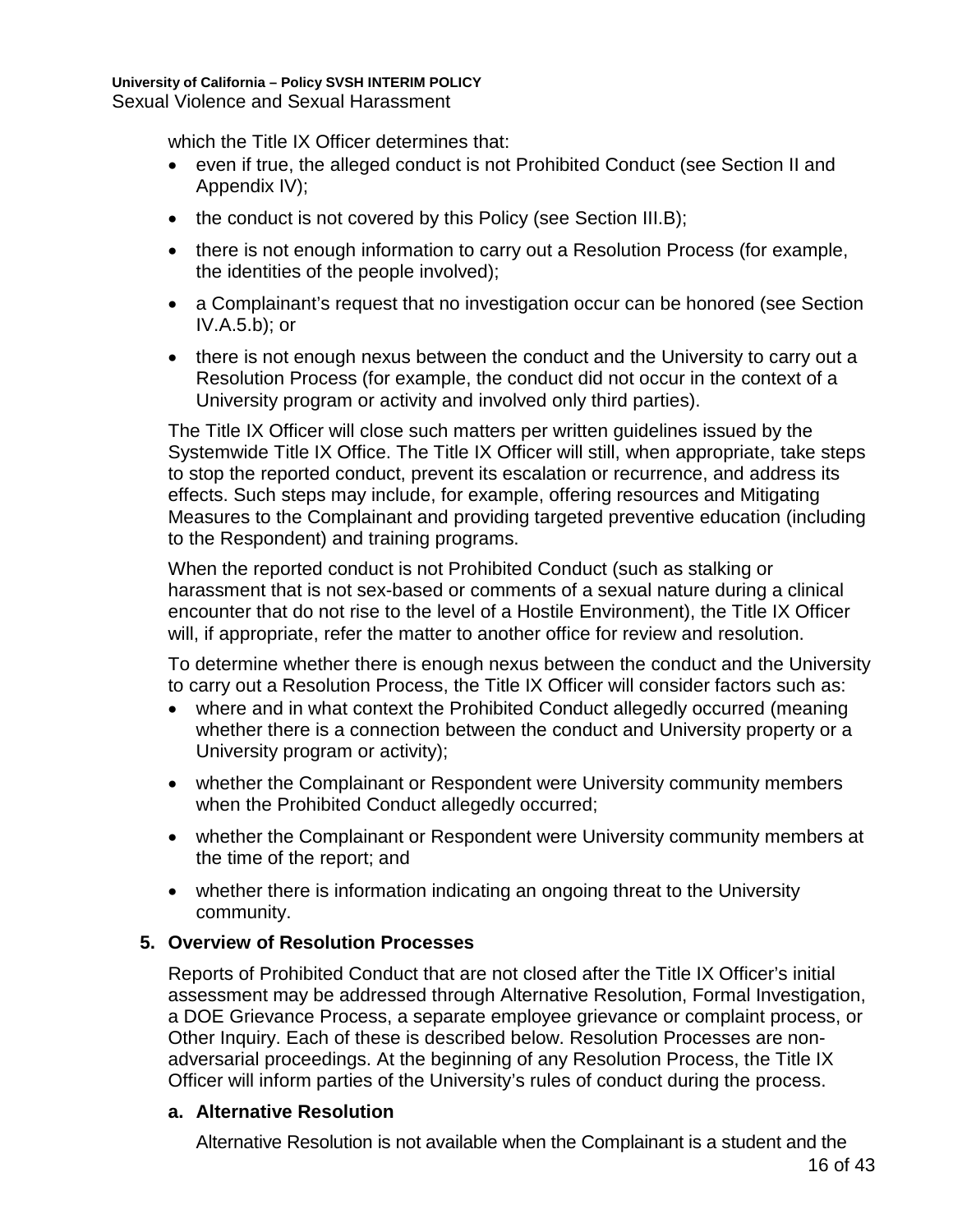Respondent is an employee. In other cases, after an initial assessment of the alleged facts, the Title IX Officer may—if the Complainant and Respondent agree in writing—begin an Alternative Resolution process. The Title IX Officer will, if appropriate, begin the process in consultation with other offices depending on whether the Complainant and Respondent are faculty, other academic appointees, staff, student employees, or students. Alternative Resolution may include, among other responses:

- separating the parties;
- providing for safety;
- referring the parties to counseling;
- mediation (except in cases of sexual violence);
- referral for disciplinary action;
- an agreement between the parties;
- conducting targeted preventive educational and training programs; and
- conducting a follow-up review to ensure that the resolution has been carried out effectively.

Alternative Resolution may be especially useful when:

- an investigation is not likely to lead to a resolution;
- both parties prefer an informal process; or
- a case involves less serious allegations.

The Title IX Officer has discretion to determine whether the complaint is appropriate for Alternative Resolution, to determine the type of resolution to pursue, and to stop the process at any time before its conclusion and move to a Formal Investigation or (if it applies) DOE Grievance Process.

Participation in Alternative Resolution is voluntary, meaning both the Complainant and the Respondent must agree to participate. If Alternative Resolution is selected, the Title IX Officer will provide timely written notice to both parties that includes:

- the allegations;
- the Title IX Officer has begun the process;
- the process is voluntary and will end upon either party's request;
- termination may result in Formal Investigation or (if it applies) a DOE Grievance Process (see Section V.A.5.b);
- they may be accompanied by an advisor throughout the process;
- the Title IX Officer will notify both parties of the process's outcome; and
- the process is private but not confidential, the Title IX Officer will maintain a record of the process and may share information with others if needed to carry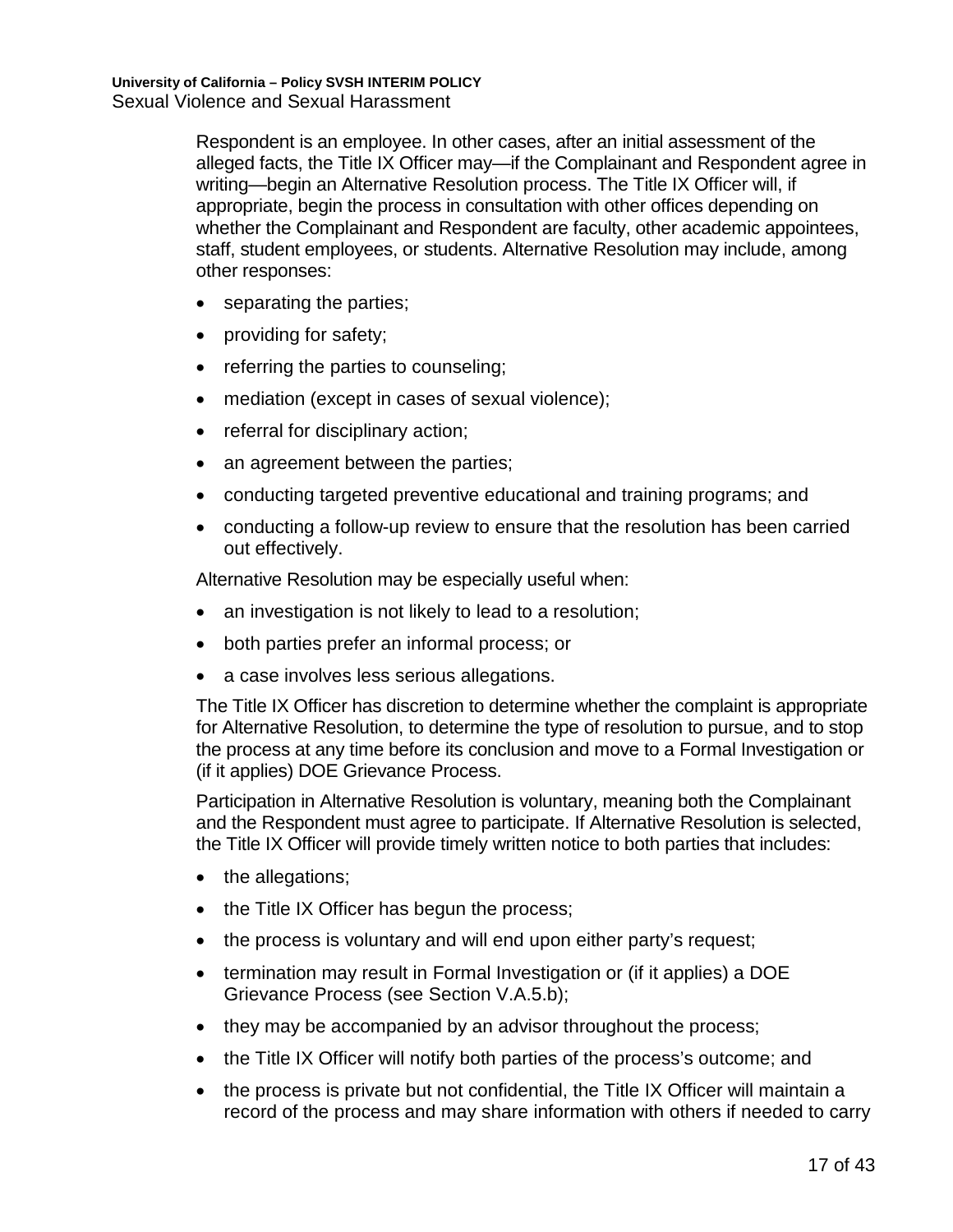out the resolution, and information shared by parties may be considered in any subsequent Resolution Process.

The Title IX Officer will oversee the Alternative Resolution process and, if other campus officials are involved in the process, maintain an appropriate level of involvement.

The Title IX Officer will complete the Alternative Resolution process promptly, typically within 30 to 60 business days of notifying the parties in writing of starting the process. However, the Title IX Officer may extend past 60 days for good cause. The Title IX Officer will notify the parties in writing of the reason for any extension and the projected new timeline. The actual time required will depend on the specific circumstances, including the complexity of the allegations and the nature of the alleged conduct. The Title IX Officer will consider, approve, and communicate extensions per written guidelines from the Systemwide Title IX Office.

Once the parties have agreed to the terms of an Alternative Resolution, the University will not conduct a Formal Investigation or (if it applies) DOE Grievance Process unless the Title IX Officer determines that the Respondent failed to satisfy the terms of the Alternative Resolution, or that the Alternative Resolution was unsuccessful in stopping the Prohibited Conduct or preventing its recurrence.

The Title IX Officer will keep records of all reports and conduct addressed through Alternative Resolution.

#### **b. Formal Investigation or DOE Grievance Process**

The Title IX Officer will begin a DOE Grievance Process when they determine it is necessary per [Appendix IV.](#page-34-0) This may happen after an Alternative Resolution to address DOE-Covered Conduct that ends before the parties agree on terms. The DOE Grievance Process begins with an investigation.

The Title IX Officer will begin a Formal Investigation when they decide not to close a report after their initial assessment, the alleged conduct is not DOE-Covered Conduct, and either (i) Alternative Resolution and Other Inquiry are not appropriate, or (ii) the parties do not agree to participate in Alternative Resolution or it ends before they agree on terms. In both Formal Investigations and DOE Grievance Process investigations:

The Title IX Officer may coordinate the investigation with other offices, depending on the identities of the Complainant and Respondent (that is, faculty, other academic appointees, staff, or students).

If the Complainant does not want an investigation, the Title IX Officer will seriously consider this preference. However, the Title IX Officer may determine an investigation is necessary to mitigate a risk to the campus community. If the Title IX Officer decides to open an investigation despite the Complainant's request, the Title IX Officer will: tell the Complainant of the decision before beginning the investigation or otherwise notifying the Respondent of the Complainant's identity; tell the Respondent that the Complainant did not request an investigation but the Title IX Officer determined one was necessary; and provide the Complainant with all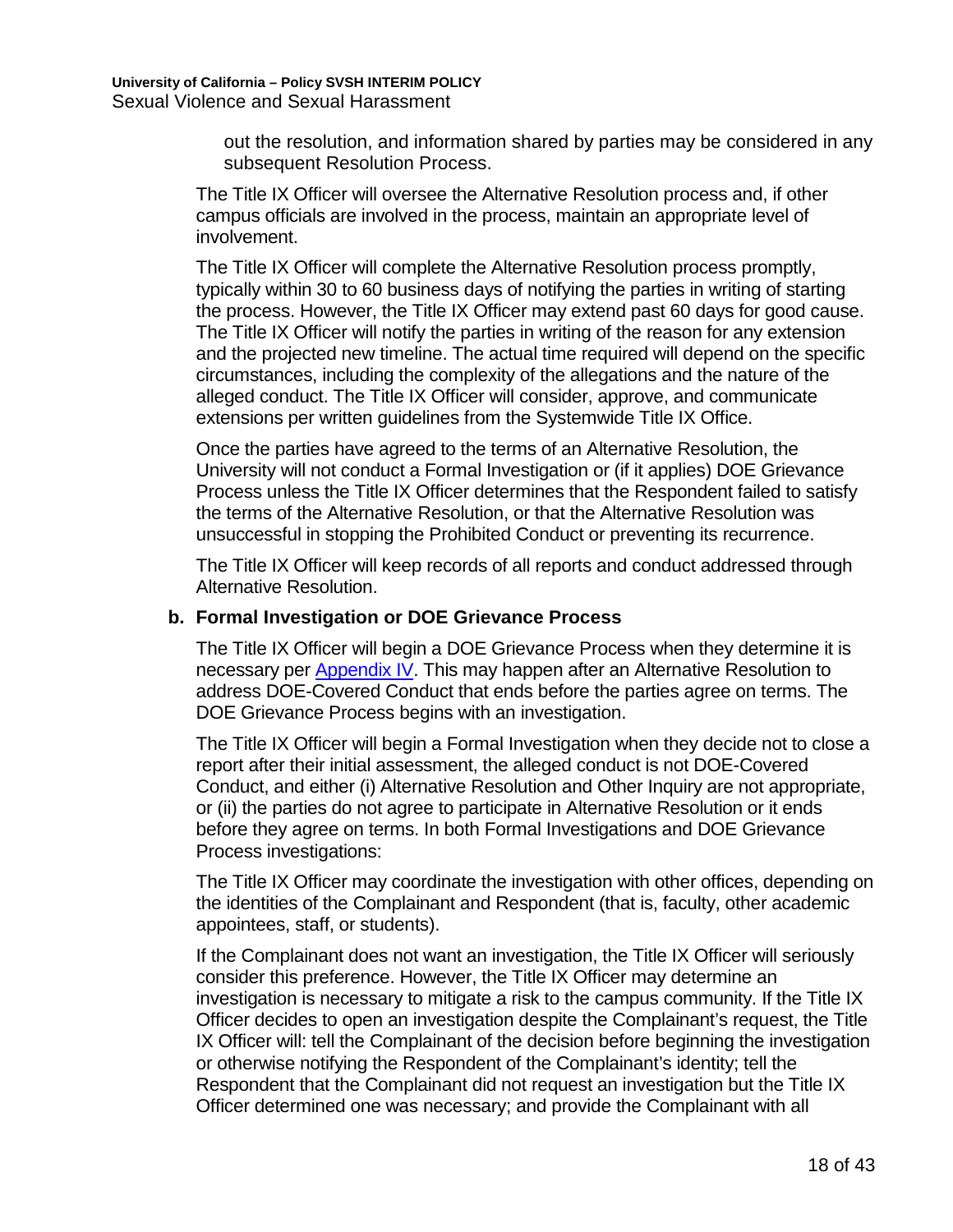information required by this Policy unless the Complainant states in writing that they do not want it.

If the Title IX Officer does not begin an investigation, they will inform the Complainant that this limits possible remedies. The Title IX Officer will nonetheless provide Mitigating Measures as appropriate and consistent with Complainant's privacy and the absence of an investigation.

When the Title IX Officer begins an investigation, they will give the parties a written summary of the allegations, an explanation of their rights, the procedures that will be followed, available resources, and this Policy. While the parties have the right to identify evidence and witnesses, the University bears the burden of proof and of gathering evidence sufficient to reach a determination regarding responsibility.

i. *Timeframe.* The Title IX Officer will complete the investigation promptly, typically within 60 to 90 business days of notifying the parties in writing of the charges. However, the Title IX Officer may extend the timeframe past 90 days for good cause. The Title IX Officer will periodically update parties on the status of the investigation and notify them in writing of the reason for any extension and the projected new timeline. The actual time required depends on the specific circumstances, including the complexity of the matter and the severity and extent of the alleged conduct. The Title IX Officer will consider, approve, and communicate extensions per written guidelines from the Systemwide Title IX Office.

If the police are also investigating the alleged conduct, the Title IX Officer will coordinate with the police but must nonetheless act promptly without delaying the investigation until the end of the criminal investigation.

- ii. *Disclosure of Information.* The investigation generally includes interviews with the parties and any witnesses, and a review of evidence. The Title IX Officer will share information with witnesses only as reasonably necessary to conduct a fair and thorough investigation. They will also counsel witnesses about keeping information learned through the investigation private to protect both the people involved and the integrity of the investigation. They will inform witnesses that directly related information they provide and their identities will likely be disclosed to the Complainant and Respondent.
- iii. *Right to an Advisor.* The Complainant and Respondent may have an advisor present when they are interviewed and at meetings. They may have other support persons present under other policies. Other witnesses may have an advisor present at the discretion of the Title IX Officer or as required by University policy or a collective bargaining agreement.
- iv. *Academic Freedom/Merit.* When the investigation implicates academic merit or academic freedom, the Title IX Officer will consult with the appropriate academic officer for relevant academic judgment.
- v. *Initiation of Investigation by University.* The Title IX Officer may choose to begin and conduct an investigation without a Complainant when there is, for example: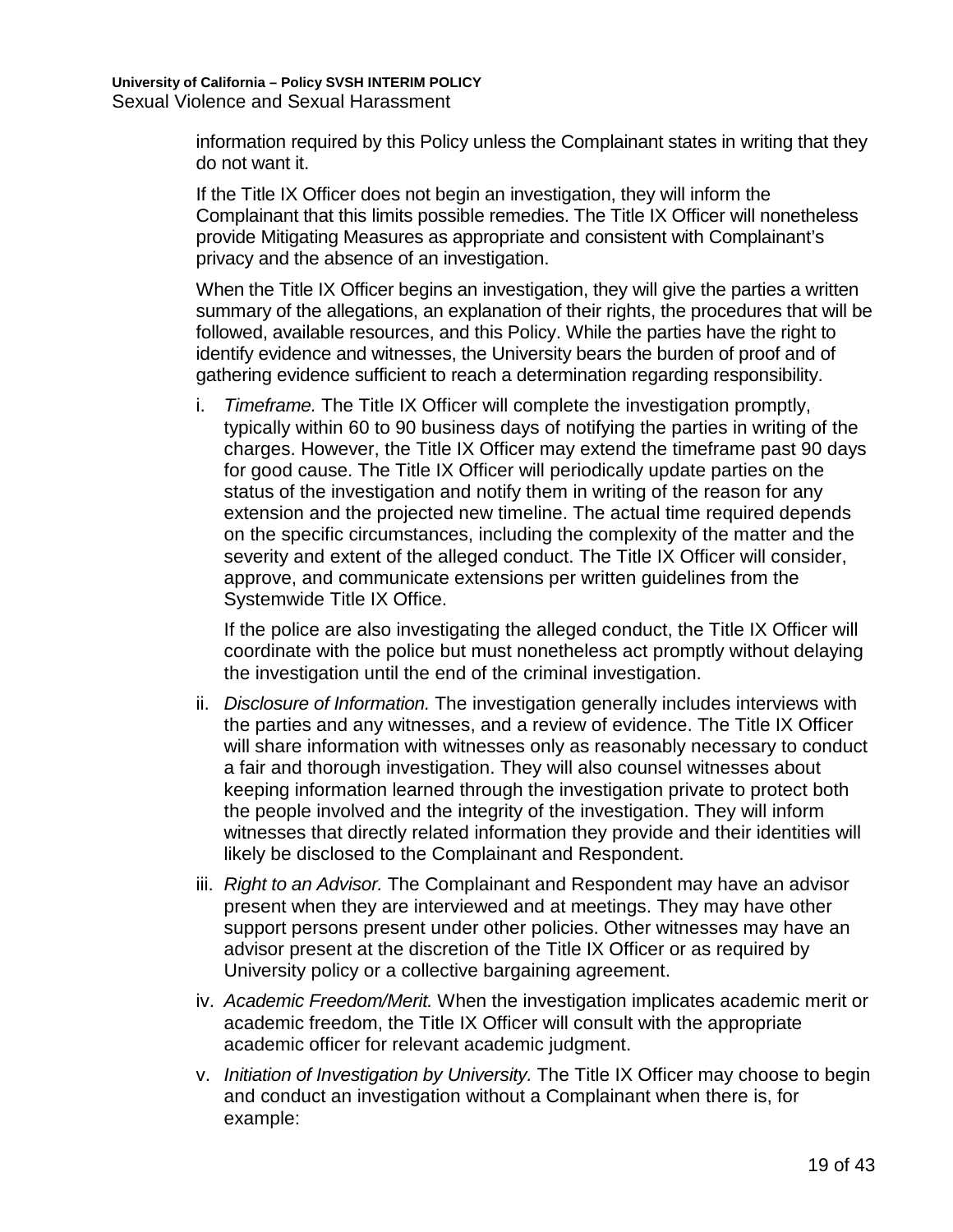- **EXEDENT** information indicating an ongoing threat to the University community;
- a pattern of alleged sexually harassing conduct toward multiple people by the same Respondent that would, in the aggregate, create a hostile environment (as defined in this Policy) for a reasonable person; or
- **EXEDEE Allegations of Prohibited Conduct covered by this Policy in the public realm** (such as reports in the news or social media).
- vi. *Administrative Closure.* The Title IX Officer may close an investigation before completing it if they determine that a significant change in circumstances has so substantially impaired the investigation that they cannot reach reasonably reliable conclusions about whether the alleged conduct occurred. The Title IX Officer will still, when appropriate, take steps to stop the reported conduct, prevent its escalation or recurrence, and address its effects. They will also offer as appropriate resources to the parties and Mitigating Measures to the Complainant.

#### **c. Grievance/Complaint Procedures for Employees**

Instead of, or in addition to, reporting to the Title IX Officer or other Responsible Employee, a University employee may file a grievance or complaint. That grievance or complaint must meet all of the requirements, including time limits for filing, under the applicable complaint resolution or grievance procedure listed in *Appendix I: University Complaint Resolution and Grievance Procedures*. Any such grievance or complaint will be forwarded to the Title IX Officer for processing under this Policy, and the grievance or complaint procedure will be held in abeyance pending resolution under this Policy, unless the applicable collective bargaining agreement provides otherwise. After completion of the process under this Policy, the grievance or complaint may be reactivated under the applicable grievance or complaint procedure.

#### **d. Other Inquiry**

When a report is not closed after initial assessment yet is not appropriate for Alternative Resolution, Formal Investigation or a DOE Grievance Process because there is no individual identifiable Respondent over whom the Title IX Officer has jurisdiction, the Title IX Officer will:

- conduct an inquiry to try to determine what occurred, and
- take prompt steps reasonably calculated to stop any substantiated conduct, prevent its recurrence, and, as appropriate, remedy its effects.

Such an inquiry may be appropriate when, for example, the Complainant alleges Prohibited Conduct by an organization, a person whose identity is unknown, or a third party, or alleges conduct by multiple people that rises to the level of Prohibited Conduct only when considered in the aggregate.

The extent of the inquiry and responsive steps will depend on the specific circumstances. This includes, for example:

• the nature and location of the alleged conduct,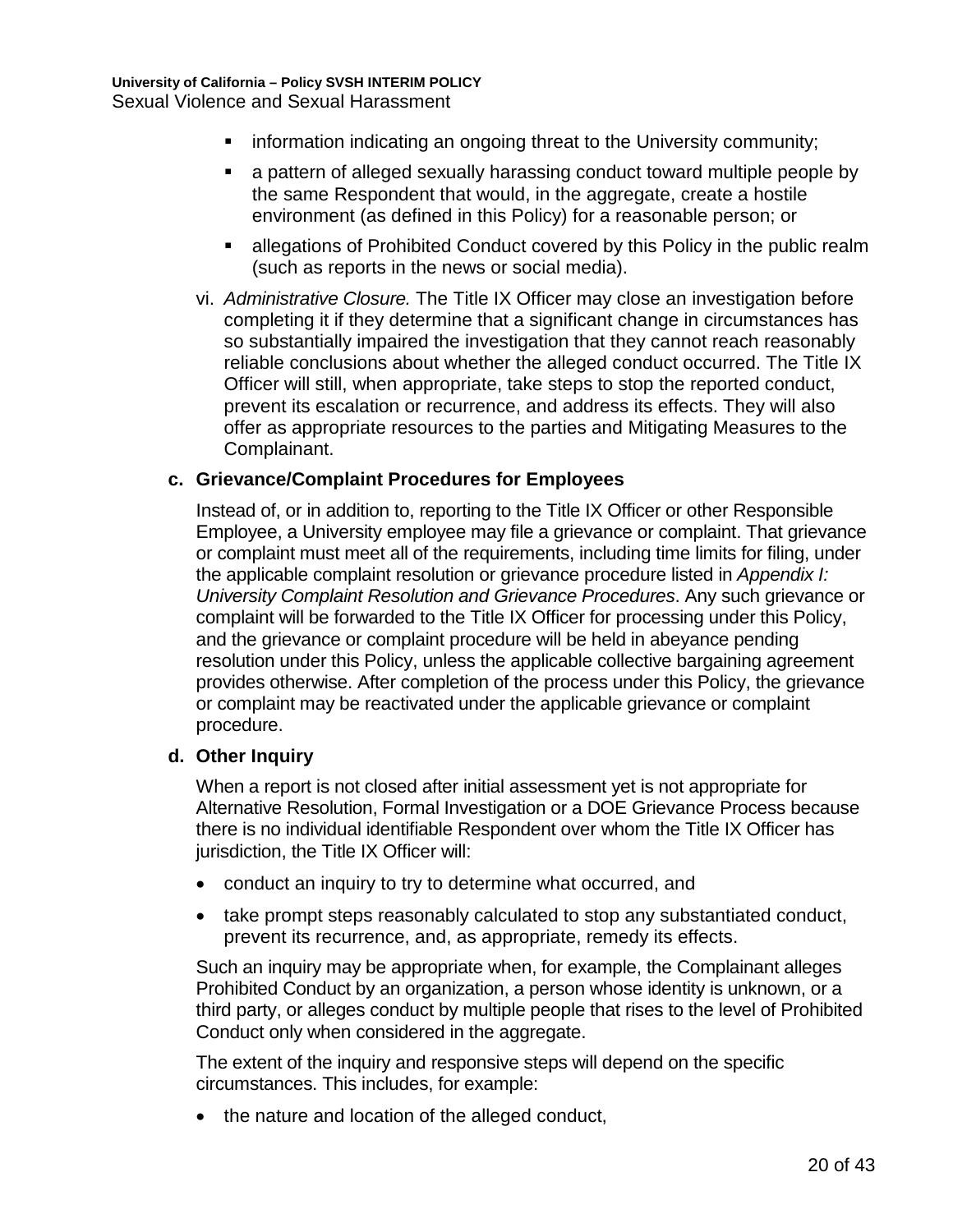- the University's relationship to the Complainant, and
- the University's relationship to and level of control over the organization or person alleged to have engaged in the conduct.

The Title IX Officer will complete the inquiry promptly (typically within 60 days, unless extended for good cause), and notify the Complainant of the outcome.

#### **e. Notifications and Documentation**

When engaging in a Resolution Process provided for in this Section V.A.5, the Title IX Officer will provide written notices to the parties and keep records per guidelines issued by the Systemwide Title IX Office. The guidelines will address, for example:

- information provided to the parties about their rights and options;
- notices provided to the parties at the beginning and end of a process;
- documentation of the parties' agreement to engage in Alternative Resolution;
- documentation of resolutions reached through Alternative Resolution, including documentation to be obtained from any other campus officials involved in the resolution; and
- the types of documentation to be kept at the end of a process.

#### **6. The Investigation Report and Outcome**

If either a Formal Investigation or DOE Grievance Process investigation is conducted, the Title IX Officer will prepare a written report that includes:

- the factual allegations and alleged policy violations;
- statements of the parties;
- a summary of the evidence;
- an explanation of why any proffered evidence was not relied upon;
- credibility determinations when appropriate;
- findings of fact; and
- an analysis of whether this Policy was violated.

The report will also include the Title IX Officer's determination of whether the Respondent violated this Policy. However, in a DOE Grievance Process, and any time the Respondent is a student, the determination is only preliminary. In determining whether this Policy was violated, the Title IX Officer will apply the preponderance of evidence standard.

At the end of the investigation, the Title IX Officer will simultaneously provide the parties the Investigation Report. The report may be redacted to protect privacy (see APM-160 and other University policies governing privacy). The Title IX Officer will also inform the parties in writing of the outcome of the investigation and its rationale, and of any available appeal rights.

In a DOE Grievance Process, and any time the Respondent is a student, the Title IX Officer will inform the parties of their right to contest or not accept the investigator's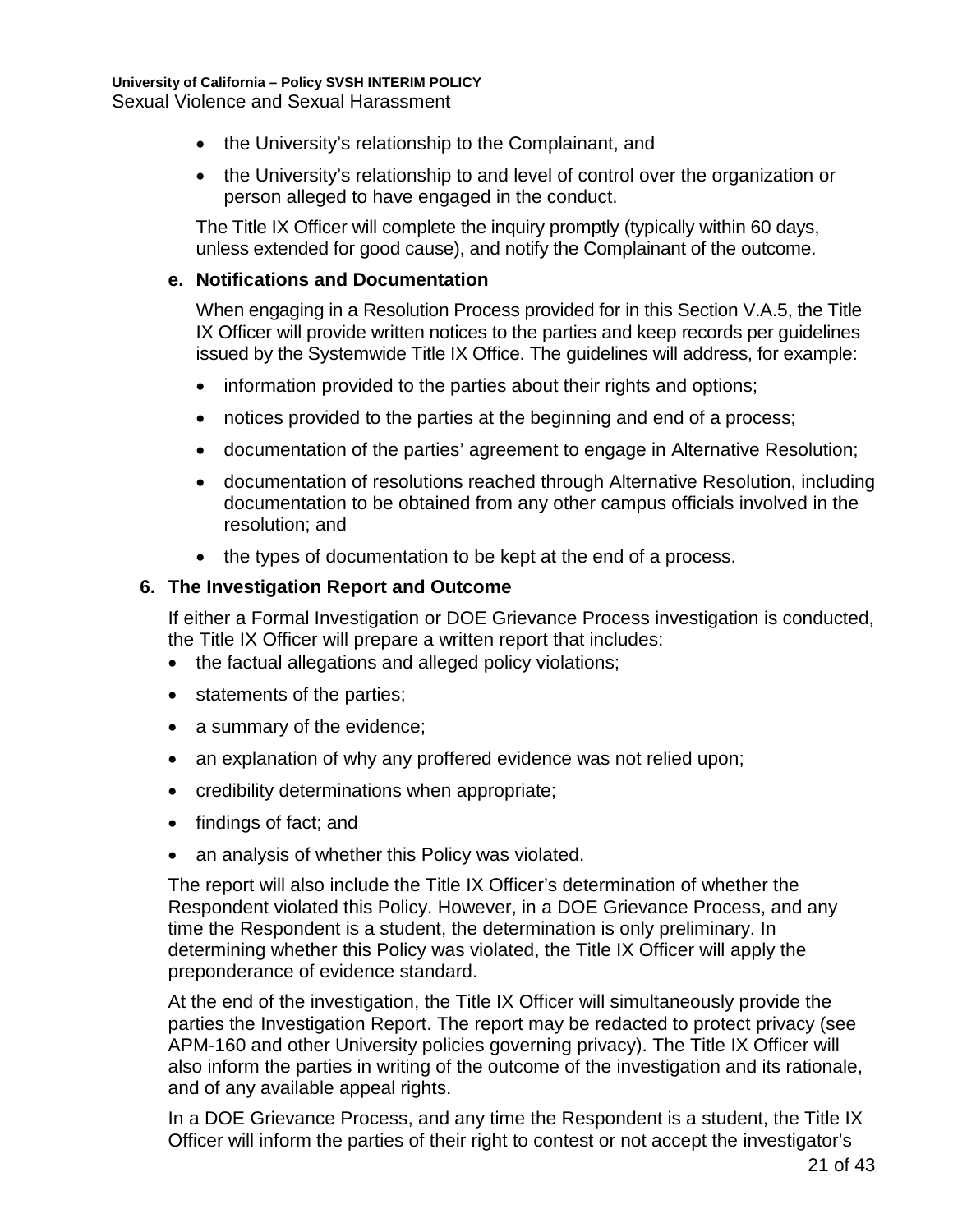preliminary determination and have a hearing to determine whether this Policy was violated. If they do, the next stage of the DOE Grievance Process or Formal Investigation is a hearing. (See *Appendix E: Sexual Violence and Sexual Harassment Student Investigation and Adjudication Framework for Non-DOE-Covered Conduct, [Interim Appendix F: Sexual Violence and Sexual Harassment Student Investigation](https://policy.ucop.edu/doc/2700689/PACAOS-Appendix-F)  [and Adjudication Framework for DOE-Covered Conduct;](https://policy.ucop.edu/doc/2700689/PACAOS-Appendix-F) [Sexual Violence and Sexual](https://www.ucop.edu/title-ix/_files/investigation-and-adjudication-framework-for-senate-and-non-senate-faculty.pdf)  [Harassment Investigation and Adjudication Framework for Senate and Non-Senate](https://www.ucop.edu/title-ix/_files/investigation-and-adjudication-framework-for-senate-and-non-senate-faculty.pdf)  [Faculty](https://www.ucop.edu/title-ix/_files/investigation-and-adjudication-framework-for-senate-and-non-senate-faculty.pdf)*, and *[Sexual Violence and Sexual Harassment Investigation and Adjudication](https://ucop.edu/title-ix/_files/investigation-and-adjudication-framework-for-staff-and-non-faculty-academic-personnel.pdf)  [Framework for Staff and Non-Faculty Academic Personnel](https://ucop.edu/title-ix/_files/investigation-and-adjudication-framework-for-staff-and-non-faculty-academic-personnel.pdf)*.)

## **7. Remedy**

- **a.** If the University finds Prohibited Conduct, the University will take prompt and effective steps reasonably calculated to stop the violation, prevent its recurrence, and, as appropriate, remedy its effects. For examples of available remedial measures, see Appendix III.
- **b.** If the remedy has not already been provided, the Title IX Officer will oversee its implementation in consultation with appropriate administrators.The Title IX Officer will consider whether any systemic remedies, such as enhanced training or improved security, are also appropriate.

#### **8. Discipline**

- **a.** The Title IX Officer will forward the Investigation Report (with attachments) to the appropriate administrator responsible for possible further action, including discipline.
- **b.** Any member of the University community who is found to have engaged in Prohibited Conduct may be subject to disciplinary action, up to and including dismissal per the applicable University disciplinary procedure (Appendix II: University Disciplinary Procedures) or other policy.
- **c.** At the end of any disciplinary proceeding the Complainant and the Respondent will be contemporaneously informed in writing of:
	- the outcome, including the final determination regarding the alleged offense, any discipline, and the rationale for the results;
	- any available appeal rights and procedures; and
	- any subsequent change to the results and when results become final.

The University tries to finalize and notify parties of disciplinary decisions reasonably promptly per applicable procedures, depending on the severity and extent of the Prohibited Conduct and the complexity of the matter.

#### **B. Location Responsibilities**

Each Location must do the following:

**1.** Designate and provide adequate resources and independence to a Title IX Officer. The responsibilities of the Title IX Officer include, but may not be limited to, the following duties: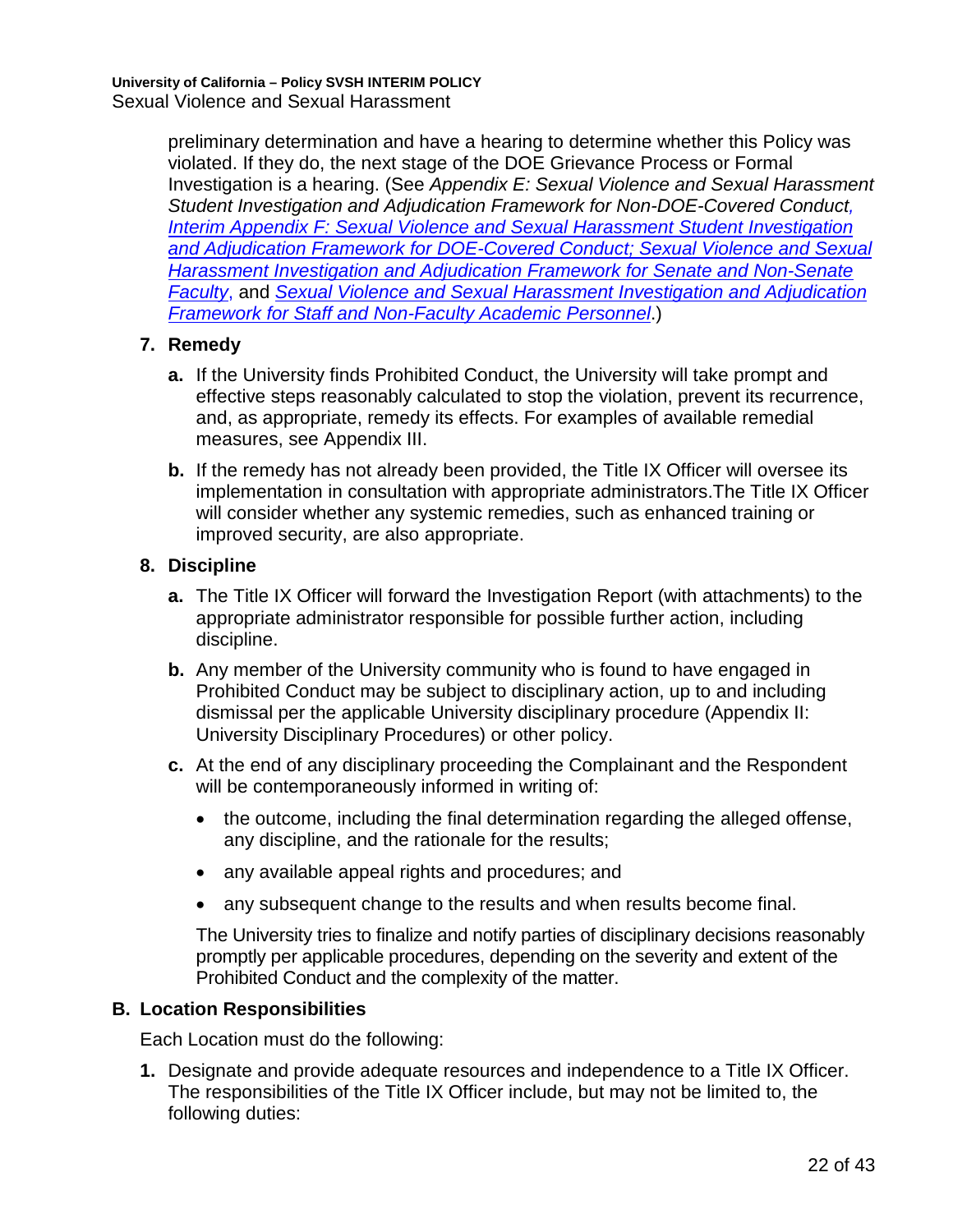- **a.** Coordinate compliance with this policy, including investigations, reports and remedies.
- **b.** Coordinate with other responsible units to ensure that Supportive and Remedial measures determined necessary by the Title IX Officer are provided.
- **c.** Coordinate with other responsible units to ensure that local sexual violence and sexual harassment prevention education and training programs are offered and provided, as required by the Policy.
- **d.** Provide educational materials to promote compliance with the Policy and familiarity with local reporting procedures.
- **e.** Ensure University employees and contractors responsible for reporting or responding to reports of Prohibited Conduct, including those with responsibility in the investigation, adjudication and appeal processes, have proper training. Provide and track training for employees who are investigators, other key members of the Title IX Officer's staff, and hearing officers and coordinators per guidelines issued by the Systemwide Title IX Office. Ensure University training materials promote impartial investigations and adjudications. Make training materials publicly available on the campus website if required by law.
- **f.** Implement measures to help ensure University employees and contractors who are responsible for investigating, resolving, and adjudicating reports of Prohibited Conduct do not have a conflict of interest or bias for or against any individual party, or for or against complainants or respondents generally.
- **g.** Respond promptly and equitably to reports of Prohibited Conduct according to the Policy.
- **h.** Keep records of reports of Prohibited Conduct, and any actions taken in response to reports, including records of decisions regarding Supportive and Remedial Measures, investigations, resolutions, and disciplinary action, per University records management policies and guidelines issued by the Systemwide Title IX Office.
- **i.** Identify and address any patterns or systemic problems that arise during the review of Prohibited Conduct reports.
- **j.** Post on the sexual violence website the names and contact information of the Title IX Officer and of additional designated, trained, sexual harassment or sexual violence advisors.
- **2.** Designate persons who can offer confidential consultations, without reporting the incident to the Title IX Officer, to any member of the University community seeking information, or advice about making a report of Prohibited Conduct. Each location will post information about how and where to contact confidential resources on its web site.

People who consult with such confidential resources will be advised that their discussions in these settings are not considered actual reports of Prohibited Conduct and that without additional action by the person, these discussions will not result in any formal action by the University to resolve their concerns.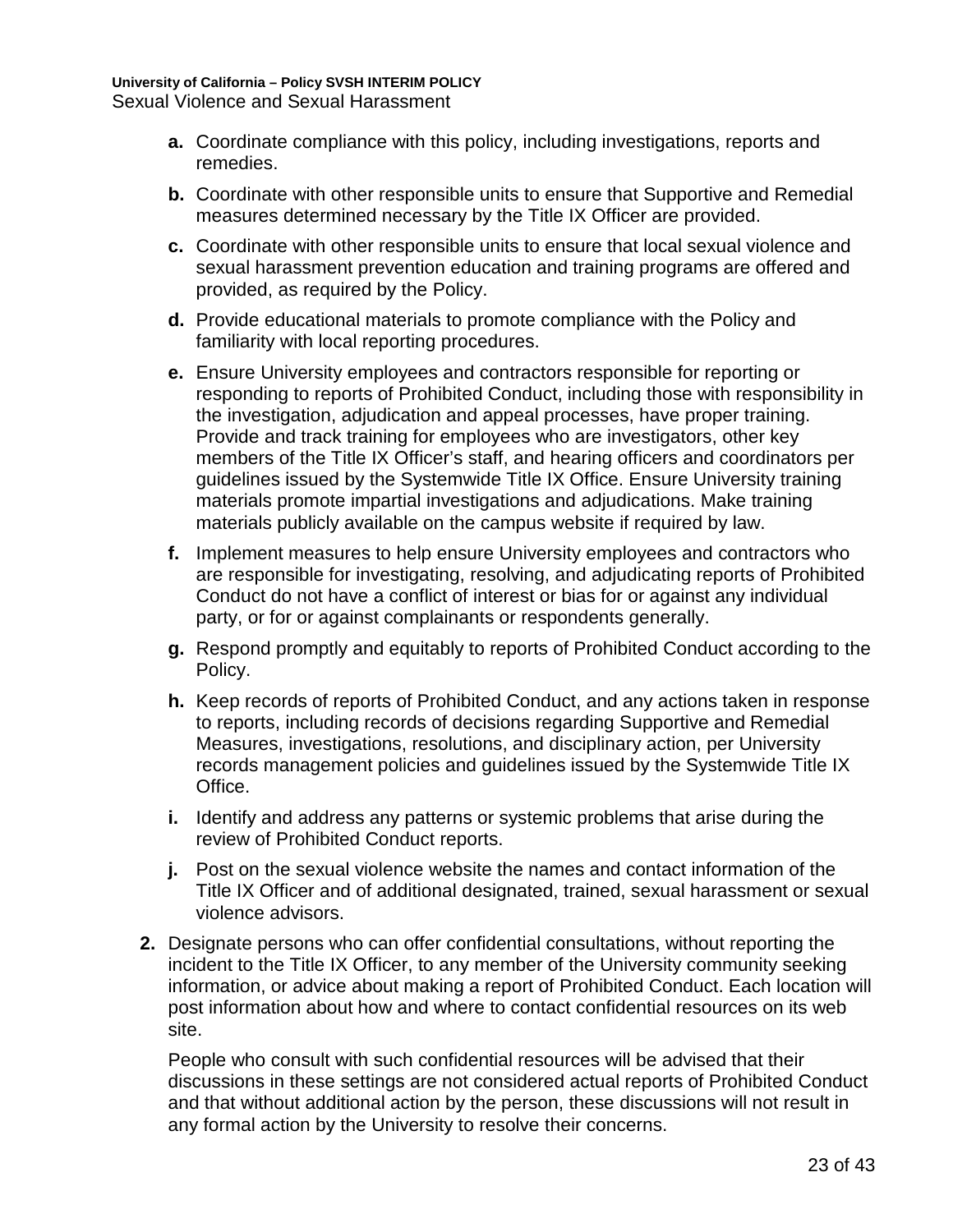- **3.** Establish an independent, confidential Advocacy Office for addressing Sexual Violence called *CARE: Advocacy Office for Sexual and Gender-Based Violence and Misconduct*.
- **4.** Provide a "Respondent Services Coordinator" who facilitates fair and equitable services for the Respondent.
- **5.** Establish a response team model consisting of two teams:
	- **a.** A Case Management Team (CMT) which maintains consistent coordination of reported sexual violence cases, ensures all cases are addressed promptly and equitably, and ensures the response is trauma-informed; and
	- **b.** A Coordinated Community Review Team (CCRT) responsible for a campus collaborative approach to preventing and addressing sexual violence. The CCRT serves in an advisory capacity to campus leadership and community members about best practices in policies, education, prevention and response to sexual violence.

**Note:** The requirements of #3, 4, and 5 above are for locations with students only. However, ANR, UCOP, and LBNL should coordinate delivery of these services with associated campuses or affiliated organizations.

- **6.** Provide mandatory annual training and education about Prohibited Conduct and how such conduct can be reported, to all students, faculty, other academic appointees, and staff per applicable State and federal law, and University policies.
- **7.** Offer primary prevention programs and awareness campaigns to the University community to promote ongoing awareness of Sexual Violence. These campaigns will include, but are not limited to, education about the definition of consent, consensual relationships, options for bystander intervention, trauma-informed approaches, and risk reduction awareness information. These programs are to promote behaviors that foster healthy and respectful relationships while also encouraging a safe environment for bystanders to intervene in a potential case of Sexual Violence.
- **8.** Follow University established and approved processes for investigation, adjudication, and discipline.
- **9.** Provide comprehensive, regular training with a trauma-informed perspective for people responsible for responding to reports of Prohibited Conduct, including Advocacy and Respondent services, Alternative Resolution and Formal Investigation processes, and the hearing, remedy, discipline and appeal processes.
- **10.**Publicize a location-specific process for reporting incidents of Prohibited Conduct.
- **11.**Provide written explanation of rights and available options as outlined in this Policy including:
	- **a.** How and to whom to report alleged violations.
	- **b.** Options for notifying law enforcement and campus authorities; the right to be assisted by campus authorities in notifying law enforcement, if the Complainant so chooses; and the right to decline to notify such authorities.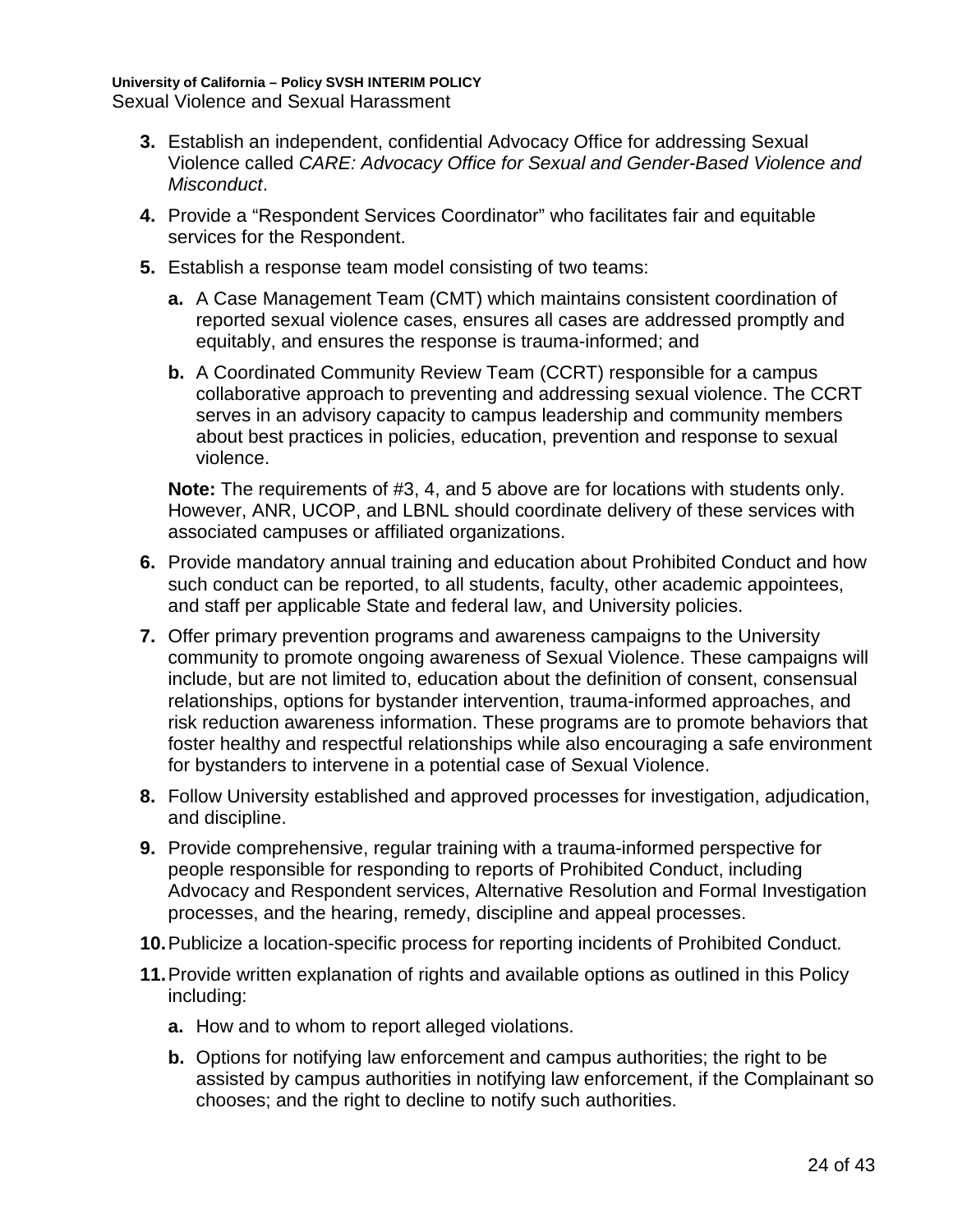- **c.** The rights of Complainants regarding orders of protection, no–contact orders, restraining orders, or similar orders issued by criminal or civil courts, as well as the University's responsibilities to comply with such orders.
- **d.** The importance of preserving evidence that may assist in proving that a criminal offense occurred or in obtaining a protection order.
- **e.** Counseling, health assistance, mental health assistance, victim advocacy, legal assistance, visa and immigration assistance, and other services available within both the University and the community.
- **f.** Options for, and available assistance to change academic, living, transportation, and working situations, if the Complainant requests and if such options are reasonably available—regardless of whether the Complainant chooses to report alleged conduct to law enforcement.
- **g.** Applicable procedures for institutional disciplinary action.
- **h.** Distribute and post this Policy. Each location is required to distribute this Policy to students, faculty, other academic appointees, staff, volunteers who regularly interact with students, and contractors who provide services involving regular interaction with students, by such means as websites, student information boards, student handbook, faculty handbook and staff websites and information boards and during training and student orientation.

# <span id="page-24-0"></span>**VI. RELATED INFORMATION**

- **A.** [University of California Standards](http://www.ucop.edu/ethics-compliance-audit-services/compliance/standards-of-ethical-conduct.html) of Ethical Conduct
- **B.** [University of California Statement of Ethical Values](https://www.ucop.edu/ethics-compliance-audit-services/_files/stmt-stds-ethics.pdf)

## **Academic Personnel Manual**

- **A.** [Academic Personnel Manual \(APM\) Section 015,](http://www.ucop.edu/academic-personnel/_files/apm/apm-015.pdf) The Faculty Code of Conduct
- **B.** [Academic Personnel Manual \(APM\) Section 016, University Policy on Faculty](https://www.ucop.edu/academic-personnel-programs/_files/apm/apm-016.pdf)  [Conduct and the Administration of Discipline](https://www.ucop.edu/academic-personnel-programs/_files/apm/apm-016.pdf)
- **C.** [Academic Personnel Manual \(APM\) Section 035, Affirmative Action and](http://www.ucop.edu/academic-personnel/_files/apm/apm-035.pdf)  [Nondiscrimination in Employment](http://www.ucop.edu/academic-personnel/_files/apm/apm-035.pdf)
- **D.** [Academic Personnel Manual \(APM\) Section 140,](http://www.ucop.edu/academic-personnel-programs/_files/apm/apm-140.pdf) Non-Senate Academic Appointees/Grievances
- **E.** [Academic Personnel Manual \(APM\) Section 150, N](http://ucop.edu/academic-personnel-programs/_files/apm/apm-150.pdf)on-Senate Academic Appointees/Corrective Action and Dismissal
- **F.** [Academic Personnel Manual \(APM\) Section 160, A](http://www.ucop.edu/academic-personnel-programs/_files/apm/apm-160.pdf)cademic Personnel Records/Maintenance of, Access to, and Opportunity to Request Amendment of

# **Presidential Policies and Guidelines**

- **A.** [University of California Corrective Action PPSM 62](https://policy.ucop.edu/doc/4010411/PPSM-62)
- **B.** [University of California Investigatory Leave PPSM 63](https://policy.ucop.edu/doc/4010412/PPSM-63)
- **C.** [University of California Termination and Job Abandonment PPSM 64](https://policy.ucop.edu/doc/4010413/PPSM-64)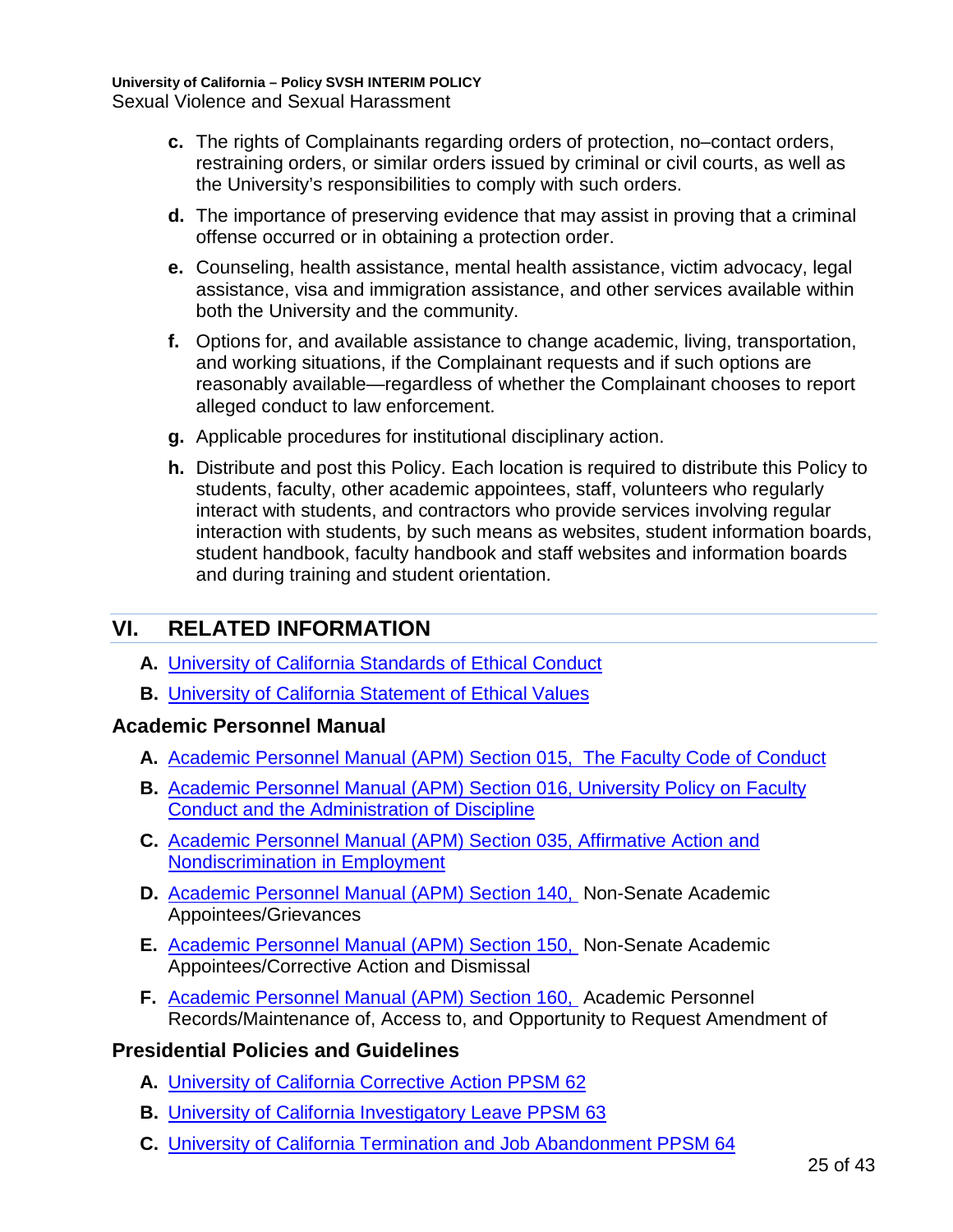- **D.** [University of California Termination Appointment PPSM II-64](https://policy.ucop.edu/doc/4010578/PPSM-II-64)
- **E.** [University of California Complaint Resolution \(Senior Managers\) PPSM II-70](https://policy.ucop.edu/doc/4010580/PPSM-II-70)
- **F.** [University of California Complaint Resolution \(Staff Personnel\) PPSM 70](https://policy.ucop.edu/doc/4010417/PPSM-70)
- **G.** [University of California Discrimination, Harassment, and Affirmative Action in the](https://policy.ucop.edu/doc/4000376/DiscHarassAffirmAction)  **[Workplace](https://policy.ucop.edu/doc/4000376/DiscHarassAffirmAction)**
- **H.** [Policy on Student Conduct and Discipline](https://policy.ucop.edu/doc/2710530/PACAOS-100)
- **I.** [University of California Policies Applying to Campus Activities, Organizations, and](http://ucop.edu/student-affairs/policies/student-life-policies/pacaos.html)  **[Students](http://ucop.edu/student-affairs/policies/student-life-policies/pacaos.html)**
- **J.** [Student-Related Policy Applying to Nondiscrimination on the Basis of Sex](https://policy.ucop.edu/doc/2710535/PACAOS-150)
- **K.** [Nondiscrimination Policy Statement for University of California Publications](https://policy.ucop.edu/doc/2710540/PACAOS-Appendix-C)  [Regarding Student-Related Matters](https://policy.ucop.edu/doc/2710540/PACAOS-Appendix-C)
- **L.** [Business and Finance Bulletin RMP-2: Records Retention and Disposition:](https://policy.ucop.edu/doc/7020454/BFB-RMP-2)  [Principles, Processes, and Guidelines](https://policy.ucop.edu/doc/7020454/BFB-RMP-2)
- **M.** [University of California Reporting Child Abuse and Neglect](https://policy.ucop.edu/doc/4000603/CANRA)
- **N.** University of California Clery [Act Policy Campus Safety and Security Reporting](https://policy.ucop.edu/doc/1100669/Clery)

## **Federal and State Regulations**

- **A.** [Fair Employment and Housing Act, Gov't Code section 12952](http://leginfo.legislature.ca.gov/faces/codes_displaySection.xhtml?sectionNum=12952&lawCode=GOV)
- **B.** [Title VII of the Civil Rights Act of 1964, 42 U.S.C. 2000e](https://www.gpo.gov/fdsys/pkg/USCODE-2010-title42/pdf/USCODE-2010-title42-chap21-subchapVI-sec2000e.pdf)
- **C.** Title IX [of the Education Amendments Act of 1972, 20 U.S.C. section 1681](https://www.gpo.gov/fdsys/pkg/USCODE-2010-title20/pdf/USCODE-2010-title20-chap38.pdf)
- **D.** [Violence Against Women Reauthorization Act \(VAWA\) of 2013](https://www.govtrack.us/congress/bills/113/s47/text)
- **E.** The Affordable Care Act, 18 U.S.C. section 18116

# <span id="page-25-0"></span>**VII. FREQUENTLY ASKED QUESTIONS**

## **1. Who can be considered an advisor as described in this Policy?**

An advisor may be any person, except another party or potential witness, who provides the Complainant or Respondent with support, guidance, or advice (including attorneys). The institution cannot limit the choice of an advisor, but may restrict the extent and manner of the advisor's participation in the proceedings as long as the restrictions apply equally to Complainants and Respondents. At the beginning of any Resolution Process, the Title IX Officer will inform parties of the University's rules of conduct during the process, and potential consequences if an advisor does not meet those standards, including disqualification from further services as the advisor.

## **2. What is a "result" or "outcome" of a disciplinary proceeding?**

A result or outcome includes a written description of any initial, temporary, and final decision made by any authorized person, which aims to resolve a disciplinary matter. The result must disclose any discipline imposed and the rationale for the result and the discipline.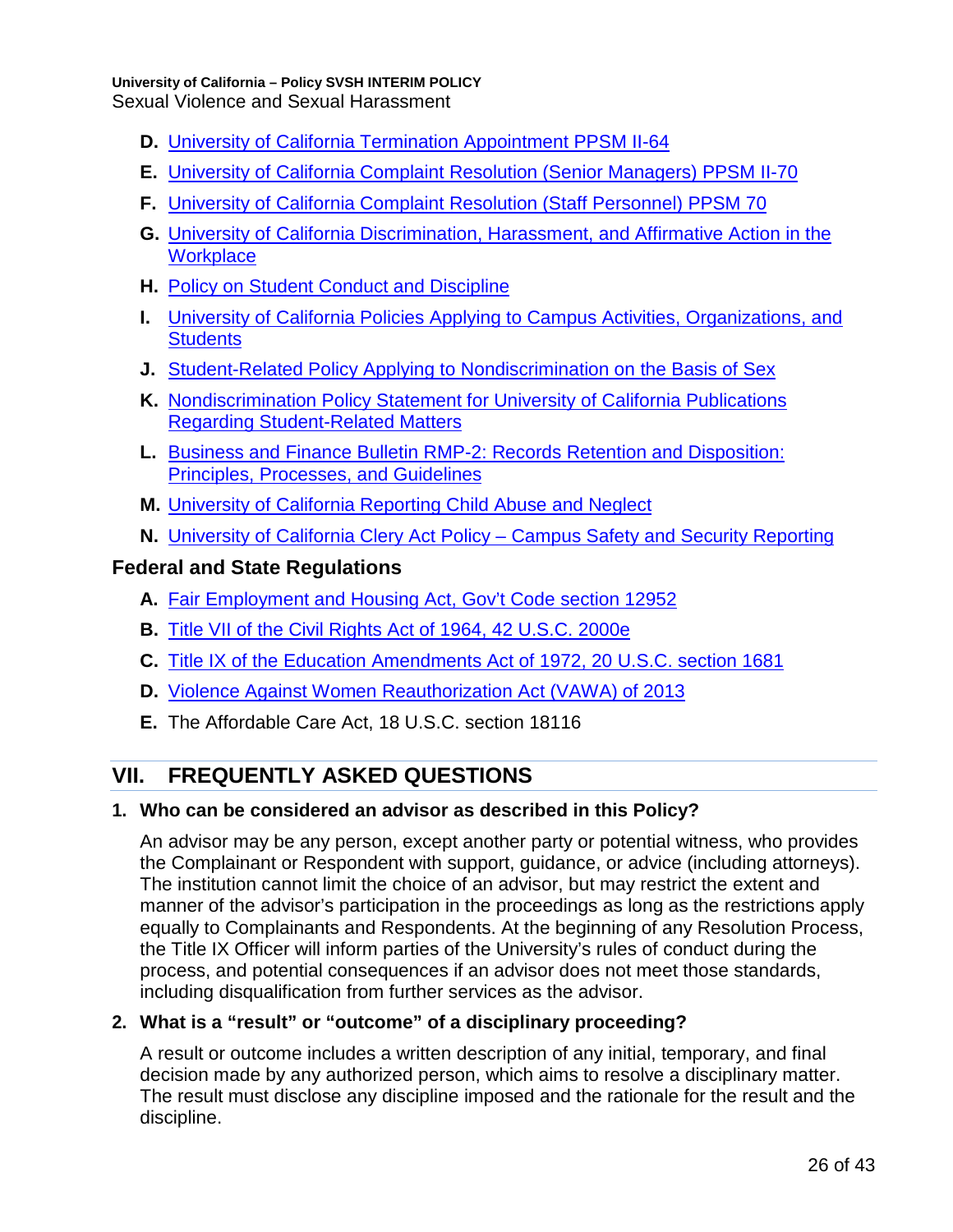#### **3. How is "nudity" defined for the purposes of this Policy?**

"Nudity" means the absence of an opaque covering which covers the genitals, pubic hair, buttocks, perineum, anus or anal region of any person or any portion of the breasts at or below the areola.

#### **4. Why might some conduct prohibited by this Policy be sexual harassment in some cases but sexual violence or other prohibited behavior in others?**

This Policy prohibits a broad spectrum of conduct which may, depending on the circumstances, be appropriately charged as Sexual Harassment, Sexual Violence, or Other Prohibited Behavior. In deciding whether alleged conduct rises to the level of a Policy violation, and which Policy provision to charge, the Title IX Officer may consider both the specific conduct alleged and the surrounding circumstances, like:

- the severity of the conduct;
- where the conduct occurred (for example, a confined space or a public one);
- duration of the conduct:
- any contemporaneous statements or other behavior by the Respondent (for example lewd or threatening gestures, gender-based nonsexual conduct);
- whether contact occurred over or under clothing;
- the relationship between the parties (for example, whether there is a power imbalance);

and other relevant factors. For example, whether the Title IX Officer will charge a Respondent's alleged touching of a Complainant's buttocks as either Sexual Harassment or Sexual Assault – Contact will depend on the specific nature of the touching, and the context in which it occurred. Similarly, a Respondent's alleged publication of sexually explicit photos of a Complainant that is not an Invasion of Sexual Privacy as defined in this Policy might still, depending on the circumstances, be charged as Sexual Harassment.

#### **5. Does Sexual Assault include "rape" and "sexual battery" as those terms are used in the criminal law context?**

Yes. The types of conduct prohibited by this Policy include "rape" and "sexual battery" as defined in the California Penal Code. For additional questions about whether a specific type of conduct violates this Policy or the law, please contact your local CARE Advocate, UC Police, or Title IX Officer.

#### **6. Can parties be asked not to discuss the allegations under investigation? Once the outcome of an investigation or disciplinary proceeding under this Policy is disclosed to the parties, can they be asked to keep this information confidential?**

The Complainant and Respondent can be advised of the private and sensitive nature of the allegations, personnel and student discipline, and other matters that arise under this Policy but should not be restricted from discussing the allegations or gathering evidence (provided their conduct is not Retaliation as defined in Section II), or from further disclosing information about outcomes.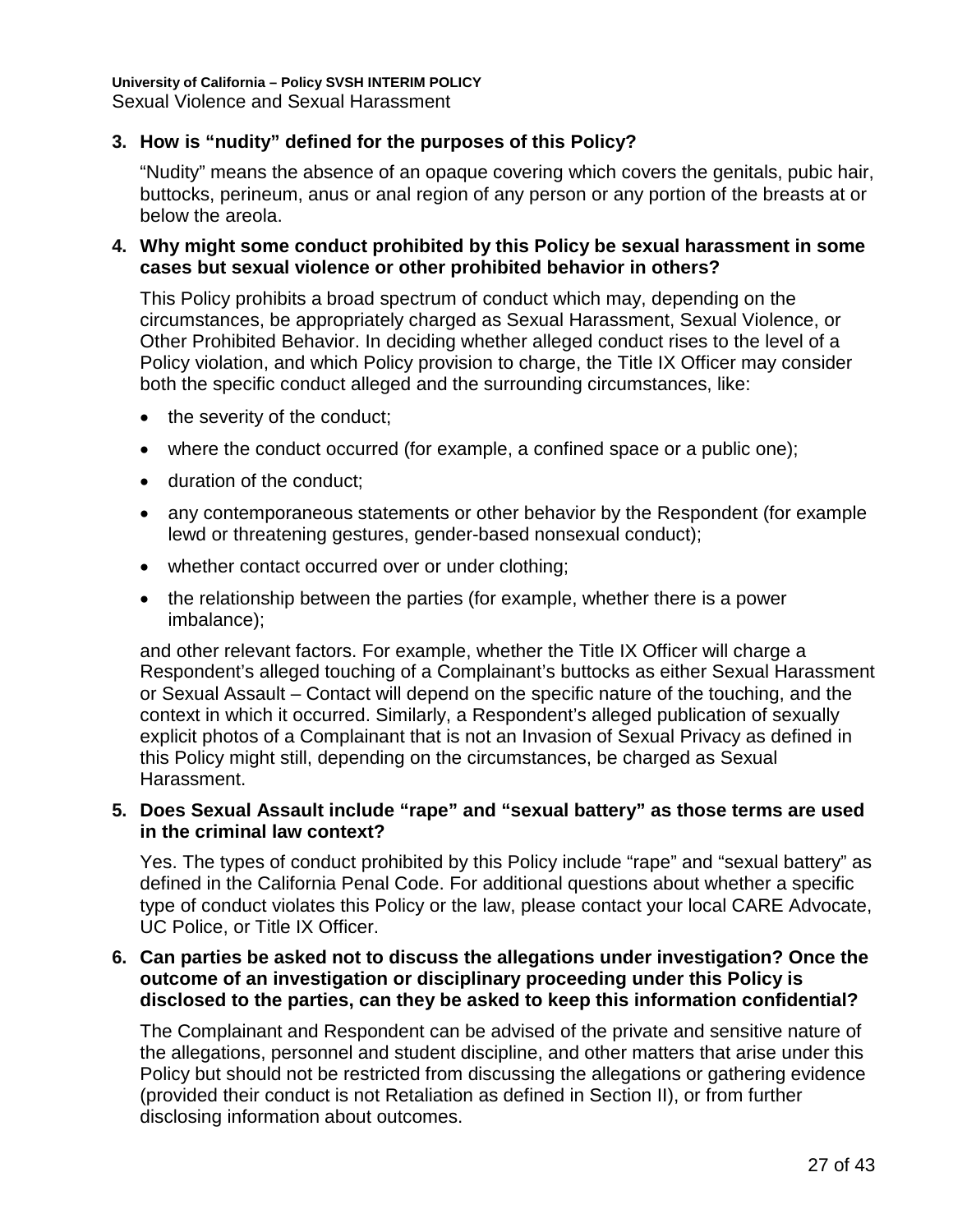#### **7. Does the University need to conduct a Title IX investigation if a criminal investigation is taking place?**

A criminal investigation is intended to determine whether someone violated criminal law. At the end of the criminal process the person may be imprisoned or subject to criminal penalties. The University has a duty under Title IX to resolve complaints promptly and equitably and to provide a safe and nondiscriminatory environment for all community members.

Because the purposes and the standards for criminal and Title IX investigations are different, the termination of a criminal investigation without an arrest or conviction does not affect the University's Title IX obligations. Even if a criminal investigation is ongoing, the University must still conduct its own Title IX investigation.

The University should notify Complainants of the right to file a criminal complaint and should not dissuade Complainants from doing so. Title IX does not require the University to report alleged conduct to law enforcement, but the University may have reporting obligations under laws such as the Clery Act and the California Child Abuse and Neglect Reporting Act (CANRA), and may report alleged conduct per memoranda of understandings between the University and the police.

#### **8. How should the University proceed when campus or local law enforcement agencies ("police") are conducting a criminal investigation while the University is conducting a parallel Title IX investigation?**

If the Respondent's alleged conduct is also the subject of a criminal investigation, the Title IX Officer will coordinate its investigation with the police. The fact-finding portion of a Title IX investigation may be delayed temporarily during the evidence-gathering stage of the criminal investigation. During this delay, the University may put Interim Measures in place. The length of time for evidence gathering by criminal investigators will vary depending on the specific circumstances of each case.

#### **9. Is the University required to investigate information regarding sexual violence incidents shared by survivors during public awareness events, such as "Take Back the Night"?**

Responsible employees are not required to report incidents that they learn of while attending public awareness events, such as "Take Back the Night," and the University is not required to open investigations based on statements made during such events.

#### **10. Are Responsible Employees required to report disclosures about Prohibited Conduct received in the course of conducting Institutional Review Board– approved or certified exempt human subjects research?**

Responsible Employees are not required to report disclosures of Prohibited Conduct made by someone when participating in human subjects research that has either been approved by an Institutional Review Board (IRB) or certified as exempt from IRB review under one or more of the categories in 45 CFR 46.104. When conducting research that is designed, or likely, to elicit information about sexual violence or sexual harassment, researchers are strongly encouraged to provide information about University and community resources to research participants.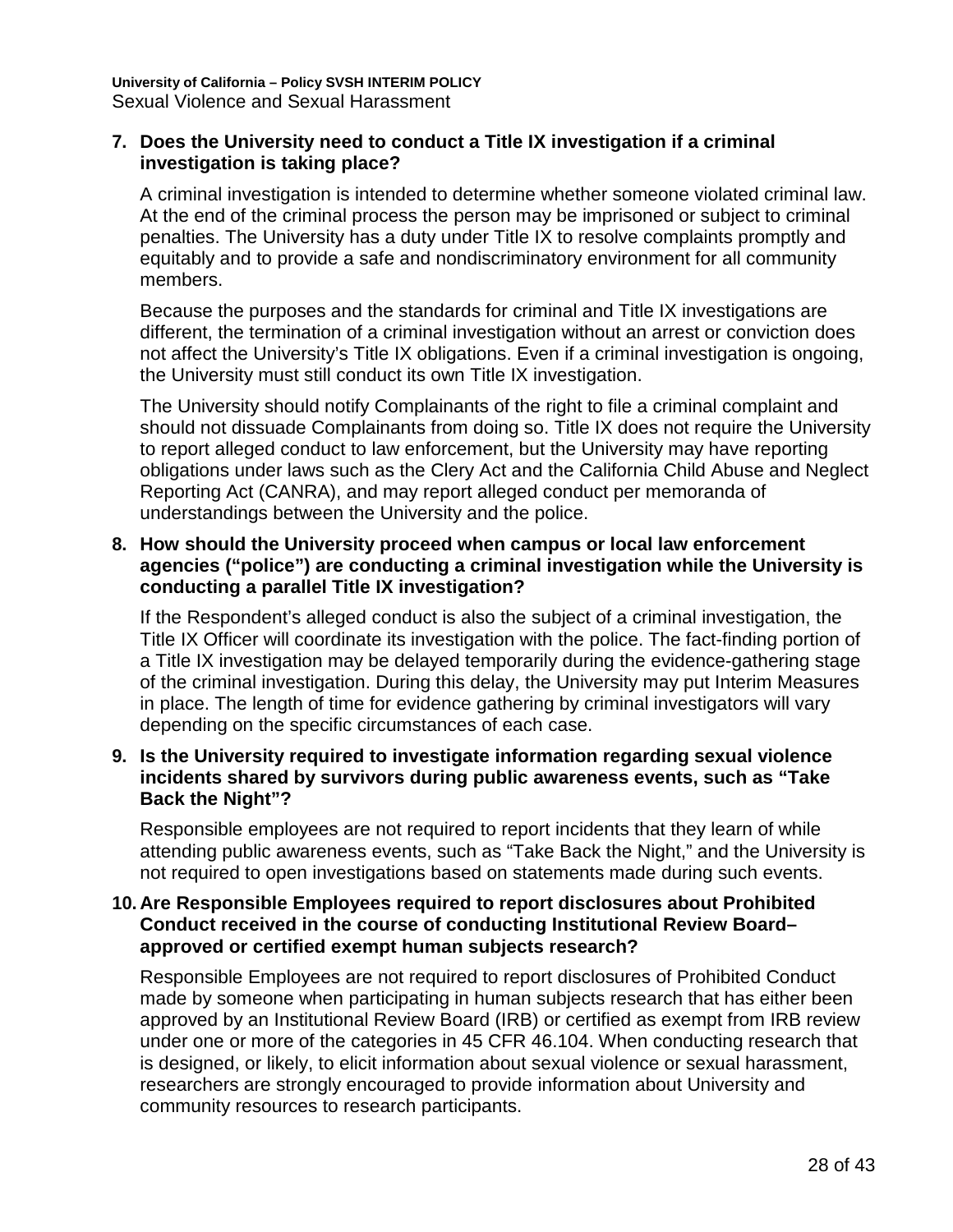Disclosures of incidents of alleged Prohibited Conduct made during a person's participation as a subject in an IRB–approved or certified exempt human subjects research protocol will not be considered notice to the University for purposes of triggering its obligation to investigate. The reporting exemption that this section describes (for disclosures made by a person when participating in IRB-approved or certified exempt human subjects research) does NOT apply to disclosures made to research personnel outside of the course of the research protocol (for example, to faculty during office hours or while providing academic advising).

This reporting exemption does not affect mandatory reporting obligations under federal, state, or local laws, such as the Clery Act and the California Child Abuse and Neglect Reporting Act (CANRA), and other policies or laws that require reporting to campus or local law enforcement, or Child Protective Services.

#### **11. I am covered by a collective bargaining agreement. Does this Policy apply to me?**

Yes. However, please note that consequences of non-compliance with this Policy, and relevant complaint resolution, grievance and disciplinary procedures, for employees who are covered by a Memorandum of Understanding with an exclusive bargaining agent are governed by the appropriate collective bargaining agreement.

#### **12. What is the significance of the Title IX regulations issued by the U.S. Department of Education in 2020?**

The federal Title IX regulations that went into effect August 14, 2020 cover certain forms of sexual misconduct, if the conduct occurred in a University program or activity, while the Complainant was in the United States. They require the University to follow a specific grievance process that includes a live hearing with direct questioning by parties' advisors before disciplining a Respondent for conduct covered by the regulations. Though the University would prefer not to implement some components of the process, compliance with the regulations is a condition of receiving federal funds such as Federal Pell Grants for students. So, the University will implement the DOE Grievance Process, but only when required (in response to DOE-Covered Conduct). To investigate conduct not covered by the regulations, the University will continue following the Formal Investigation process in place before the regulations were issued. The Formal Investigation process may include a live hearing, but only when the respondent is a student—and the hearing does not include direct questioning by advisors. Though administering two separate processes for similar conduct is more difficult, the University believes this provides the most protection for our community. Alternative Resolution is also available in some cases, even if they are covered by the regulations. More information about DOE-Covered Conduct is in [Appendix IV.](#page-34-0)

## <span id="page-28-0"></span>**VIII. REVISION HISTORY**

**January 1, 2022:** This Policy was updated to comply with Senate Bill 493, which amended Section 66262.5 and added Section 66281.8 of the California Education Code. Provisions specifically addressing Prohibited Conduct in the clinical setting were also added.

**August 14, 2020:** This Policy was updated on an interim basis to comply with federal Title IX regulations effective August 14, 2020.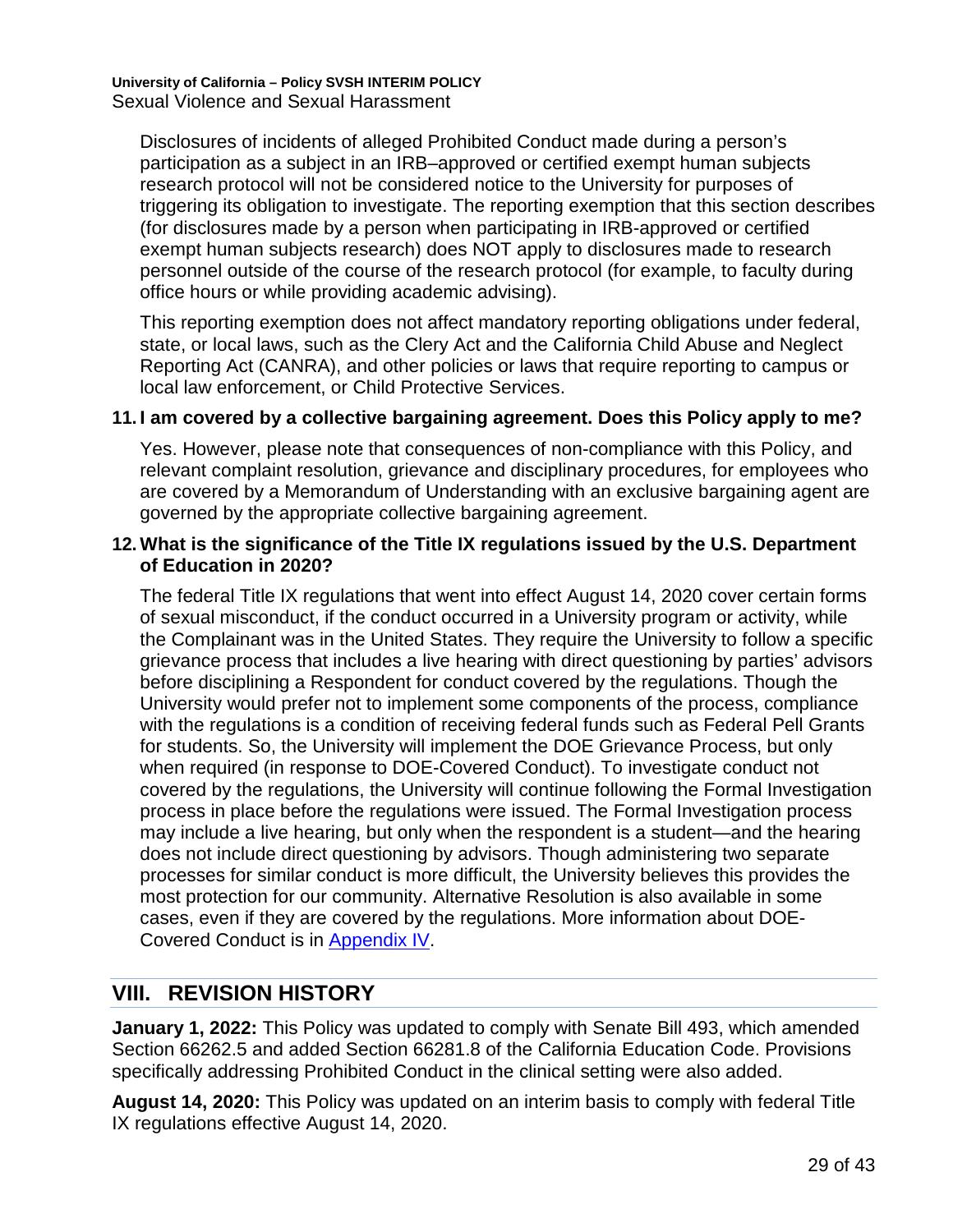**July 31, 2019:** Revised version reflecting comprehensive, systemwide review issued

**August 14, 2018:** Addition of FAQ #10 regarding the obligations of Responsible Employees when conducting Institutional Review Board—approved or certified exempt human subject research.

**June 5, 2018:** Technical revision: updated contact information.

**September 1, 2017:** Technical revisions:

- updated the Policy responsible office and contact information
- added links of the Staff and Faculty Adjudication Frameworks to Appendix II: University Disciplinary Procedures.

This Policy was remediated to meet Web Accessibility Content Guidelines (WCAG) 2.0.

**November 7, 2016:** Deleted the rescinded PPSMs #65, #67 and #71 from the Policy document and updated the FAQs and the links on Appendix I under Academic and Staff Personnel.

**January 1, 2016:** This Policy updated the processes for reporting and responding to complaints and added a new definition of "responsible employees."

**June 17, 2015:** This Policy was updated on an Interim basis effective until December 31, 2015.

**February 25, 2014:** This Policy was reformatted into the standard University policy template.

As a result of the issuance of this Policy, the following documents are rescinded as of the effective date of this Policy and are no longer applicable:

- *University of California Policy on Sexual Harassment*, dated February 10, 2006
- *University of California Procedures for Responding to Reports of Sexual Harassment*, dated December 14, 2004
- *University of California Policy on Sexual Harassment and Complaint Resolution Procedures*, dated April 23, 1992
- *University of California Policy on Sexual Harassment and complaint Resolution Procedures*, dated March 10, 1986

Future revisions to this Policy will be circulated under standard procedures for Presidential Policies. The review will include circulation under the standard Academic Personnel Manual (APM) process, with final authority resting with the President.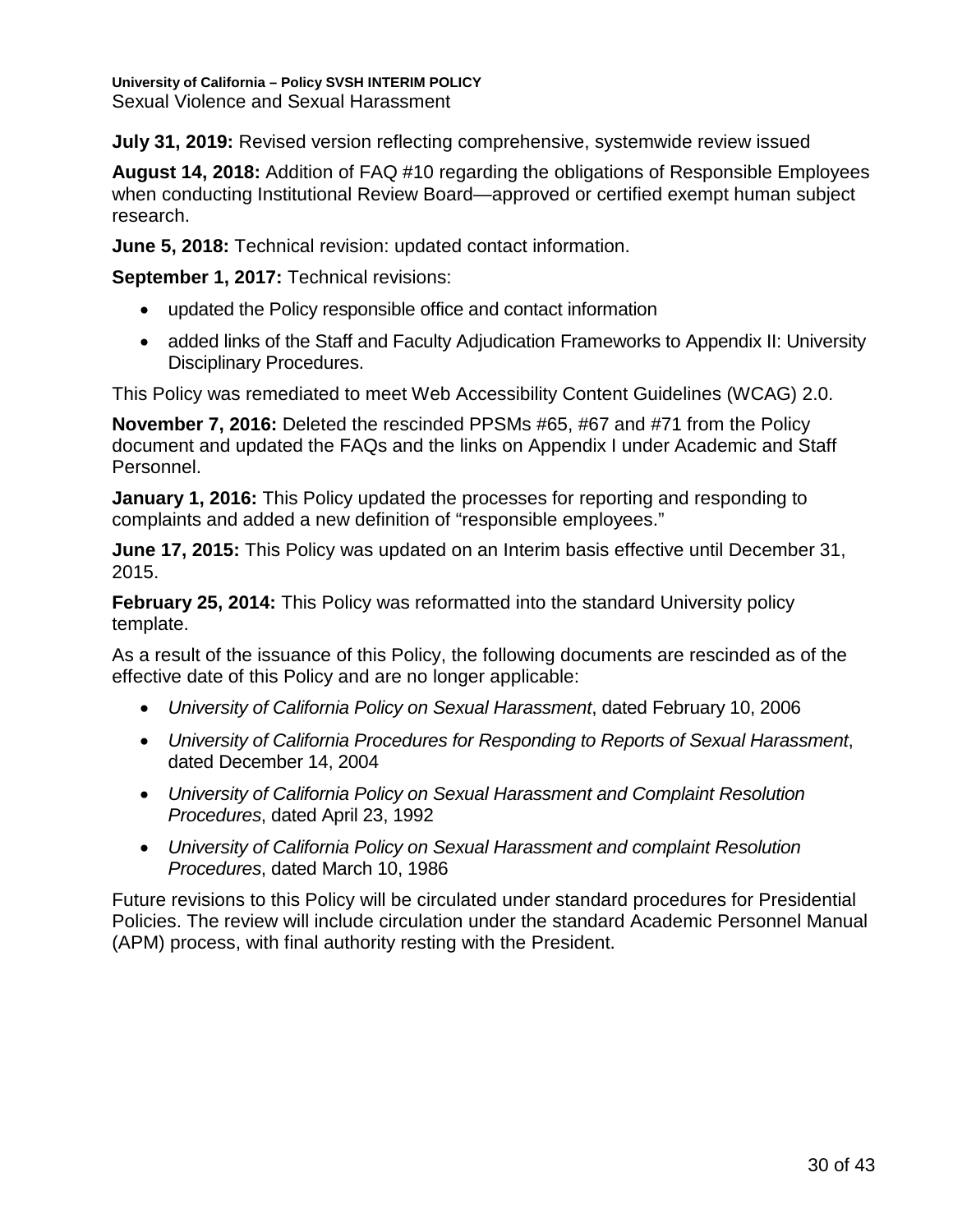# <span id="page-30-0"></span>**IX. APPENDICES**

# **Appendix I: Applicable Complaint Resolution and Grievance Policies Academic Personnel:**

| Members of the Academic Senate                                                     | Senate Bylaw 335                        |  |  |  |
|------------------------------------------------------------------------------------|-----------------------------------------|--|--|--|
| Non-Senate Academic Appointees                                                     | <b>APM - 140</b>                        |  |  |  |
| <b>Exclusively Represented Academic Appointees</b>                                 | <b>Bargaining Units &amp; Contracts</b> |  |  |  |
| <b>Students:</b>                                                                   |                                         |  |  |  |
| Policies Applying to Campus Activities, Organizations and Students, Section 110.00 |                                         |  |  |  |
| <b>Staff Personnel:</b>                                                            |                                         |  |  |  |
| <b>Complaint Resolution (Senior Managers)</b>                                      | <b>PPSM II-70</b>                       |  |  |  |
| <b>Complaint Resolution (Staff Personnel)</b>                                      | <b>PPSM 70</b>                          |  |  |  |
| <b>Exclusively Represented Staff Personnel</b>                                     | <b>Bargaining Units &amp; Contracts</b> |  |  |  |
| Lawrence Berkeley National Laboratory Employees                                    | <b>Applicable Laboratory policy</b>     |  |  |  |

#### **All members of the University community:**

The *[University of California Policy on Reporting and Investigating Allegations of Suspected](http://policy.ucop.edu/doc/1100171)  [Improper Governmental Activities](http://policy.ucop.edu/doc/1100171)* (Whistleblower Policy) protects the reporting and investigation of violations of state or federal laws or regulations, including sexual harassment.

#### **All University employees and applicants for employment:**

The University's Whistleblower Protection Policy provides a complaint resolution process for employees and applicants for employment who have been subjected to retaliation as a result of having made a protected disclosure under the Whistleblower Policy or refused to obey an illegal order.

## **Appendix II: University Disciplinary Policies and Procedures**

The following are the University's disciplinary policies and procedures:

**A.** *[The Faculty Code of Conduct](http://www.ucop.edu/academic-personnel/_files/apm/apm-015.pdf)* (APM - 015) (as approved by the Assembly of the Academic Senate and by The Regents) Establishes the ethical and professional standards which University faculty are expected to observe.

Because the forms of unacceptable behavior listed in The Faculty Code of Conduct also apply to sexual violence or sexual harassment, a violation of the University's Policy on Sexual Harassment and Sexual Violence may be a violation of the Faculty Code of Conduct. The *[University Policy on Faculty Conduct and the Administration of Discipline](http://www.ucop.edu/academic-personnel/_files/apm/apm-016.pdf)* [\(APM - 016\),](http://www.ucop.edu/academic-personnel/_files/apm/apm-016.pdf) as approved by the Assembly of the Academic Senate and by The Regents, outlines sanctions and disciplinary procedures for faculty.

The *[Sexual Violence and Sexual Harassment Senate and Non-Senate Faculty](https://www.ucop.edu/title-ix/_files/investigation-and-adjudication-framework-for-senate-and-non-senate-faculty.pdf)  [Adjudication Framework](https://www.ucop.edu/title-ix/_files/investigation-and-adjudication-framework-for-senate-and-non-senate-faculty.pdf)* sets forth the University's procedures for resolving complaints of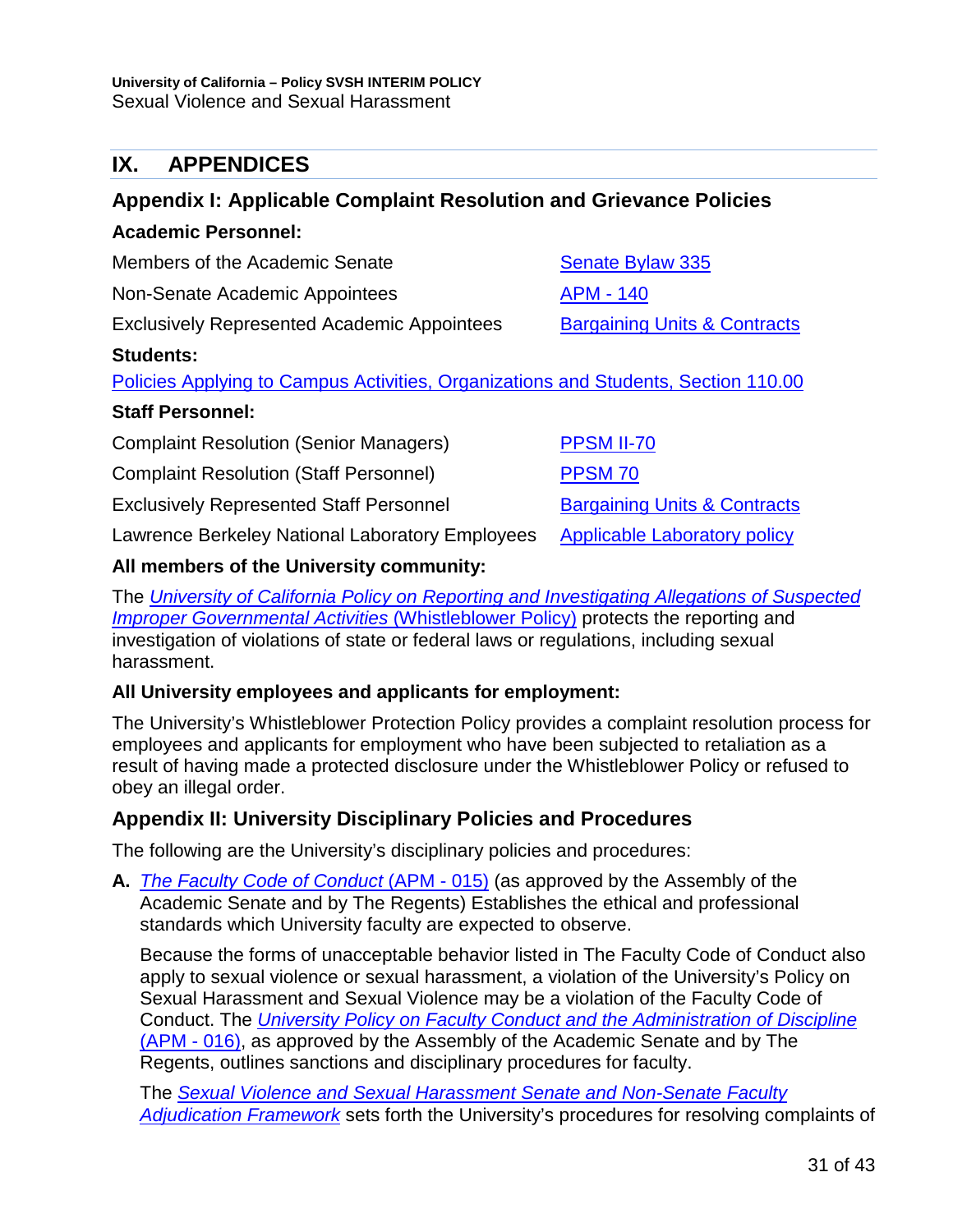sexual violence and sexual harassment where the Respondent is a member of the University faculty.

**B.** Provisions of the policy on *[Non-Senate Academic Appointees/Corrective Action and](http://www.ucop.edu/academic-personnel/_files/apm/apm-150.pdf)  Dismissal* [\(APM - 150\)](http://www.ucop.edu/academic-personnel/_files/apm/apm-150.pdf) (non-exclusively represented academic appointees) and collective bargaining agreements (exclusively represented academic appointees) allow for corrective action, investigatory leave, or dismissal for conduct which violates University policy.

The *[Sexual Violence and Sexual Harassment Investigation and Adjudication Framework](https://ucop.edu/title-ix/_files/investigation-and-adjudication-framework-for-staff-and-non-faculty-academic-personnel.pdf)  [for Staff and Non-Faculty Academic Personnel](https://ucop.edu/title-ix/_files/investigation-and-adjudication-framework-for-staff-and-non-faculty-academic-personnel.pdf)* sets forth the University's procedures for resolving complaints against non-Senate academic appointees subject to APM-150.

- **C.** *[Appendix E: Sexual Violence and Sexual Harassment Student](https://policy.ucop.edu/doc/2710641/PACAOS-Appendix-E) Investigation and [Adjudication Framework for Non-DOE-Covered Conduct](https://policy.ucop.edu/doc/2710641/PACAOS-Appendix-E)* and *[Interim Appendix F: Sexual](https://policy.ucop.edu/doc/2700689/PACAOS%20Appendix%20F)  [Violence and Sexual Harassment Student Investigation and Adjudication Framework for](https://policy.ucop.edu/doc/2700689/PACAOS%20Appendix%20F)  [DOE-Covered Conduct](https://policy.ucop.edu/doc/2700689/PACAOS%20Appendix%20F)* of the Policies Applying to Campus Activities, Organizations, and Students sets forth these procedures when DOE-Covered Conduct of the Policies Applying to Campus Activities, Organizations, and Students sets forth the University's procedures for resolving complaints of sexual violence and sexual harassment against students, including the discipline of students found in violation of University policy. See also, the policy on Student Conduct and Discipline.
- **D.** Provisions of the *[Personnel Policies for Staff Members](http://policy.ucop.edu/doc/4010391)*, and the Lawrence Berkeley National Laboratory personnel policies (applicable to non-exclusively represented staff employees), and collective bargaining agreements (applicable to exclusively represented staff employees) prohibit conduct that violates University policy for sexual violence or sexual harassment and provide for disciplinary action for violating University policy.
	- PPSM-62: *[Corrective Action](http://policy.ucop.edu/doc/4010411)*
	- PPSM-63: *[Investigatory Leave](http://policy.ucop.edu/doc/4010412)*
	- PPSM-64: *[Termination and Job Abandonment](http://policy.ucop.edu/doc/4010413)*
	- PPSM II-64: *[Termination of Appointment](http://policy.ucop.edu/doc/4010578/PPSM-II-64)*

The *[Sexual Violence and Sexual Harassment Investigation and Adjudication Framework](https://ucop.edu/title-ix/_files/investigation-and-adjudication-framework-for-staff-and-non-faculty-academic-personnel.pdf)  [for Staff and Non-Faculty Academic Personnel](https://ucop.edu/title-ix/_files/investigation-and-adjudication-framework-for-staff-and-non-faculty-academic-personnel.pdf)* sets forth the University's procedures for resolving complaints where the Respondent is University personnel other than faculty.

# **Appendix III: Supportive and Remedial Measures**

When determining Supportive and Remedial Measures (as defined in [Section II\)](#page-7-0), the Title IX Officer will assess how much the University can protect the parties' privacy while also ensuring the measures are effective. The Title IX Officer will explain to the parties any limits on protecting their privacy.

In determining Supportive Measures, the Title IX Officer will tailor the measures to the circumstances of each case, minimize burdens on the parties, and avoid depriving the parties of educational and employment opportunities as much as practicable.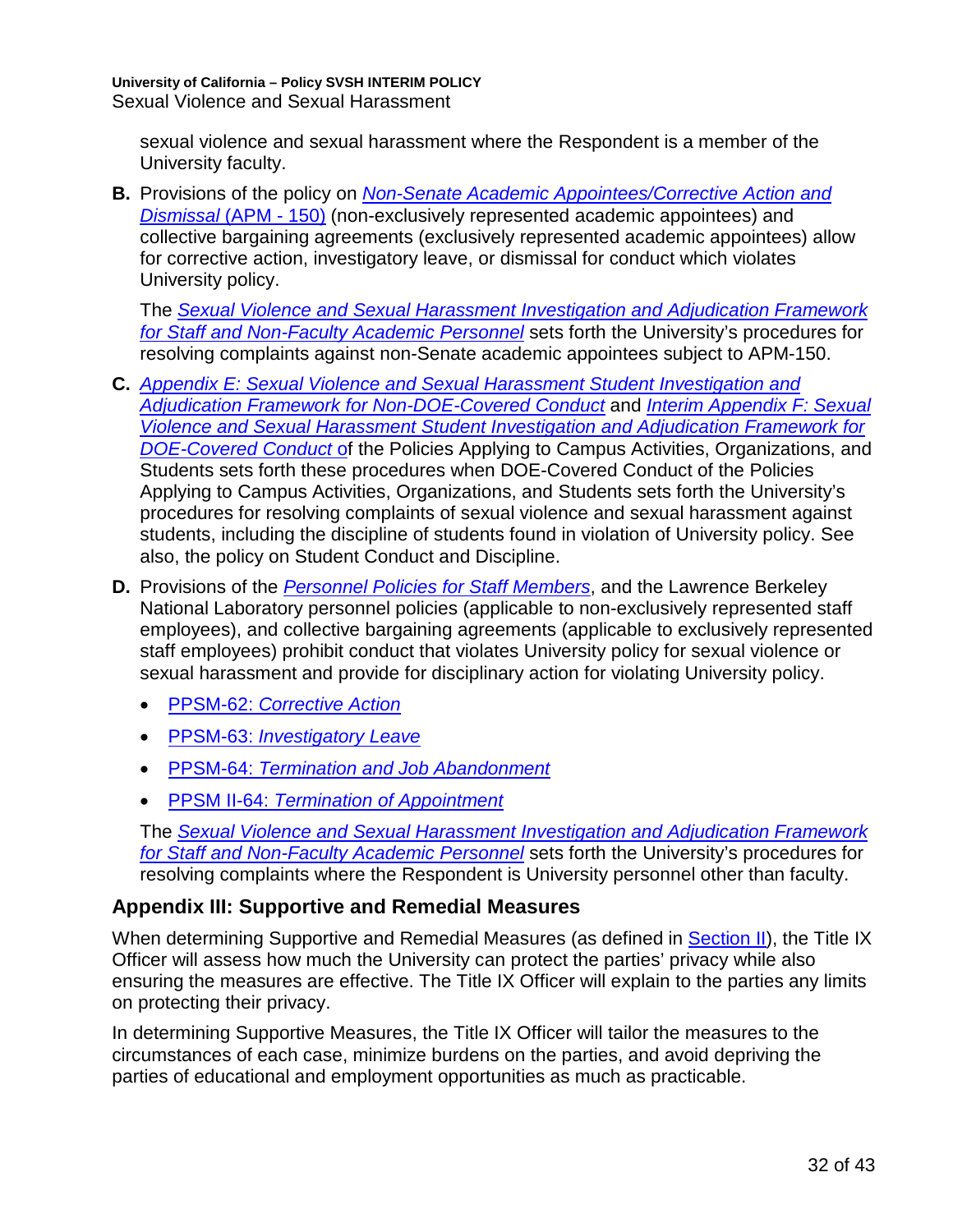In matters involving DOE-Covered Conduct, the Title IX Officer will ensure Supportive Measures are non-disciplinary and non-punitive, and that they do not unreasonably burden a party.

When determining limitations on parties' contact, the Title IX Officer will follow the parameters in paragraph vi (No–Contact Options) below.

In addition to Supportive and Remedial measures, the Title IX Officer may take other actions to stop reported conduct, prevent its escalation or recurrence, and address its effects.

Examples of services, accommodations, and other available measures include:

**i.** *Campus Services Generally:*

Academic, employment, and other support including tutoring, counseling, disability services, health and mental health services, family planning services, survivor advocacy, housing assistance, legal assistance, referral to employee assistance program, information about the right to report a crime to campus or local law enforcement, and written materials prepared by the Title IX Officer pursuant to V.B of the Policy.

**ii.** *Measures Available to Employees, Including Academic, Staff and Student Employees:*

Change to a different workstation, schedule, work location, unit, department, or position for which the employee is qualified provided that, in the case of a Complainant the change is voluntary and equitable.

**iii.** *Training and Education of the Respondent:*

The Respondent may be required to undergo training, including sexual harassment prevention training, anger management training, and periodic refresher classes.

#### **iv.** *Campus Services Modified:*

- If a campus service is not generally available or a fee is imposed, access may be arranged or fees waived when appropriate.
- Comprehensive, holistic survivor services including additional medical, counseling and academic support services.
- Any other accommodations or Interim Measures that are reasonably available once a Complainant has requested them.
- **v.** *Additional Educational Measures for Students:*
	- Change advisors, composition of dissertation committee, class sections and similar schedule adjustments.
	- Arrange extra time to complete academic requirements of a class or program, or to re-take a class or withdraw from a class, without an academic or financial penalty if the University delayed such accommodations after it reasonably should have known of the violation.
	- Review any disciplinary actions taken against the Complainant subsequent to the alleged violation to determine whether there is a causal connection between the violation and the Complainant's misconduct.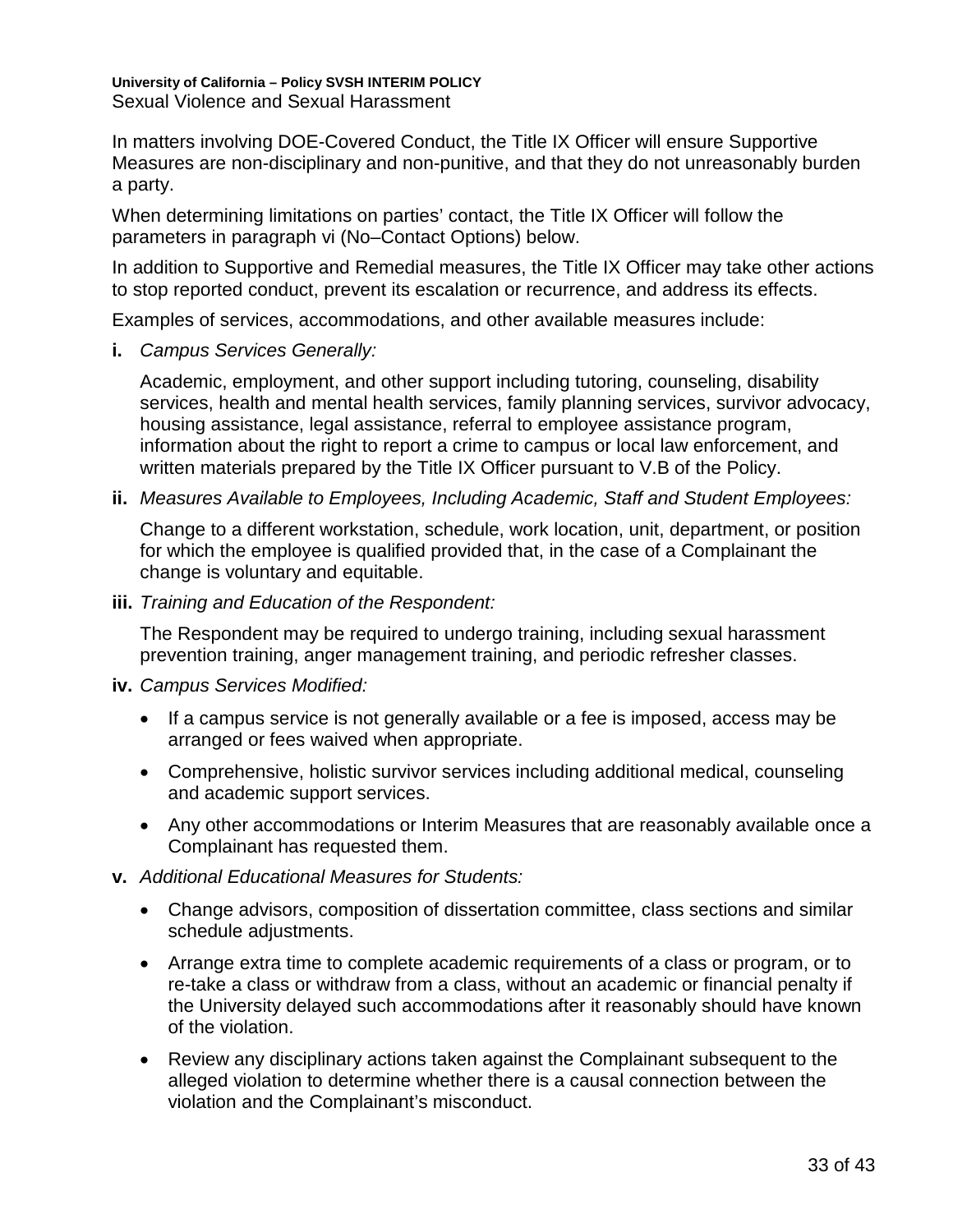- **vi.** *No–Contact Options:*
	- Complainant and Respondent Options. The Title IX Officer will:
		- o Ensure the parties have been notified of options to avoid contact;
		- o Assist the parties in changing, as appropriate, living, transportation, dining, and working situations, or academic and extracurricular activities;
		- o Assist the parties in requesting and understanding the terms, parameters and consequence of violating no--contact orders; and
		- o Arrange for escort services to ensure that the parties can move safely to work, classes, and activities
	- Parameters for No–Contact Orders Between Parties:
		- o A no–contact order restricting a party from contacting the other party maybe appropriate as a Supportive Measure (Interim or Mitigating) or a Remedial Measure (see Section II.C.3). No-contact orders may also be appropriate under other University policies.
		- $\circ$  A no–contact order issued as an Interim Measure may be unilateral (prohibiting one party from contacting the other) or mutual (prohibiting both parties from contacting each other). However, the University will not prohibit the Complainant from contacting the Respondent unless the specific circumstances indicate the restriction is necessary or justifiable to protect the Respondent's safety or wellbeing, or to respond to interference with a Resolution Process.
		- o A no–contact order issued as a Remedial Measure will restrict only a party found in violation of University policy.
	- A no–contact order issued as an Interim or Remedial Measure will include an explanation of its terms, including what conduct could violate it and result in corrective action. If the no-contact order is mutual, then the notice will also explain why it is mutual.
	- Respondent's Restrictions:
		- o Allowing the Complainant to take regular sections of courses while arranging for the Respondent to take the courses online or through independent study;
		- o Moving the Respondent to a different residence hall or work space;
		- o Forbidding the Respondent to participate in specific athletic or extracurricular events or social clubs (including fraternities or sororities);
		- o Requiring that the Respondent observe no–contact orders from the Complainant for a period of time (up to the Complainant's graduation or other departure from the campus) via work scheduling or class changes;
		- o Prohibiting the Respondent from attending classes for a period of time, transferring the Respondent to another campus, or putting the Respondent on investigatory leave; and
		- o Excluding the Respondent from the campus or workplace.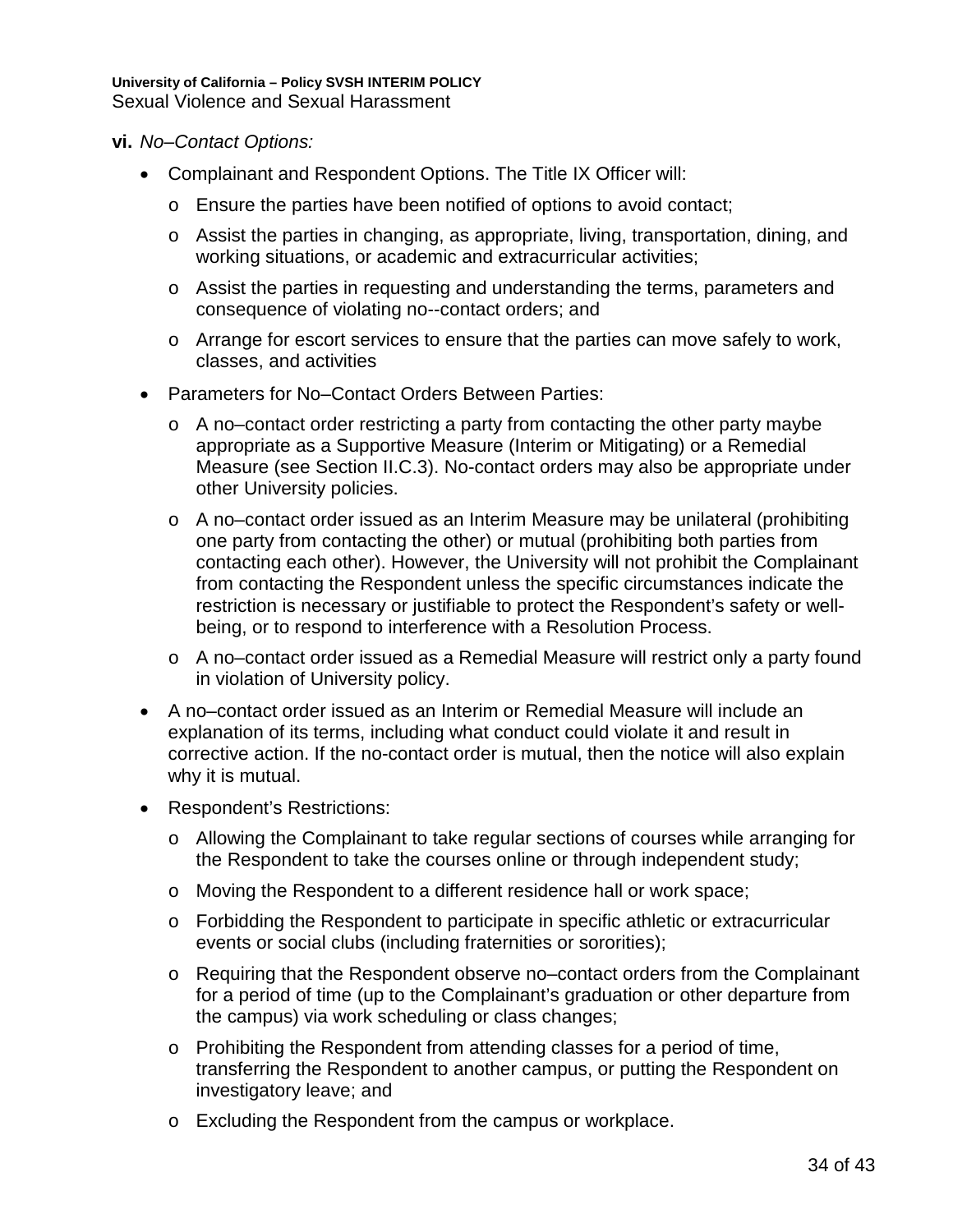**vii.***Other Measures Devised by the Title IX Officer or Other Administrator.*

# <span id="page-34-0"></span>**Appendix IV: DOE-Covered Conduct**

**Summary:** Per the federal Title IX regulations effective August 14, 2020 (DOE Regulations), the University cannot discipline a Respondent for DOE-Covered Conduct unless it follows the DOE Grievance Process. The DOE Grievance Process is triggered only by a DOE Formal Complaint that alleges DOE-Covered Conduct. Only a qualified Complainant (Section A.1, below) or the Title IX Officer (Section A.4, below) can make a DOE Formal Complaint. Instead of a DOE Grievance Process, the Title IX Officer could in some cases potentially open an Alternative Resolution in response to such a complaint. The DOE Grievance Process and Alternative Resolution are described in Section V.A.5 of this Policy.

When allegations of DOE-Covered Conduct in a DOE Formal Complaint and allegations of other Prohibited Conduct or of violations of other University policies arise out of the same facts or circumstances, then the University will address all allegations together through either the DOE Grievance Process procedures or Alternative Resolution.

When allegations do not include DOE-Covered Conduct, then the Title IX Officer will determine whether to open a different Resolution Process per the Initial Assessment process in Section V.A.3 of the Policy.

To ensure the University provides a DOE Grievance Process when (and only when) required, and otherwise complies with the DOE Regulations, the Title IX Officer will follow the Initial Assessment process outlined in Section A upon receiving a report. The Title IX Officer will document their decision-making per written guidelines issued by the Systemwide Title IX Office.

#### **Process:**

- **A. Initial Assessment.** The Title IX Officer will assess the report to determine whether to open a DOE Grievance Process, Alternative Resolution, or other Resolution Process.
	- 1. *Formal Complaint from a Qualified Complainant.* The Title IX Officer will first determine whether they received a DOE Formal Complaint from a qualified Complainant. To be such, the report must:
		- allege conduct that occurred on or after August 14, 2020;
		- be in writing;
		- be made by the person who allegedly experienced the harassment, and not by a third party;
		- be made by a person qualified to make it under the DOE Regulations, meaning someone participating or attempting to participate in a University program or activity;
		- be against an identified Respondent;
		- request an investigation; *and*
		- allege DOE Sex-Based Misconduct, as defined in Section B (*DOE-Covered Conduct*) below.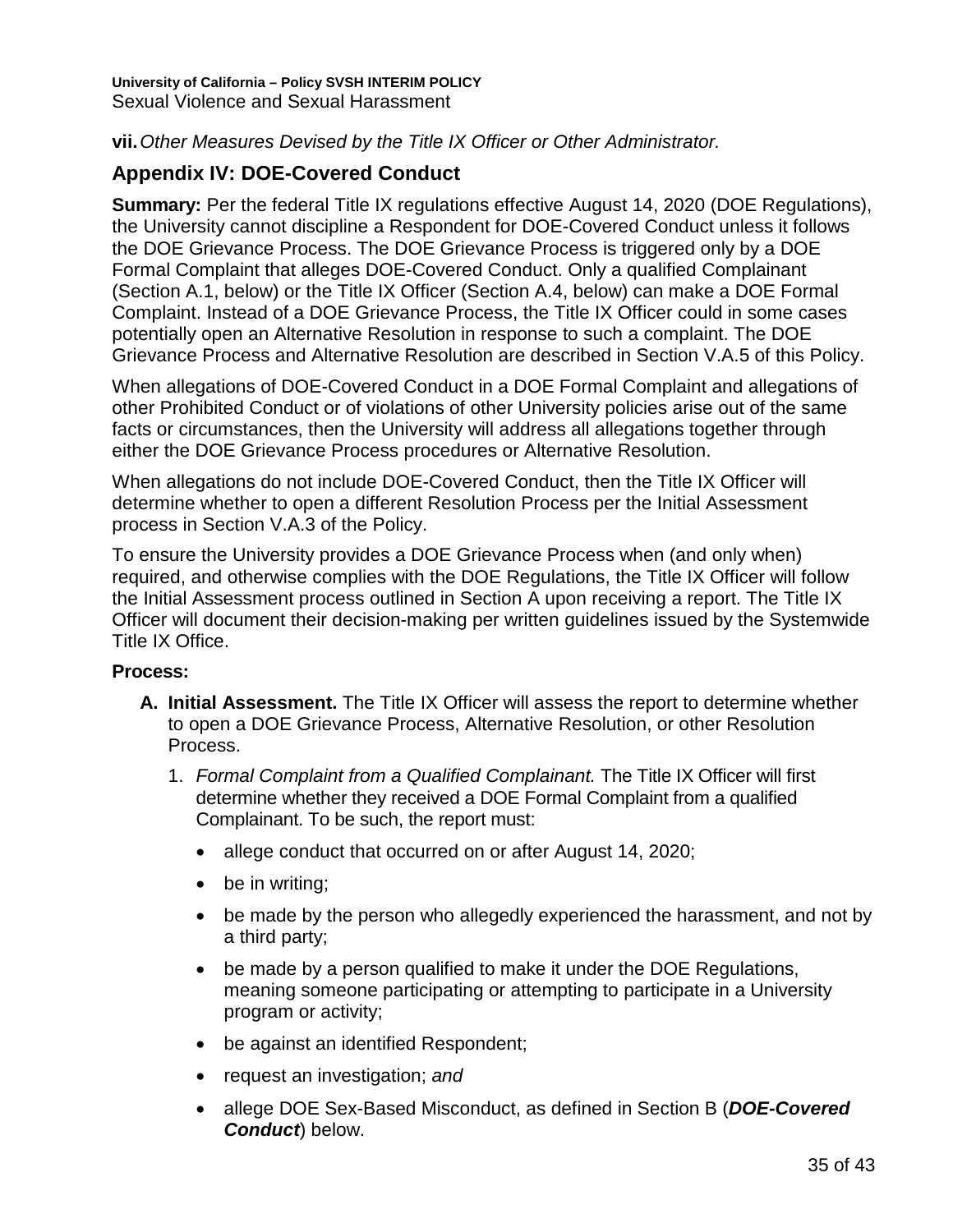**Yes DOE Formal Complaint**: If the report **is** a DOE Formal Complaint from a qualified Complainant, the Title IX Officer must next determine whether they are required to "dismiss" it (*Required Dismissal of Formal Complaint*, below).

**No DOE Formal Complaint**: If the report **is not** a DOE Formal Complaint from a qualified Complainant, the Title IX Officer must still determine whether the alleged conduct is DOE-Covered Conduct (*DOE-Covered Conduct*, below); if it is, the Title IX Officer may need to themselves "sign" a DOE Formal Complaint (*Decision to Open or Close*, below). Note: Before signing themselves, the Title IX Officer will inform a qualified Complainant of how to make a DOE Formal Complaint, and give them that opportunity.

2. *Required Dismissal of Formal Complaint.* If the report is a DOE Formal Complaint from a qualified Complainant, the Title IX Officer will next determine whether they must "dismiss" the complaint or any of its allegations. They must "dismiss" the complaint if the conduct, even if true, is not DOE-Covered Conduct, as defined in Section B (*DOE-Covered Conduct*, below).

This "dismissal" is required by the DOE regulations, and means the Title IX Officer will no longer consider the allegations DOE-Covered Conduct. It does not necessarily mean the Title IX Officer will close the matter. Rather, the Title IX Officer will decide whether and how to continue resolution of the dismissed allegations, as explained in Section C, below.

**No Dismissal**: If dismissal **is not** required, the Title IX Officer will begin either a DOE Grievance Process or Alternative Resolution.

**Yes Dismissal**: If dismissal **is** required, the Title IX Officer will "dismiss" the complaint per Section C (*Required Dismissal of Formal Complaint*, below).

3. *DOE-Covered Conduct.* If the report is not a DOE Formal Complaint from a qualified Complainant, the Title IX Officer will determine whether the report is nonetheless of DOE-Covered Conduct, as defined in Section B (*DOE-Covered Conduct*, below).

**No DOE-Covered Conduct**: If the conduct **is not** DOE-Covered Conduct, this is the end of the DOE process. The Title IX Officer will continue their assessment under Section V.A.3 of the Policy and decide whether to open a different Resolution Process.

**Yes DOE-Covered Conduct**: If the conduct **is** DOE-Covered Conduct, the Title IX Officer will decide whether to close the matter or, instead, open a DOE Grievance Process, Alternative Resolution, or Other Inquiry (*Decision to Close or Open*, below).

- 4. *Decision to Close or Open.* If the Title IX Officer did not receive a DOE Formal Complaint from a qualified Complainant, yet the alleged conduct is DOE-Covered Conduct, then they must either:
	- close the matter,
	- "sign" a DOE Formal Complaint themselves and open either a DOE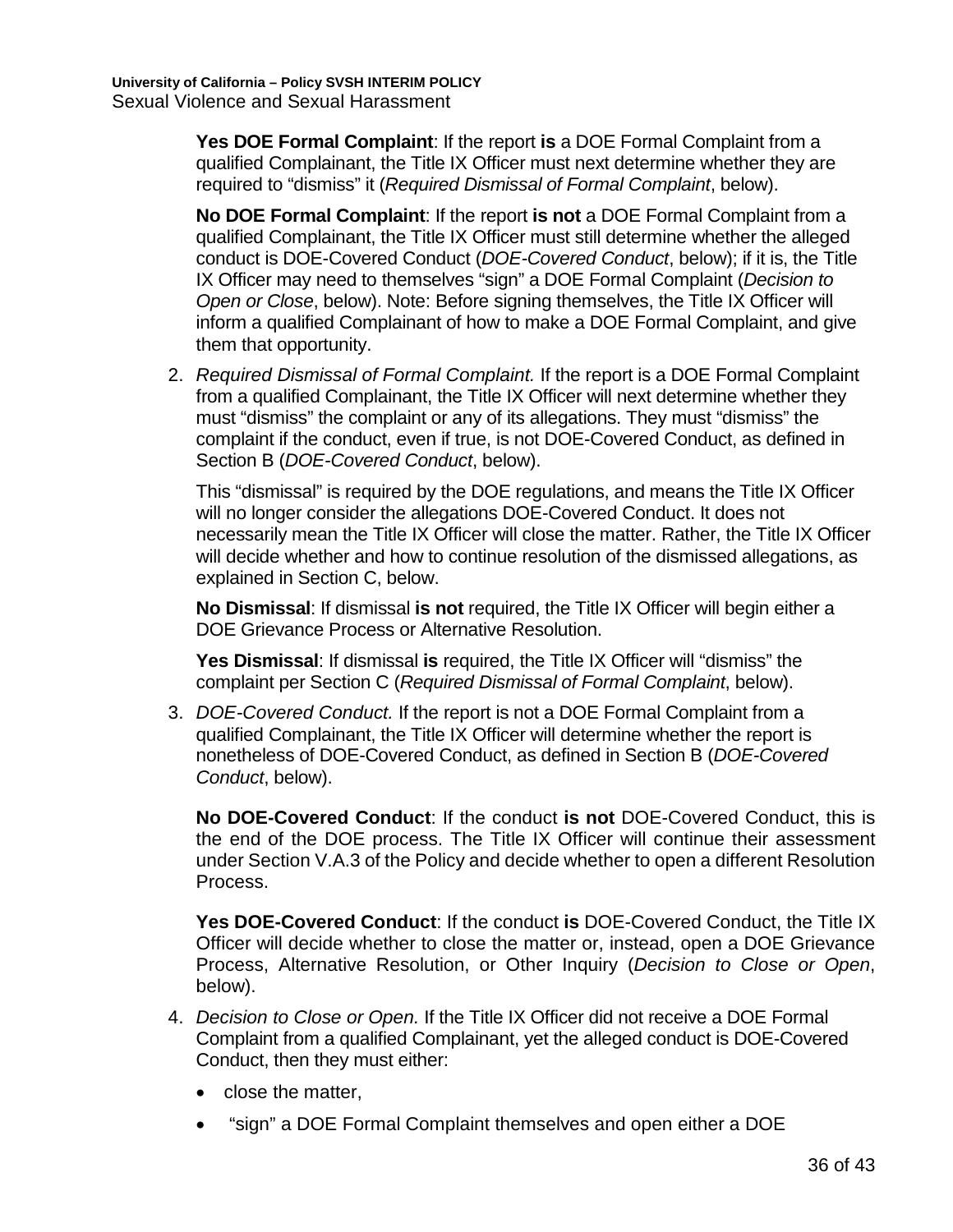Grievance Process or Alternative Resolution, *or*

• open an Other Inquiry (if it applies).

**Decision to Close**. The Title IX Officer may decide to close the matter when, for example, the Complainant does not want an investigation and the Title IX Officer determines one is not necessary.

**Decision to Sign**. The Title IX Officer may decide to sign a DOE Formal Complaint themselves when, for example:

- the Complainant does not want an investigation, but the Title IX officer determines one is necessary (see Section V.A.5.b)
- the Complainant does want an investigation, but is not qualified to make a DOE Formal Complaint themselves because they are not participating or attempting to participate in a University program or activity (for example, they are a former employee or student, or third party)
- the Complainant's identity is unknown (for example, when the Complainant reported anonymously or a third party report did not identify the Complainant)

**Decision to Open Other Inquiry**. The Title IX Officer may decide to open an Other Inquiry when the University cannot discipline the Respondent—for example, when the Respondent is not an employee or a student.

**Complainant Rights**. If the Title IX Officer signs the DOE Formal Complaint, they will notify the person who allegedly experienced the conduct, if known, who will be and have all rights of a Complainant in the Resolution Process.

- **B. DOE-Covered Conduct.** Conduct is DOE-Covered Conduct if all of the below are true:
	- 1. *Date:* The alleged conduct occurred on or after August 14, 2020.
	- 2. *Territoriality.* The Complainant was in the United States when the conduct allegedly occurred.
	- 3. *Program or Activity.* The conduct occurred in a University program or activity, meaning the location was either:
		- on-campus, *or*
		- off-campus, and the conduct occurred:
			- o in the context of University operations;
			- o at a location, event or circumstance over which the University exercised substantial control over the Respondent and the context in which the conduct occurred; or
			- o at a building owned or controlled by a student organization that is officially recognized by the University.
	- 4. *DOE Sex-Based Misconduct.* The alleged conduct is DOE Sex-Based Misconduct, meaning it is any of the following:
		- **a.** conduct by an employee that meets the definition of *Quid Pro Quo* Sexual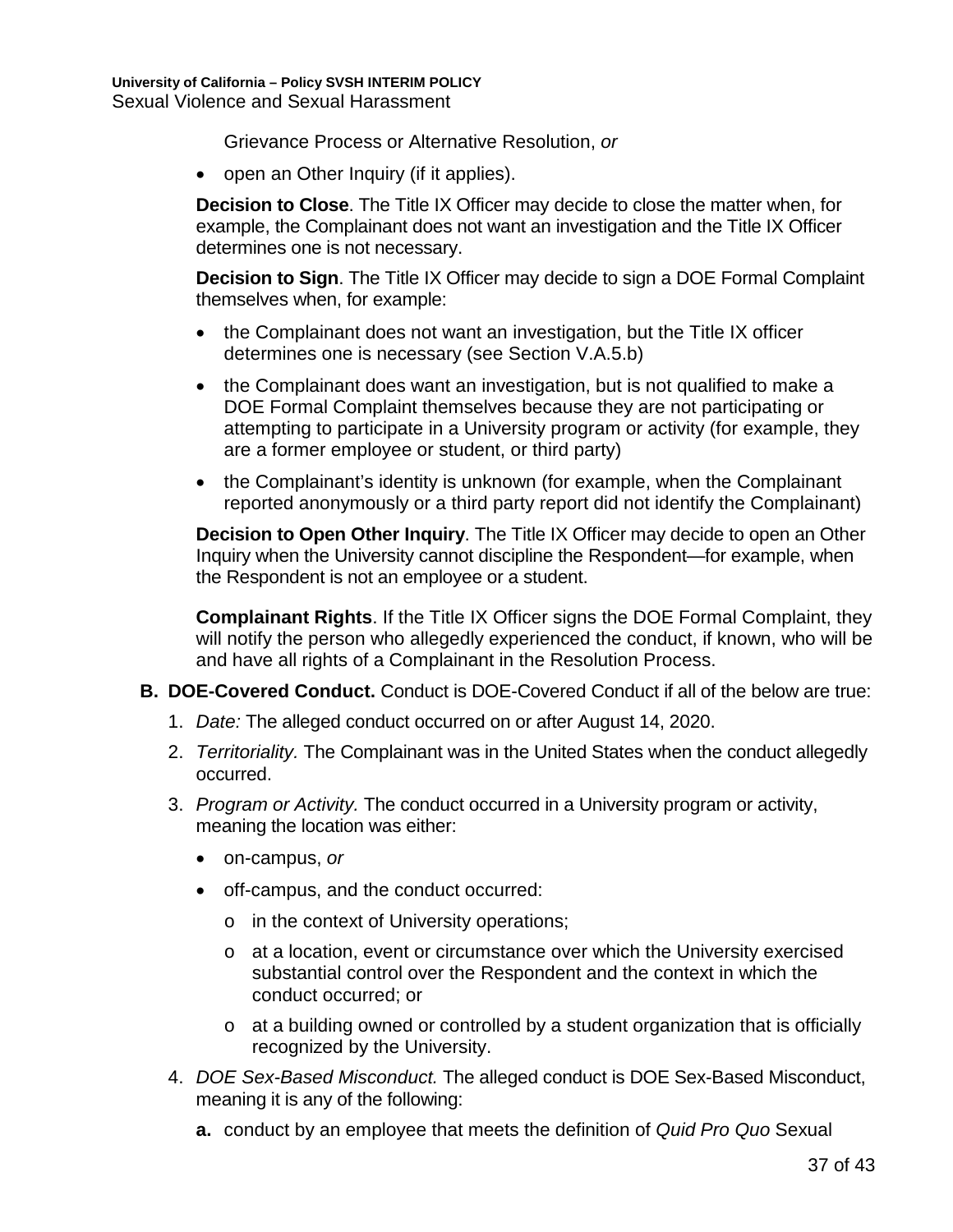Harassment in Section II of the Policy;

- **b.** unwelcome sexual or other sex-based conduct (as defined in Section II of the Policy) that a reasonable person would determine is so severe, pervasive, and objectively offensive that it effectively denied the Complainant equal access to the University's programs or activities;
- **c.** conduct that meets the definition of Sexual Assault-Penetration;
- **d.** intentionally touching Complainant's intimate body part (genitals, anus, groin, breast, or buttocks) without the Complainant's consent (as defined in Section II of the Policy);
- **e.** conduct that meets the definition of Relationship Violence in Section II of the Policy;
- **f.** conduct that meets the definition of Stalking in Section II of the Policy;
- **g.** sexual intercourse with a person under the age of 18; or
- **h.** conduct that meets the definition of Invasion of Sexual Privacy in Section II of the Policy, and that a reasonable person would determine was so severe, pervasive, and objectively offensive that it effectively denied the Complainant equal access to the University's programs or activities.
- **C. Required Dismissal of Allegations.** The Title IX Officer must "dismiss" allegations in a DOE Formal Complaint if:
	- they determine during the Initial Assessment that the alleged conduct, even if true, is not DOE-Covered Conduct, as defined in Section B (DOE-Covered Conduct, below), or
	- they determine during the investigation that the alleged conduct, even if true, did not occur in a University program or activity or that the Complainant was not in the United States at the time of the alleged conduct.
	- 1. *Significance of Dismissal.* As noted above, "dismissal" means the Title IX Officer will no longer consider the allegations DOE-Covered Conduct. It does not necessarily mean the Title IX Officer will close the matter. Rather, the Title IX Officer will decide whether and how to continue resolution of the dismissed allegations.

If as a result of dismissal there are no allegations of DOE-Covered Conduct, then any further investigation will be as Formal Investigation (see Section V.A.5 of this Policy).

If after the dismissal there are still other allegations of DOE-Covered Conduct, then the Title IX Officer will continue following the procedures in the DOE Grievance Process for all allegations, per Section D.2 (*Consolidation of DOE-Covered Conduct Allegations with other Prohibited Conduct Allegations*); that is, the Title IX Officer will notify the parties that the dismissed allegations are not covered by the DOE Regulations, but will still process all allegations under the DOE Grievance Process for clarity and consistency.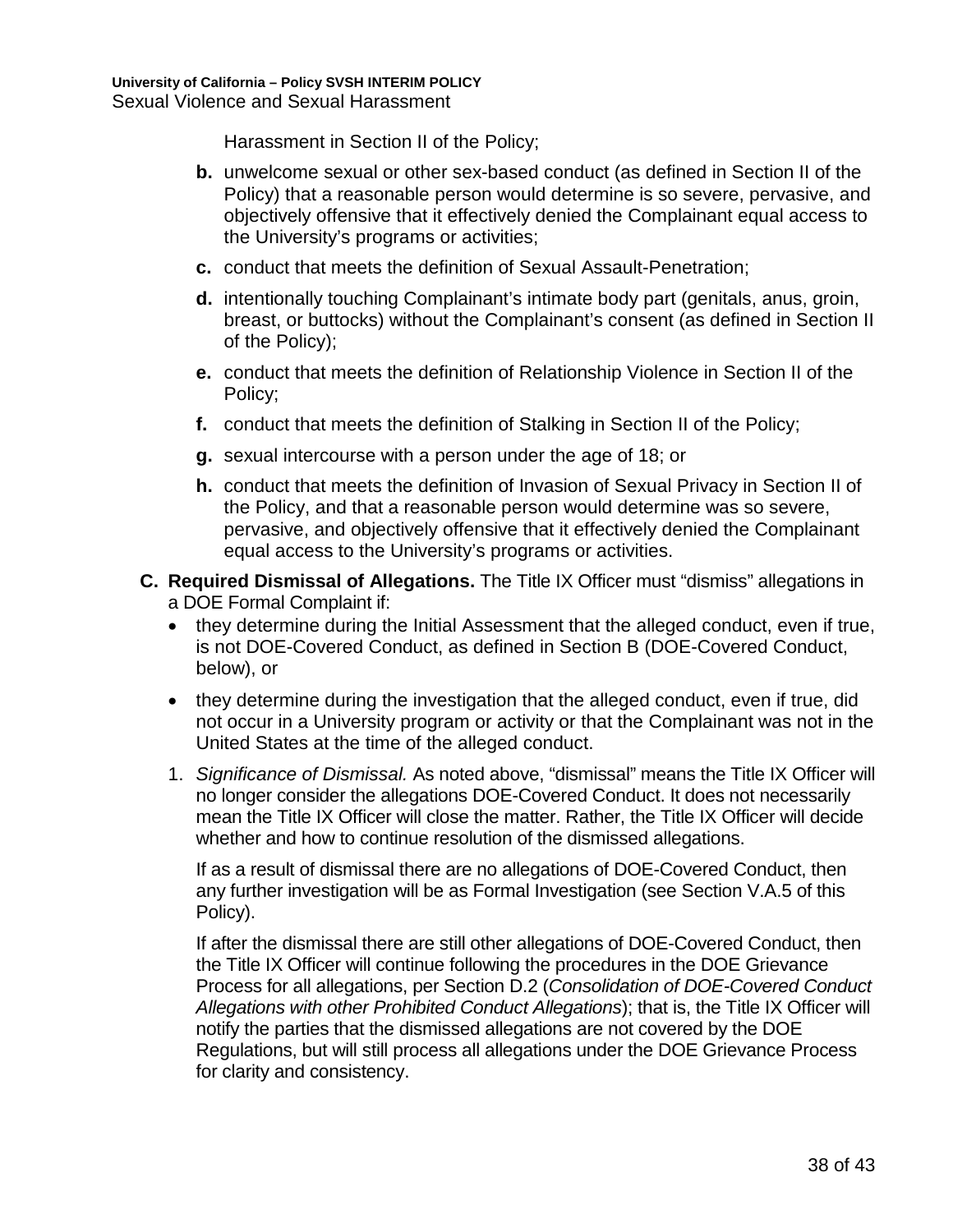If the matter is in Alternative Resolution, the Title IX Officer may continue with that process, but will notify the parties which allegations were dismissed and which (if any) continue to be considered DOE-Covered Conduct.

- 2. *Notice of Dismissal.* If the Title IX Officer is required to "dismiss" allegations from a DOE Formal Complaint, they will notify the parties in writing:
	- **a.** of the allegations dismissed and the reasons;
	- **b.** whether they will continue resolution of the dismissed allegations and, if so, under what Resolution Process;
	- **c.** that the parties can appeal the dismissal on the grounds listed below;
	- **d.** that the parties will be notified in writing if the other party appeals;
	- **e.** that the parties will have equal rights during any appeal process, including the opportunity to submit a written statement in support of, or challenging, the dismissal;
	- **f.** that a written decision on the appeal and the rationale will be issued simultaneously to both parties;
	- **g.** contact information for the appeal officer; and
	- **h.** that this Policy prohibits Retaliation.
- 3. *Grounds for Appeal of Dismissal.* The appeal should identify the reason the party is challenging the dismissal on one or more of the available grounds:
	- **a.** there was procedural error that affected the decision to dismiss; procedural error refers to alleged deviations from University policy, and not challenges to policies or procedures themselves;
	- **b.** there is new evidence that was not reasonably available at the time of the decision to dismiss that could affect the decision; or
	- **c.** the Title IX Officer or investigator had a conflict of interest or bias that affected the decision.
- 4. *Commencing an Appeal of Dismissal.* An appeal must be submitted to the appeal officer within 5 business days after notice of dismissal. The appeal must identify the grounds for appeal and contain specific arguments supporting each ground. The appeal officer will notify the other party of the appeal and that the other party can submit a written statement in response to the appeal, within three business days.
- 5. *Standards for Deliberation.* The appeal officer will decide whether the appealing party has proven the asserted grounds for appeal. They will consider the notice of dismissal, the appeal statements of the parties, and any additional information from the Title IX Officer.
- 6. *Decision by Appeal Officer.* The appeal officer may:
	- **a.** uphold the dismissal;
	- **b.** overturn the dismissal; or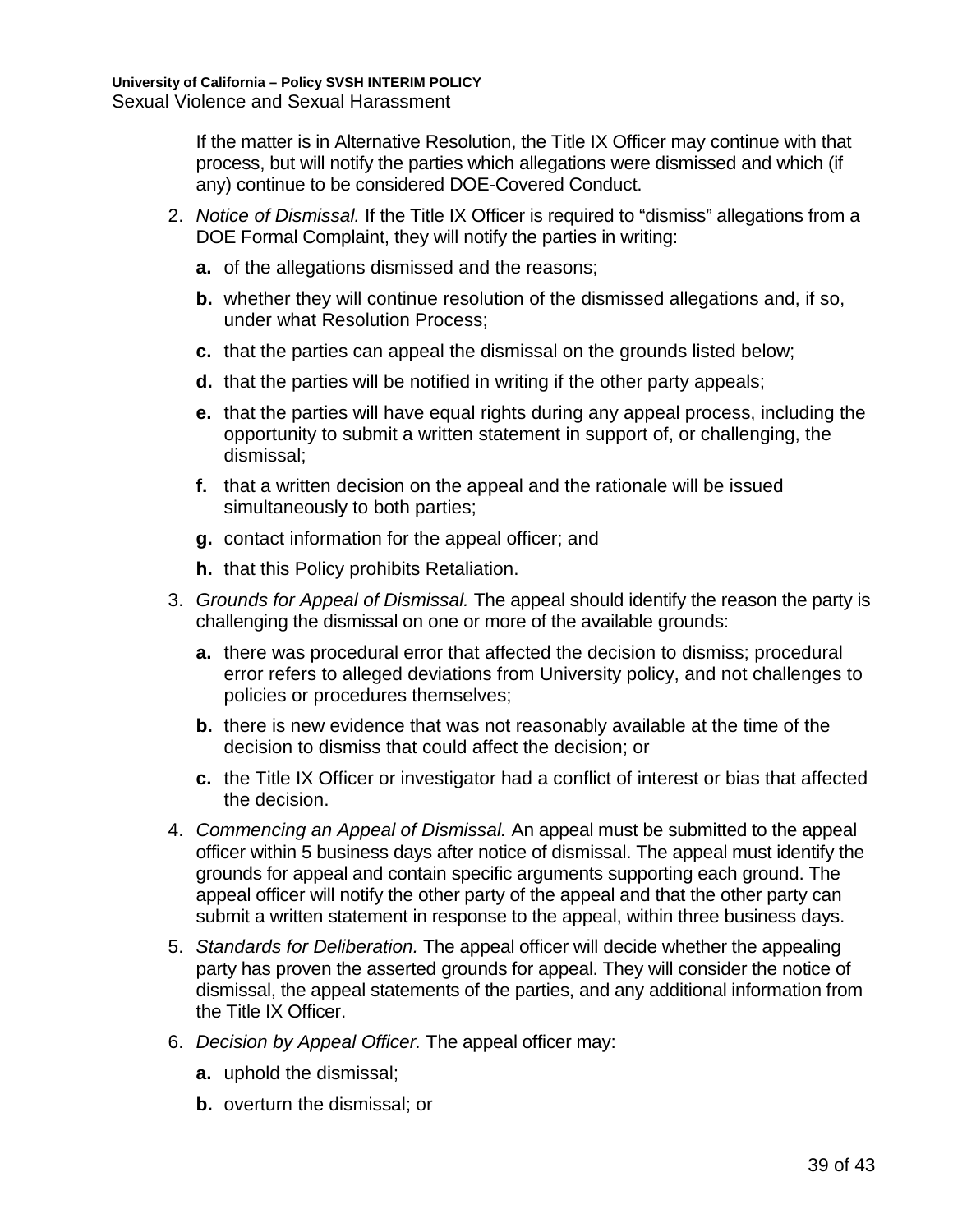- **c.** in appeals alleging new evidence, send the case back to the Title IX Officer with a request to determine whether the new evidence affects the dismissal and report back to the appeal officer.
- 7. *Notice of Decision.* Within 10 business days of receiving the appeal, the appeal officer will provide their written decision to the parties and the Title IX Officer, to include:
	- **a.** a statement of the grounds identified on appeal;
	- **b.** a summary of the information considered by the appeal officer; and
	- **c.** the decision of the appeal officer and the rationale for the decision.
- **D. Case Consolidation.** The following provisions apply when the University opens a DOE Grievance Process.
	- 1. *Consolidation of DOE Formal Complaints.* The Title IX Officer may consolidate allegations of DOE-Covered Conduct against multiple respondents, by multiple complainants, or by one party against the other party, when the allegations arise out of the same facts or circumstances.
	- 2. *Consolidation of DOE-Covered Conduct Allegations with other Prohibited Conduct Allegations.* When allegations of DOE-Covered Conduct and allegations of other Prohibited Conduct or of violations of other University policies arise from the same facts or circumstances, the Title IX Officer will process all allegations under the DOE Grievance Process procedures for clarity and consistency. The Title IX Officer will clearly document and inform the parties of which allegations are and are not DOE-Covered Conduct

# **Appendix V: Prohibited Conduct in the Context of Patient Care.**

There are many circumstances in which a health care provider or health care worker may touch or penetrate a patient's body as a legitimate part of the patient's health care. On the other hand, conduct that a health care provider or health care worker engages in with a sexual purpose is never a legitimate part of a patient's health care. So when Prohibited Conduct allegedly occurs in the context of patient care, the Title IX Officer will refer to this Appendix V and, when indicated, apply its definitions.

- **A. Application.** The Title IX Officer will apply the definitions in Section B of this Appendix V to allegations of Prohibited Conduct if:
	- a**.** the alleged conduct occurred during or in connection with a clinical encounter in which the Complainant was a patient and the Respondent was a health care provider or health care worker; and
	- b. the allegation is that the Respondent, for a sexual purpose:
		- $\circ$  penetrated the Complainant's vagina or anus with either (a) any part of the Respondent's hand or (b) a medical device (Sexual Assault – Penetration);
		- o touched the Complainant's intimate body part (Sexual Assault Contact);
		- o made the Complainant touch themselves on an intimate body part (Sexual Assault – Contact);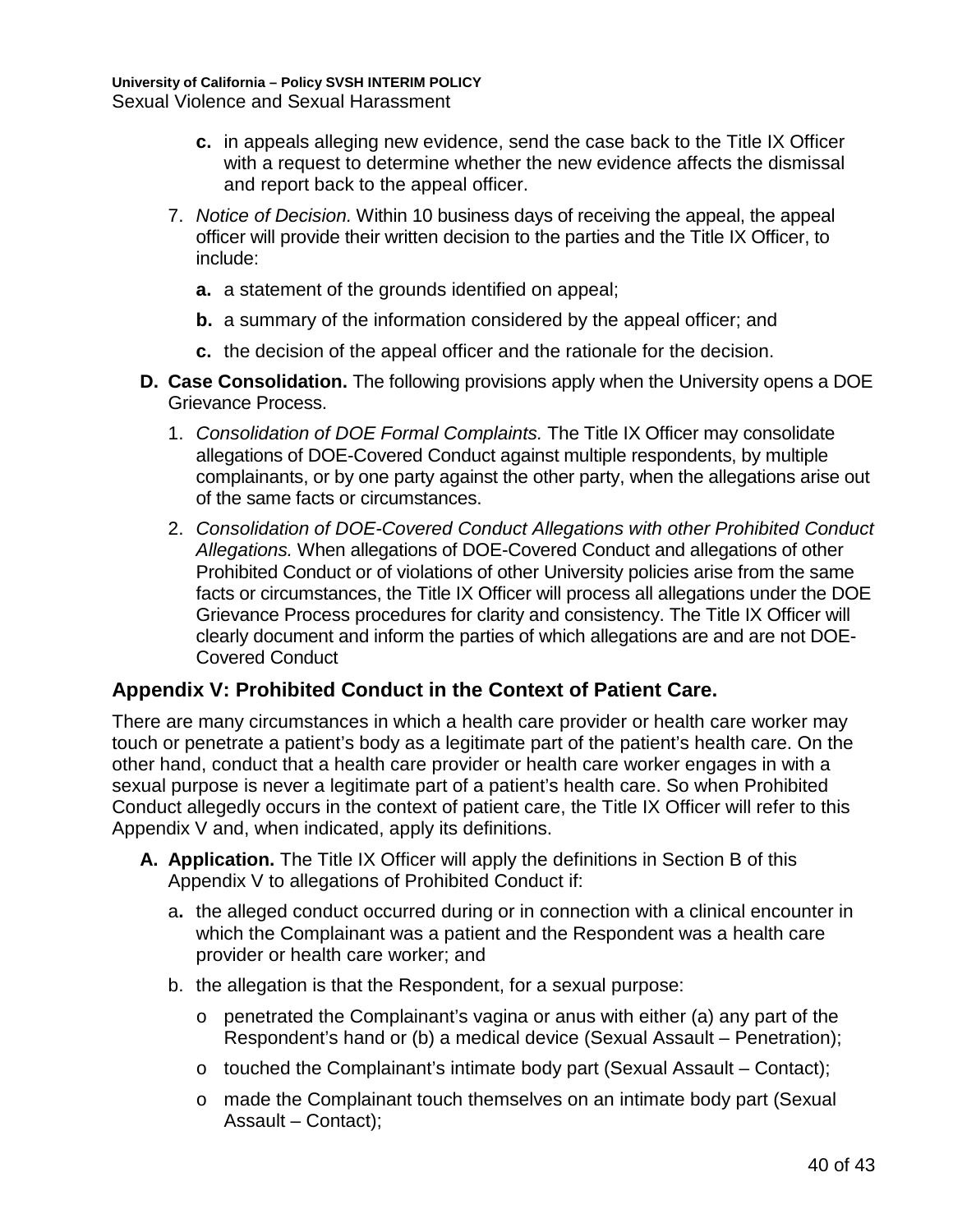- o engaged in Sexual Harassment (Quid Pro Quo or Hostile Environment);
- o watched or enabled others to watch Complainant's nudity or sexual acts (Invasion of Sexual Privacy); or
- o made or attempted to make photographs (including videos) or audio recordings, or posted, transmitted or distributed such recorded material, depicting the Complainant's nudity or sexual acts (Invasion of Sexual Privacy).

For all other allegations (such as that Respondent penetrated Complainant's mouth with Respondent's genitalia, used depictions of Complainant's sexual activity to extort Complainant, or exposed their genitals), the Title IX Officer will apply the definitions in Section II (not this Appendix V).

#### **B. Definitions.**

- **1. Prohibited Conduct.** 
	- **a. Sexual Assault Penetration.** Penetration, no matter how slight, of the Complainant's vagina or anus by any part of the Respondent's hand or by a medical device, if the Respondent engaged in the conduct for a sexual purpose.
	- **b. Sexual Assault Contact.** Intentionally, and for a sexual purpose --
		- touching Complainant's intimate body part (genitals, anus, groin, breast, or buttocks), or
		- making the Complainant touch themselves on an intimate body part, whether the intimate body part is clothed or unclothed.
	- **c. Invasions of Sexual Privacy.** For a sexual purpose:
		- watching or enabling others to watch the Complainant's nudity or sexual acts; or
		- making or attempting to make photographs (including videos) or audio recordings, or posting, transmitting or distributing such recorded material, depicting the Complainant's nudity or sexual acts.
	- **d. Sexual Harassment.** Conduct that meets the definition of Pro Quo Sexual Harassment or Hostile Environment Sexual Harassment as defined in Section II of the SVSH Policy, if Respondent engaged in the conduct for a sexual purpose.

**Note on Sexual Purpose**: In determining whether the Respondent engaged in conduct for a sexual purpose, the Title IX Officer will consider all relevant facts and circumstances, such as whether the conduct was Clinically Indicated. Whether the conduct was Clinically Indicated is typically relevant to but not determinative of whether Respondent engaged in Prohibited Conduct. A Respondent has a "sexual purpose" if, for example, they engage in conduct with any sexual motivation, for sexual gratification, or as an expression of dominance.

**2. Clinical Encounter:** An inpatient visit, medical office visit, or ancillary service visit during which a patient has a direct interaction with a health care provider or worker,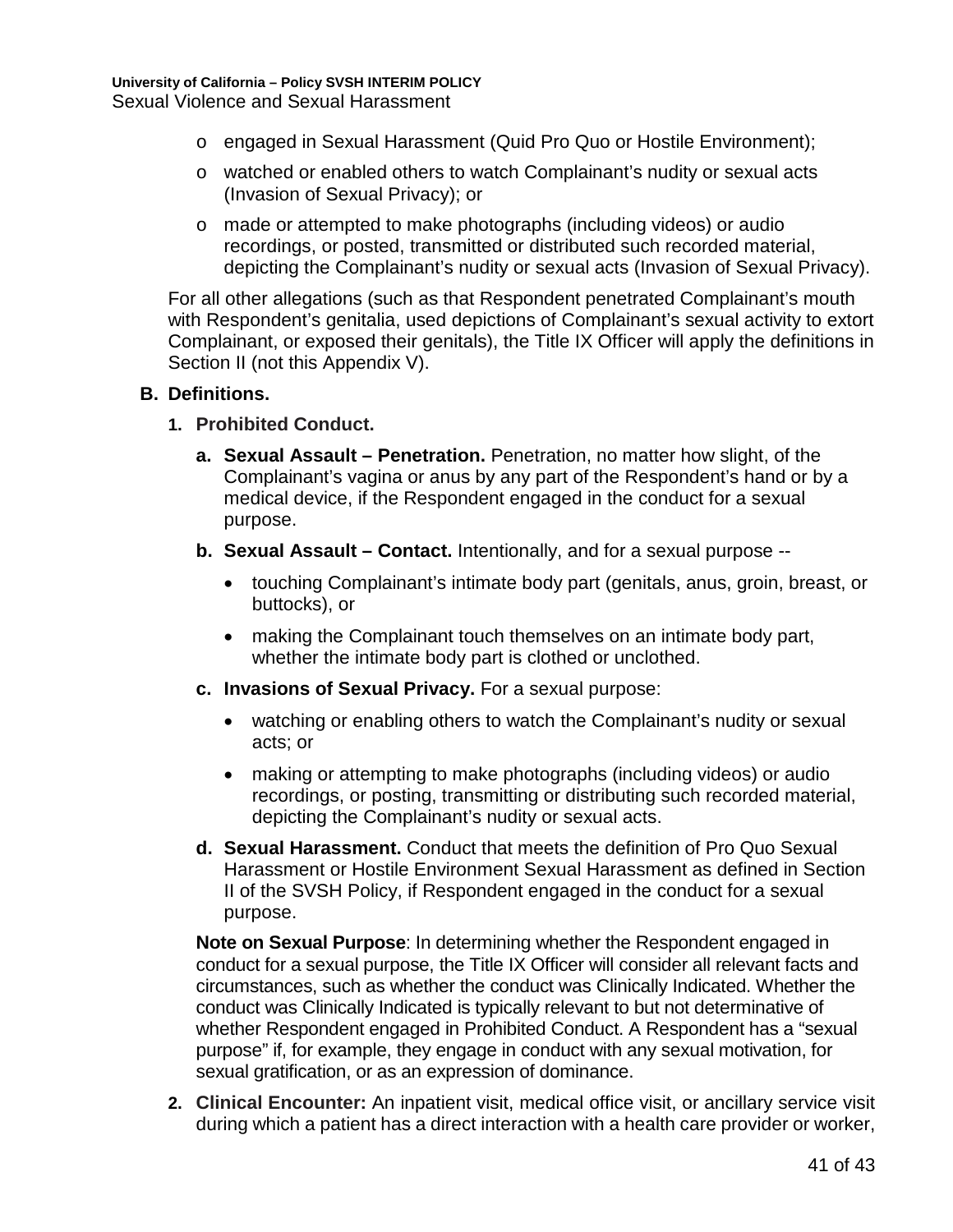where a health care provider has responsibility for diagnosing, evaluating, or treating the patient's condition, or a health care worker is tasked with delivering a health care item or service (for example, a test or procedure) prescribed by a health care provider.

- **3. Clinically Indicated:** Health care services are clinically indicated in either of the following circumstances.
	- **a. Clinical Care:** 
		- a health care provider, exercising prudent clinical judgment, would provide them to a patient for the purpose of preventing, evaluating, diagnosing, or treating an illness, injury, disease, condition, or its symptoms;
		- as performed, they meet the applicable Standard of Care (as defined below);
		- as performed, they are appropriate, in terms of type, frequency, extent, site, and duration; and
		- as performed, they are considered effective for the patient's illness, injury, disease, condition, or symptoms.
	- **b. Research or Clinical Trial:** They are required for the performance of a clinical trial approved by an IRB with jurisdiction, and are provided consistent with the IRB-approved protocol and with the IRB-approved consent process.

**Note on Informed Consent**: "Informed consent" of a patient or the patient's legally authorized representative to an examination or procedure the health care provider knows or should know is not Clinically Indicated, or to the making or distribution of media involving an examination or procedure for purposes unrelated to Clinically Indicated patient care, or legitimate research or education activities, is not a defense to an allegation of Prohibited Conduct under the SVSH Policy.

**4. Standard of Care:** The reasonable degree of skill, knowledge and care, based on credible scientific evidence published in current peer-reviewed medical literature, and ordinarily possessed and exercised by members of a person's profession and specialty under similar circumstances. The Standard of Care encompasses whether and under what circumstances a procedure is performed; the way it is performed; and whether and if so in what manner informed consent should be obtained prior to performance (for example, whether consent must be obtained in writing, whether documentation of consent in the medical record is required, or whether it may be implied under the circumstances, and the required content of the consent discussion, form, or both).